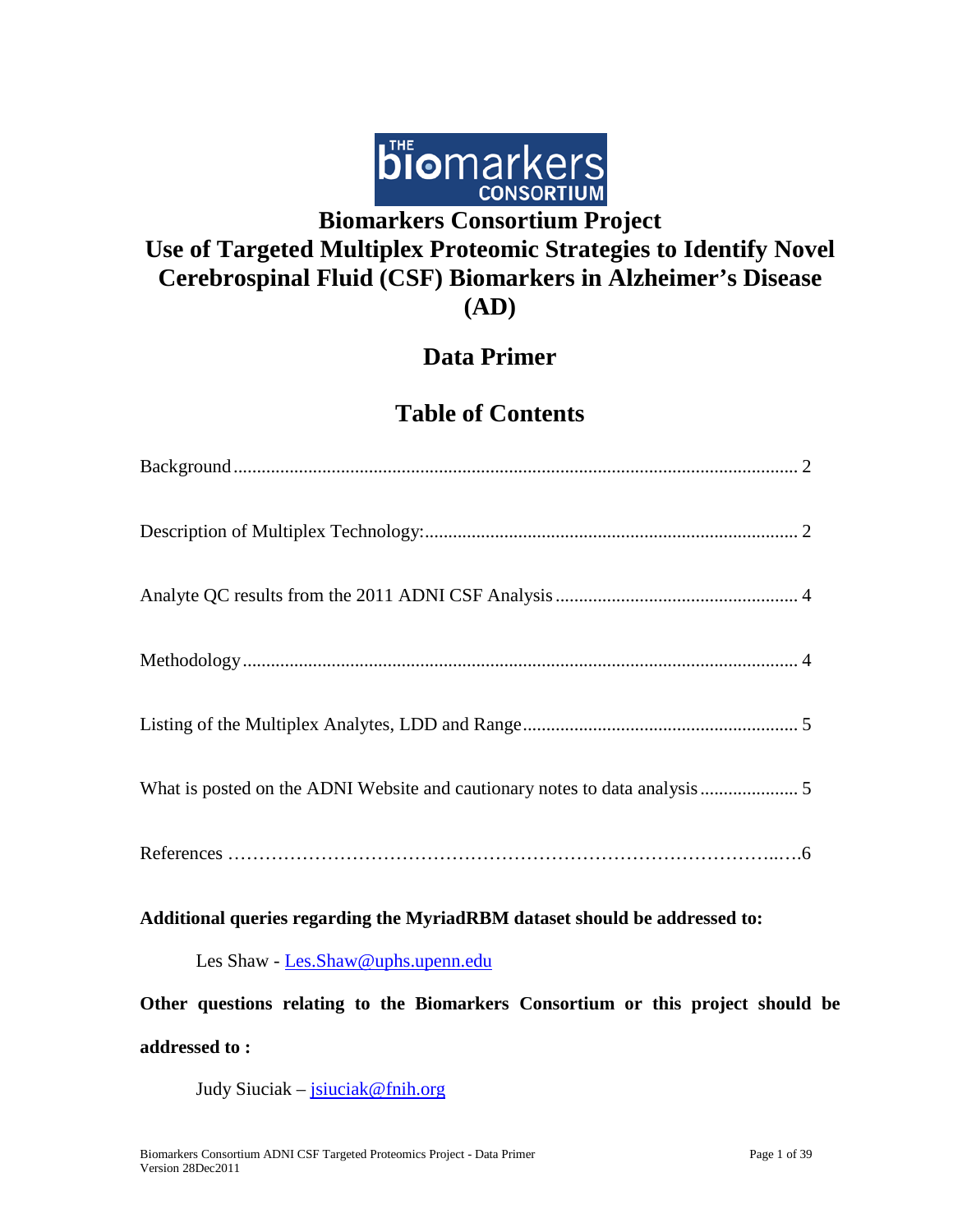### **Background:**

The data described within this document represents the work of the Biomarkers Consortium Project "**Use of Targeted Multiplex Proteomic Strategies to Identify Novel CSF Biomarkers in AD** This project was submitted to the Biomarkers Consortium Neuroscience Steering Committee by a subgroup of the Alzheimer's Disease Neuroimaging Initiative (ADNI) Industry Private Partner Scientific Board (PPSB) for execution and was managed by a Biomarkers Consortium Project Team that includes members from academia, government and the pharmaceutical industry (see Appendix I). Funding for this project was provided by the Alzheimer's Drug Discovery Foundation, Eisai, Lilly, Merck, Pfizer, and Takeda. This project is the second part of a multi-phased effort seeking to utilize samples collected by ADNI to qualify multiplex panels in both plasma and cerebrospinal fluid (CSF) to diagnose patients with Alzheimer's Disease (AD) and monitor disease progression. An earlier phase of the program focused on analysis of data from ADNI plasma samples run on a multiplex panel (Soares et al, in prep, data available on the ADNI website, www.adni.loni.edu).The first part of this series of analyses was similar to an ongoing study of ADNI plasma samples which used a similar set of multiplex panels (Hu et al, Neurol., Submitted, 2011).

The aim of the project is to determine the ability of a multiplex based immunoassay panel to discriminate among disease states and to monitor disease progression over a one year period in a CSF matrix. The multiplex panel is based upon Luminex immunoassay technology and has been developed by Rules Based Medicine (MyriadRBM) to measure a range of inflammatory, metabolic, lipid and other disease relevant indices. Prior studies using an older version of the MyriadRBM panel (an 89 analyte version) suggested some analytes on the panel differed between AD and controls. The panel has been expanded to include analytes from a recent study (Soares et al, submitted) describing plasma based biomarkers of AD. For this project a 159 analyte version of the panel (discovery MAP) selective for analytes believed to be relevant to AD was chosen.

The analysis of CSF samples on the multiplex panel referred to as the Human Discovery Map by Myriad is available on a commercial fee-for-service basis. The current document describes the technology and experimental design of the CSF multiplex biomarker pilot study.

### <span id="page-1-0"></span>**Description of Multiplex Technology:**

The Luminex xMAP technology uses a flow-based laser apparatus to detect fluorescent polystyrene microspheres which are loaded with different ratios of two spectrally distinct fluorochromes (**see Figure 1A, Appendix II**). Using a precise ratio of the fluorochromes, up to 100 different beads can be generated such that each contains a unique color-coded signature. The beads serve as a solid phase matrix that can then be coated with either ligand or capture antibodies (Figure 1B) after which standard sandwich or competitive assay formats are applied to detect the analytes of interest. Signal is typically amplified via a reporter streptavidinphycoerythrin conjugate. The beads are read one at a time as they pass through a flow cell on the Luminex laser instrument using a dual laser system (see **Figures 1C and D, Appendix II**). One laser records the color code for individual beads (e.g. analyte ID) and the other quantitates the reporter signal (e.g. biomarker concentration). In theory, up to 100 different analytes can be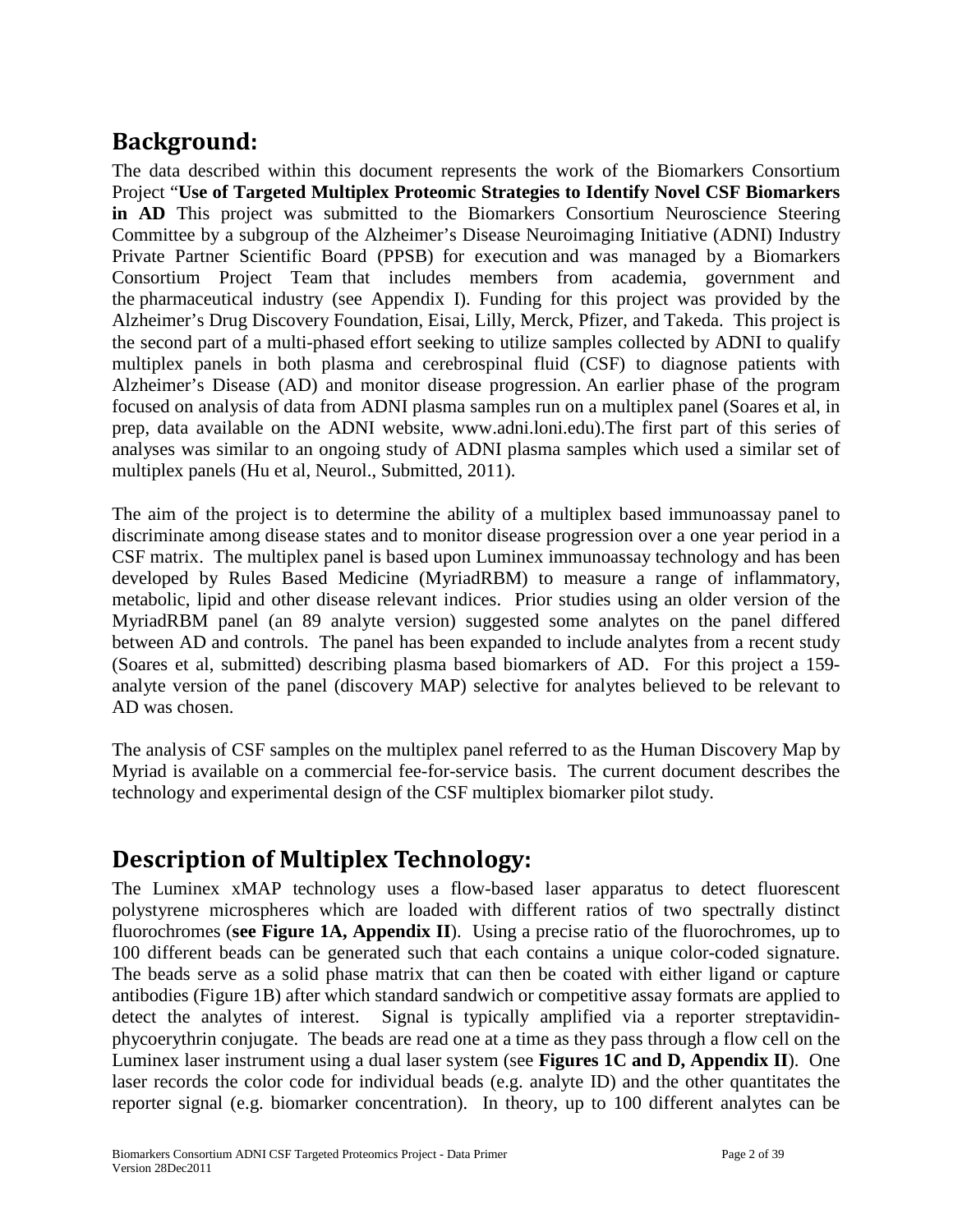measured per well per 250 ul of sample. However, dynamic range, matrix interference and cross-reactivity limit the number of analytes that can be multiplexed in one well. The actual MyriadRBM panel consists of several panels with between 3 and 24 multiplexed analytes. The combination of analytes per panel is proprietary to MyriadRBM. In addition, the dilution of samples per plate is also proprietary information.

MyriadRBM has attempted to validate each of the analytes on the 159 analyte panel up to clinical laboratory improvement amendment (CLIA) standards, but the assays themselves are not CLIA approved. Each analyte has an individual standard curve with between 6-8 reference standards. Each plate is run with 3 levels of QCs (low, medium and high) for each analyte. A total of 16 of the CSF samples were retested using a separate never before thawed replicate aliquot on the fifth of the five 96 well plates to provide blinded test/re-test quality control data. Assays are qualified based on least detectable dose (LDD - see below), precision, crossreactivity, dilutional linearity, spike recovery (assessment of accuracy), and test/re-test performance. Cross validation to alternative methods is reported for some assays where feasible. The assays themselves should be considered exploratory and are not in full compliance with diagnostic standards for assays. For example, reference calibrators are diluted in a buffer and not in matrix (i.e. CSF) and measurement bias is a component of the platform. Linearity of dilution and stability were not evaluated. In addition, the magnitude of batch-batch variation is not defined. MyriadRBM uses the following criteria for assay qualification:

#### *Least Detectable Dose*

The LDD is the concentration of target analyte that produces a signal that can be distinguished from that produced by a blank with 99% confidence. It is determined from the average and standard deviation of the signal for a minimum of 20 replicate determinations of the standard curve blank for each assay. Three standard deviations are added to the average of the signal, and this value is converted to concentration as interpolated from the dose response curve. The LDD is considered the most reliable lowest point for the individual assays.

#### *Precision*

Precision is defined by the agreement between replicate measurements of the same material when measured within Run (intra-assay CV) and over a series of Runs (inter-assay or Total CV). It is determined by measuring 3 levels of controls in duplicate over a minimum of 5 Runs and provides information concerning random error expected in a test result caused by factors that vary under normal laboratory operating conditions such as pipeting, timing, mixing, and temperature. The second type of precision is the test/re-test (plate-to-plate) reproducibility for 16 randomly selected replicate never before thawed CSF samples.

#### *Cross-reactivity*

Cross-reactivity is the ability of an assay to differentiate and quantify the analyte of interest in the presence of other similar analytes in the sample that could have a positive or negative effect on the assay value. It is determined by testing high concentrations of each MAP analyte across all multiplexes. However, true specificity against highly related proteins is not well described in some cases.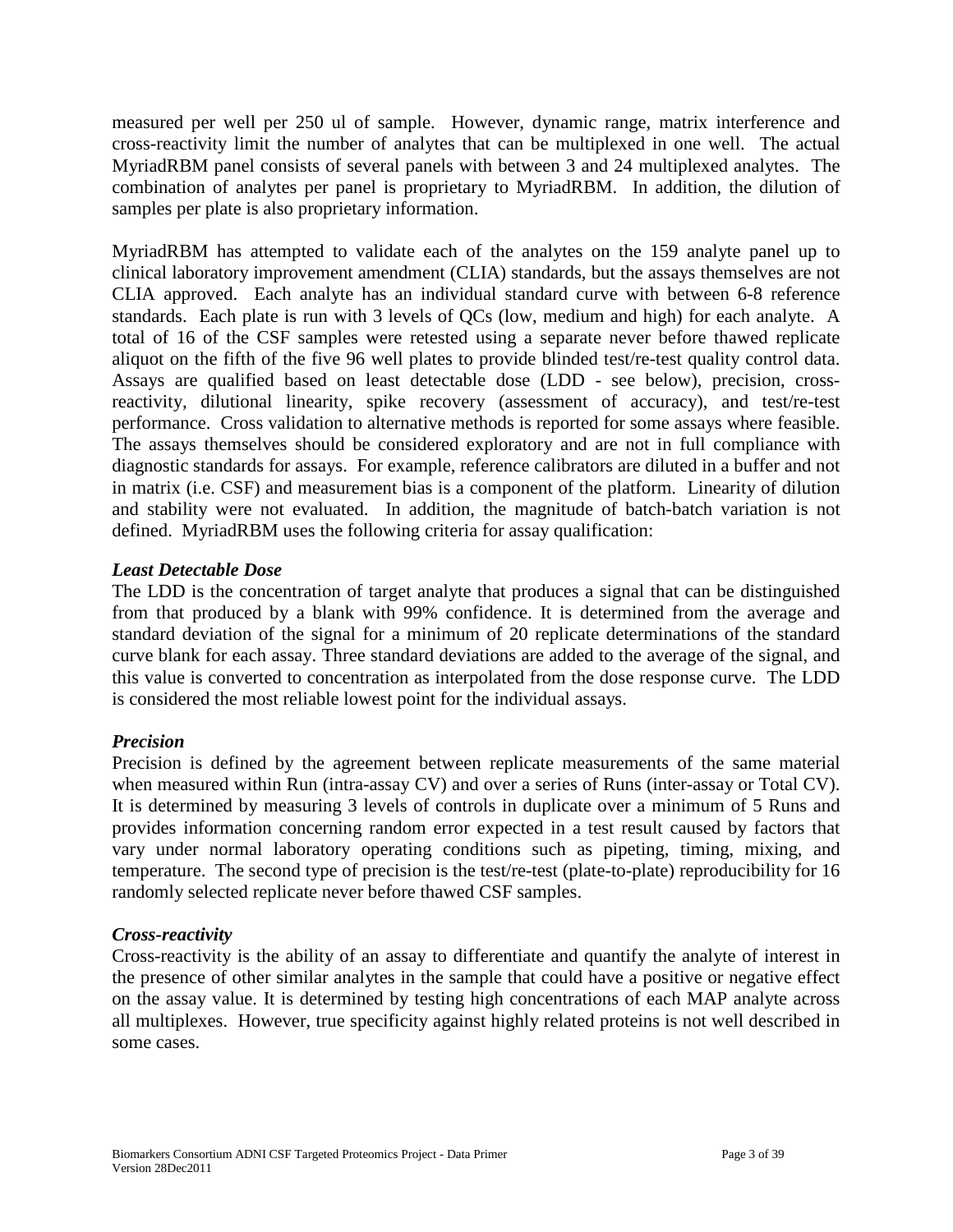#### *Spike Recovery*

Spike recovery is performed as an assessment of accuracy, although this often is not possible for biological products due to the unavailability of pure "gold" standards. It is used to account for interference caused by compounds introduced from the physical composition of the sample or sample matrix that may affect the accurate measurement of the analyte. It is performed by spiking different amounts of standard spanning the assay range into standard curve diluent (control spike) and known samples. The average % recovery is calculated as the proportion of spiked standard in the sample (observed) to that of the control spike (expected) following analysis.

#### *Correlation*

Agreement of MyriadRBM multiplexed assay values to other methods is assessed by testing samples in an alternate commercial immunoassay system, when available. This comparison of methods is performed to estimate inaccuracy or systematic error. Data from the two methods are graphed in a comparison plot and the correlation coefficient is determined. Further testing of any biomarker that is significantly increased or decreased compared to cognitively normal controls in this study using an alternate commercially available test method, for example a commercially available ELISA method, is an essential requirement in the process of further assessment of the reproducibility of such findings.

#### *Dynamic Range*

The dynamic range is defined as the range of standard used to produce the standard curve. It is initially realized during assay development when standards are analyzed in a wide range above and below the expected concentrations using full-log dilutions. The standards are subsequently retested using reduced serial dilutions that target the useful part of the standard curve.

MyriadRBM provides reports of analytes with the LDD and range for that particular run. Values that are below LDD are typically reported as LOW. In some instances however, concentration values are reported that are below the LDD because they were readable on the calibration curve. Such values usually have poor precision, and should be used with caution if at all. High values may be reported as >top of analyte range concentration. If there is not sufficient volume, MyriadRBM will report as quantity not sufficient (QNS).

### <span id="page-3-0"></span>**Analyte Quality Control (QC) results from the 2011 ADNI CSF Analysis:**

QC data that is specific for the CSF samples included in this study are the test/retest results for the 16 randomly selected CSF samples (summarized in **Table 1, Appendix II**). For these 16 CSF samples (test/retest samples), a never before thawed second aliquot, blinded to the MyriadRBM analytical staff, was included on the  $5<sup>th</sup>$  plate, so that for the majority of analytes in the CSF samples studied here, there was a re-test concentration determined that serves as an independent CSF-specific QC assessment. This table provides statistical parameters that are useful for characterizing the precision performance for each analyte. A limitation in this data, as in the patient CSF dataset, is the occurrence in some instances of low results such that there are some analytes for which the CSF test/retest data is sparse or nonexistent. We suggest that for analytes with test/re-test N<7 **OR** mean %difference >35 **OR** mean absolute %difference >60% **OR** Bland Altman slope **and** intercept significantly different from 0 should be treated with caution.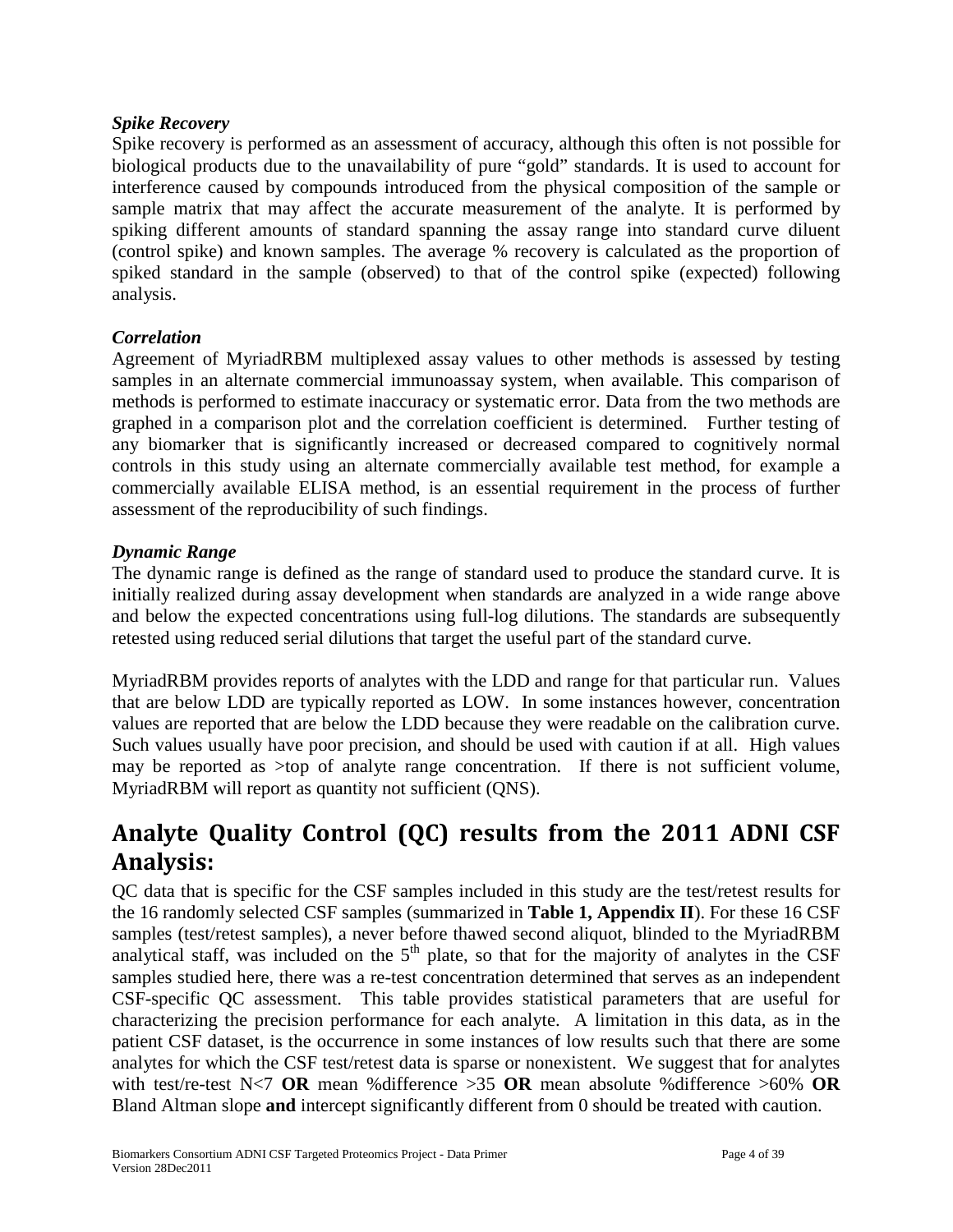The second set of QC samples available was prepared by spiking human plasma with extracts of cell cultures expressing the individual analytes. The purpose of these QC samples is to assure that the mechanical and volumetric functionality of the robotic system is reproducible. The ADNI CSF sample cohort was run on 5 plates. These QC results for each analyte are included in **Table 2** (see Appendix II). These QCs were performed in duplicate, but CSF samples were run in singlicate according to the RBM testing protocol. As a result the first QC result from each plate was used to derive the summary QC statistics for each analyte. For purposes of assigning a level of confidence in the quality of performance in the CSF analyses we recommend careful review of the two types of QC data included in this study. The first level of QC performance that reflects the mechanical, volumetric functionality and immunoassay response over the range of calibrators can be estimated from the data in **Table 2 (see Appendix II)**. Analytes with one or more QC CV values above 25% should be treated with caution. Figure 2 (**See Appendix II**) highlights (A) the 31 analytes with QC CVs within the 20-30% range and (B) the 16 analytes with QC CVs >30%. In addition, analytes with numerous sample values close to or below LDD should be treated with caution.

### **Methodology:**

A total of 327 CSF samples from the baseline ADNI sample set was assessed ( $N= 92$  Controls, 69 AD, 149 for amnestic mild cognitive impairment (MCI) and 1 unknown diagnosis, plus 16 technical replicates). One patient was excluded from the final analysis due to a screen failure. These baseline CSF samples have matching aliquots from year 1 CSF so that possible future studies on longitudinal change would be possible if funding becomes available for such a followup investigation. Of the 149 MCI subjects, 38 subjects had progressed to dementia as of March 2010. In addition the selected samples have additional biomarker data sets available. For example, samples from AD subjects with associated CSF Aβ42/tau measures and/or Pittsburgh Compound B (PIB) one year data were included in the AD subset. Table 3 summarizes the demographics of the population selected.

CSF samples were obtained in the morning following an overnight fast at the baseline visit in the ADNI 1 study. For the majority of samples, the time from collection to freezing was within 60 minutes. Processing, aliquoting and storage at  $-80^{\circ}$ C were performed according to the ADNI Biomarker Core Laboratory Standard Operating Procedures.

### **Listing of the Multiplex Analytes, LDD and Range:**

Each analyte on the panel has a validation report that is available through MyriadRBM. Validation reports and dynamic range for serum and plasma in young healthy normal patients are known and can be obtained from MyriadRBM. There are no specific validation reports and dynamic range data using CSF matrix due to the lack of availability to MyriadRBM of normal control CSF samples. The experience to date in measuring CSF biomarkers using MyriadRBM methodology can be found in references 1-3,5. **Table 2 (see Appendix II)** lists the analytes, concentration units, and LDD. In addition, **Table 2 (see Appendix II)** lists summary statistics from the RBM QCs run during the analysis of the ADNI CSF subset.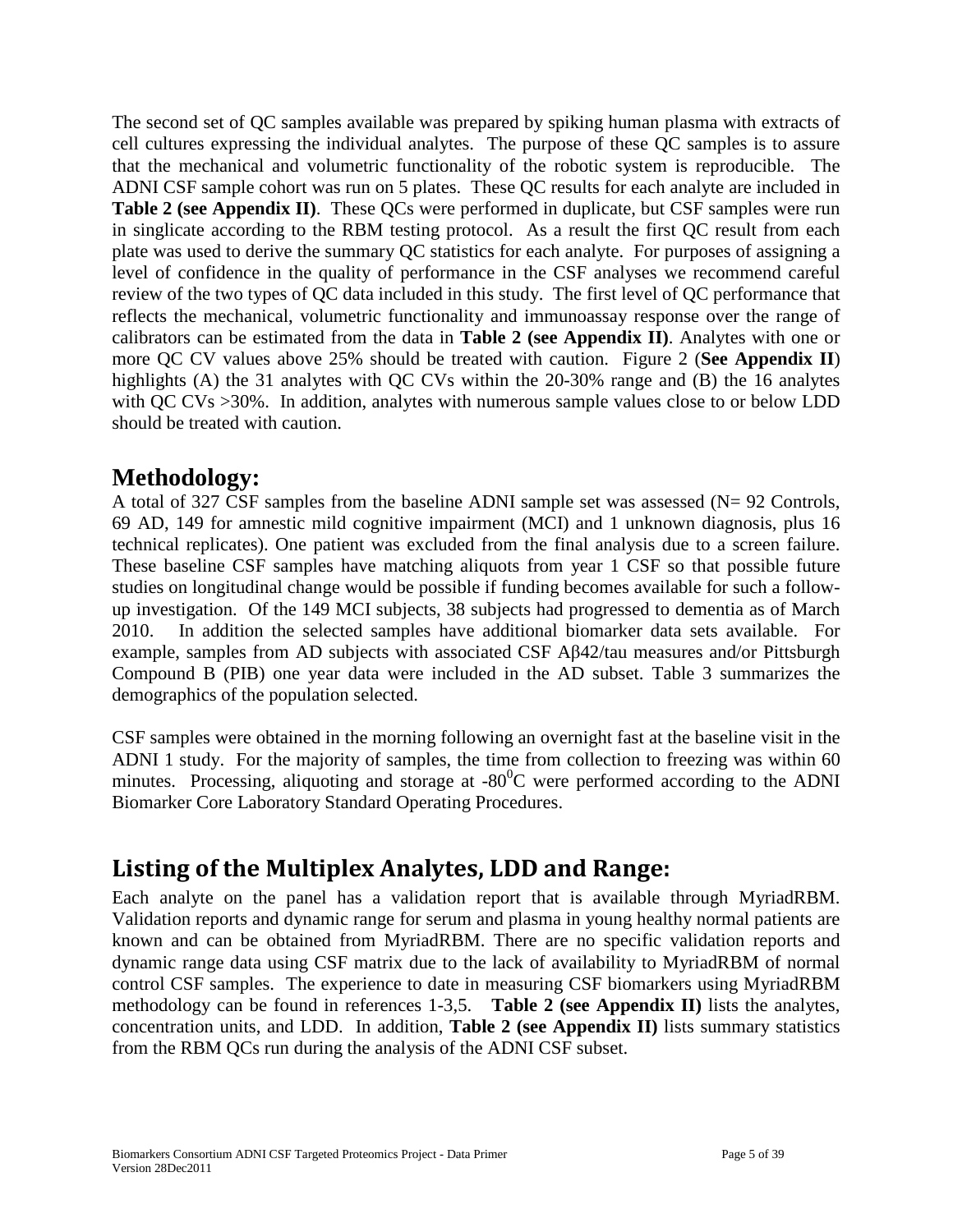It should be noted that age was calculated based upon date of birth and upon date of sample draw from baseline visit. Samples were randomized for processing at MyriadRBM and MyriadRBM was blind to the clinical information. A Statistical Analysis Plan (**see Appendix III**) was prepared prior to analysis.

### <span id="page-5-0"></span>**What is posted on the ADNI Website and cautionary notes to data analysis:**

There are two datasets posted on the ADNI website relating to the CSF multiplex pilot from the Biomarkers Consortium Project. The first dataset coded *ADNI CSF Multiplex Raw Data* includes the original raw data from the run to be intended as reference. The second dataset entitled *ADNI CSF QC Multiplex data* is the cleaned, quality controlled data according to methodology described in the statistical analysis plan. See **Tables 4 and 5 (Appendix II)** for definitions of the column headers in these tables. It is recommended that raw data not be used to derive summary statistics as many of the analytes are not normally distributed and there are some analytes with LOW or HIGH values reported. Summary statistics should not be run on data that are not normally distributed. It is recommended that analytes with numerous LOW or HIGH values listed or with majority of values listed below the LDD be treated with caution as deriving reliable results may be challenging. Consultancy with a trained statistician is highly recommended prior to reporting results based upon multiple comparisons. Note that for CSF samples with replicates, data from both aliquots are included in the datasets.

The analyses described in the statistical analysis plan should be regarded as exploratory and meant for hypothesis and model generation, rather than for hypothesis confirmation and model validation. Results from this study will be compared with those from other studies on CSF proteins in AD, and findings will need to be confirmed and expanded upon in subsequent studies using other, independent data sets.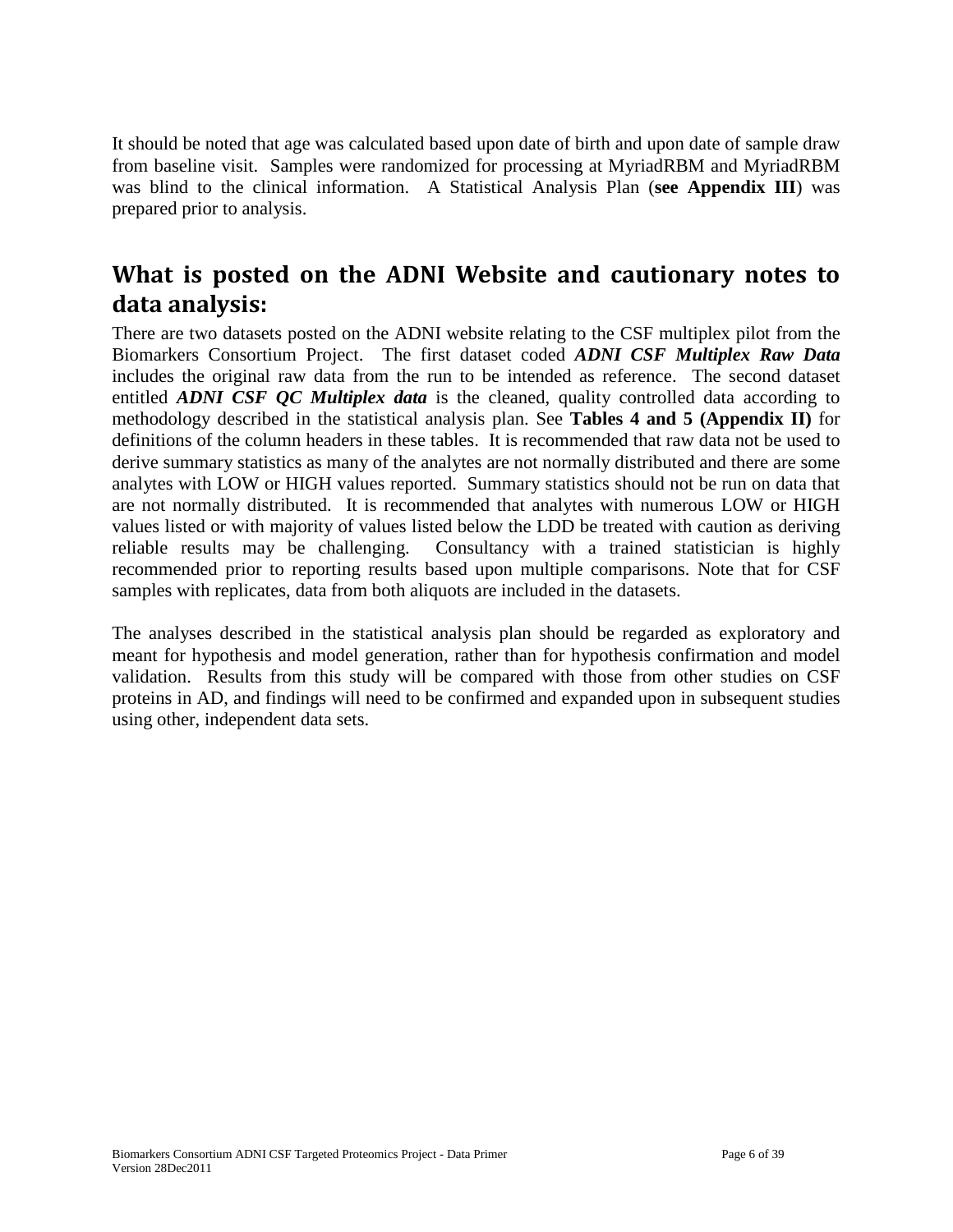### **References:**

1. Craig-Schapiro, R., Kuhn, M., Xiong, C., Pickering, E.H., Liu, J., Misko, T.P., Perrin, R.J., Bales, K.R., Soares, H., Fagan, A.M., Holtzman, D.M. Multiplexed immunoassay panel identifies novel CSF biomarkers for Alzheimer's disease diagnosis and prognosis. PLoS One. 19;6:e18850, 2011.

2. Hu, W.T., Chen-Plotkin,A., Arnold, S., Grossman, M., Clark, C.M., Shaw, L.M., Pickering,E., Kuhn, M., Chen, Y., McCluskey, L., Ellman, L., Karlawish, J., Hurtig, H.I., Siderowf, A., Lee, V.M.-Y., Soares, H., and Trojanowski, J.Q. Novel CSF biomarkers for Alzheimer's disease and mild cognitive impairment. Acta Neuropath., 119:669-678, 2010. **PMC2880811**

3. Hu,W.T., Chen-Plotkin, A., Arnold, S.E., Grossman,M., Clark, C.M., Shaw, L.M., McCluskey, L., Elman, L., Karlawish, J., Hurtig, H.I., Siderowf, A., Lee, V.M.-Y., Soares, H., and Trojanowski, J.Q. Biomarker discovery for Alzheimer's disease, frontotemporal lobar degeneration, and Parkinson's disease. Acta Neuropathol., 120:385-399, 2010. **PMC2982700**

4. Hu, W. T., Holtzman, D.M.,, Fagan, A.M., Shaw, L.M., Perrin, R., Arnold, S.E., Grossman, M., Xiong, C., Craig-Schapiro, R., Clark, C.M.,Pickering, E., Kuhn, M., Chen, Y., Van Deerlin, V.M., McCluskey, L., Elman, L., Karlawish, J., Chen-Plotkin, A., Hurtig, H.I., Siderowf, A., Swenson, F., Lee, V.M.-Y., Morris, J.C., Trojanowski, J.Q., and Soares, H.; the Alzheimer's Disease Neuroimaging Initiative. Plasma multi-analyte profiling in mild cognitive impairment and Alzheimer's disease. Neurology, Submitted, 2011.

5. Ohrfelt, A., Andreasson, U., Simon, A., Zetterberg, H., Edman, A., Potter, W., Holder, D., Devanarayan, V., Seeburger, J., Smith, A.D., Blennow, K., and Wallin, A. Screening for New Biomarkers forSubcortical Vascular Dementia andAlzheimer's DiseaseDement Geriatr Cogn Disord Extra 1:31–42, 2011.

6. Ray, S., Britschgi, M., Herbert,, C. et al., Classification and prediction of clinical Alzheimer's diagnosis based on plasma signaling proteins. Nat Med 13(11):1359-62, 2007.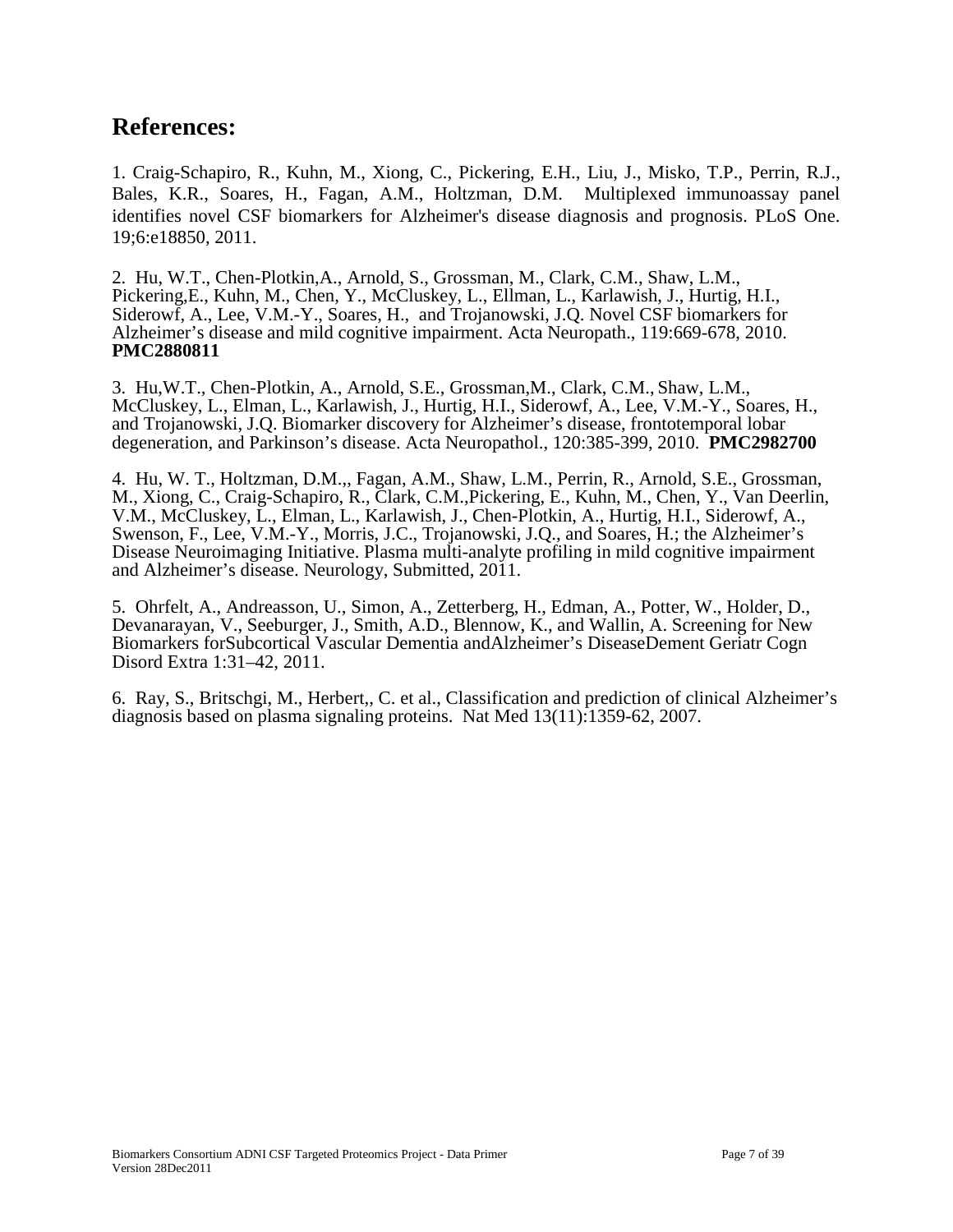### **APPENDIX I**

### **Biomarkers Consortium CSF Proteomics Project Team Members:**

Anderson, Leigh (Plasma Proteome Institute) Arnold, Steven (University of Pennsylvania) Asin, Karen (Takeda) Buckholtz, Neil (NIH/NIA) Dean, Robert A (Lilly) Fillit, Howard (Alzheimer's Disease Drug Discovery Foundation) Hale, John (Lilly) Holder, Dan (Merck) Honigberg, Lee (Genentech) Hsiao, John (NIH/NIA) Hu, William (Emory University) Immermann, Fred (Pfizer) Kaplow, June (Eisai) Kling, Mitchel (University of Pennsylvania) Koroshetz, Walter Kuhn, Max (Pfizer) Liu, Enchi (Janssen) Maccoss, Michael University of Washington) Nairn, Angus (Yale University) Pickering, Eve H (Pfizer) Potter, Bill (FNIH) Savage, Mary (Merck) Seeburger, Jeff (Merck) Shaw, Les (University of Pennsylvania) Shera, David (Merck) Siuciak, Judy (FNIH) Spellman, Daniel (Merck) Swenson, Frank J (Pfizer) Trojanowski, John (University of Pennsylvania) Walton, Marc (FDA) Wan, Hong (Pfizer)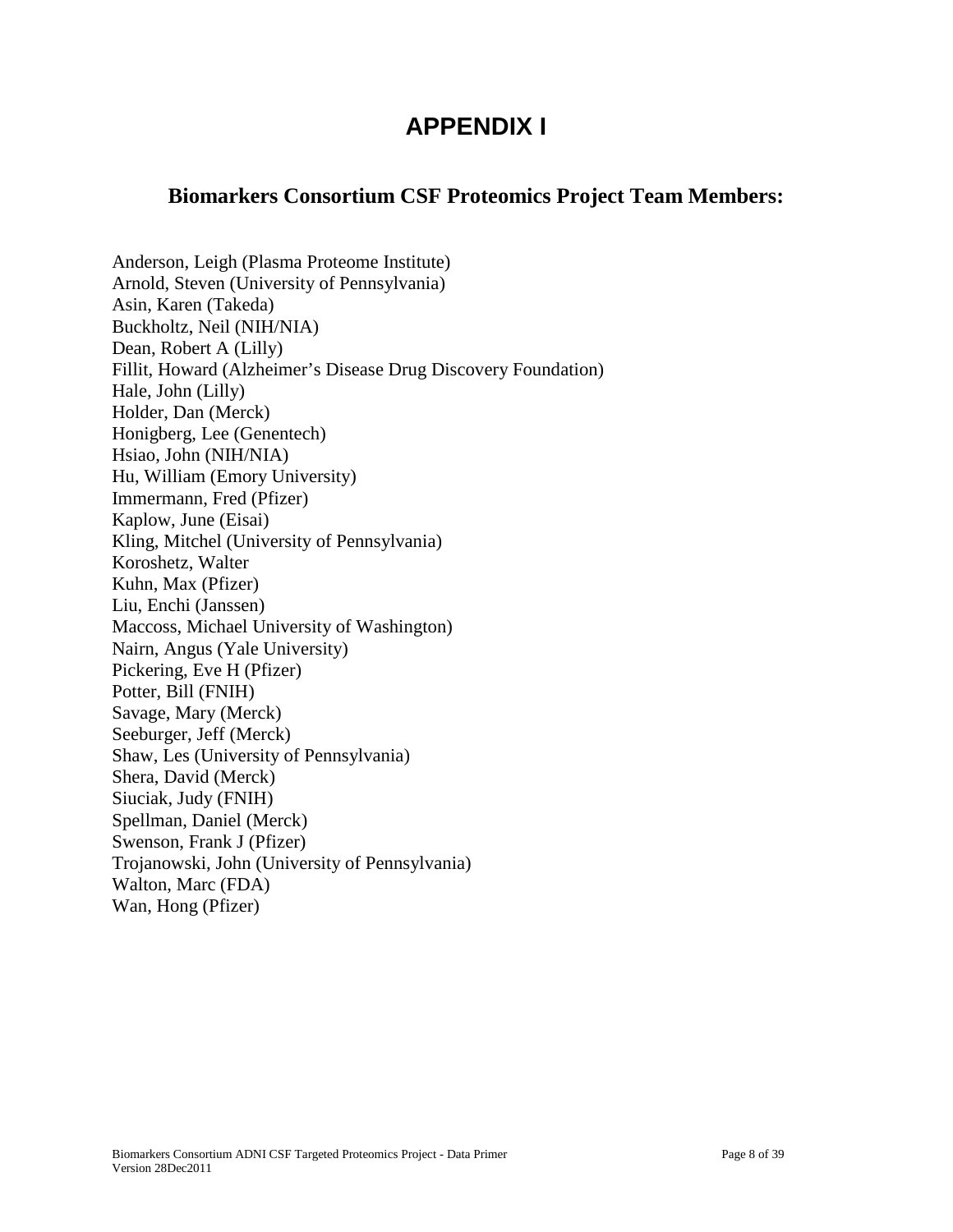## **APPENDIX II Figures and Tables**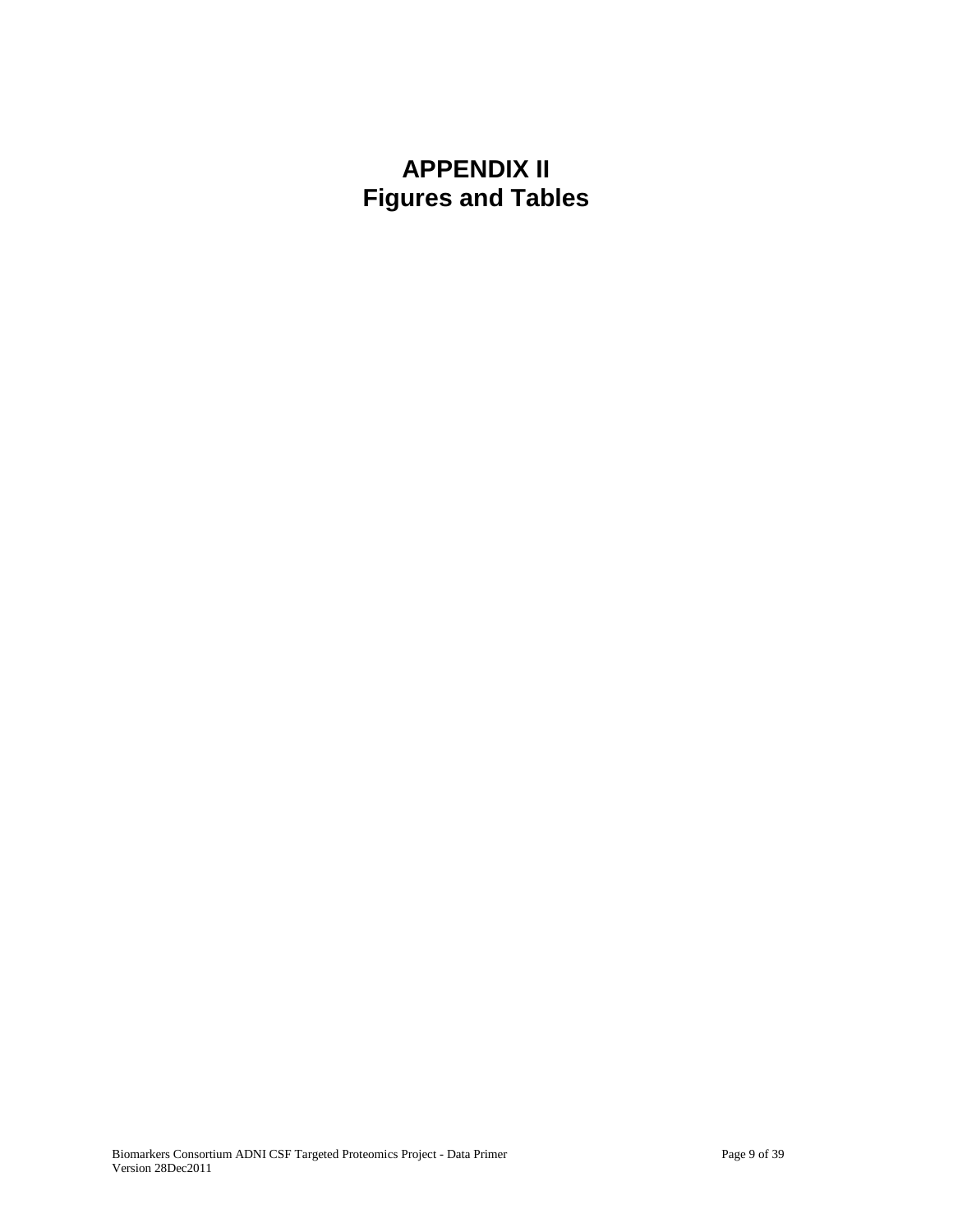

Figure 1: Luminex xMAP platform and basis of technology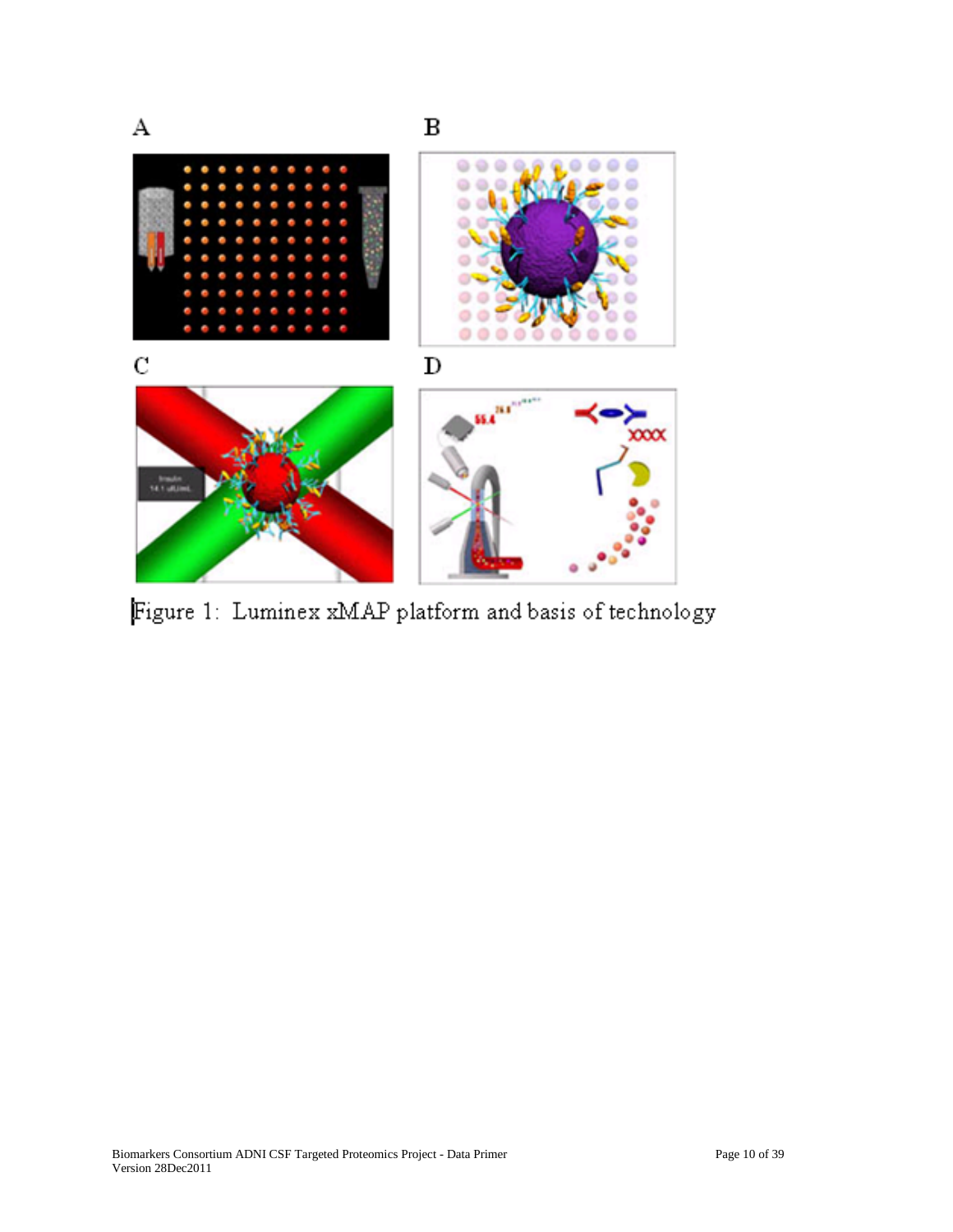

**B)**





**Figure 2: Summary of QC data for (A) the 28 analytes with QCs within the 20-30%CV range and (B) the 14 analytes with QCs >30%CV range**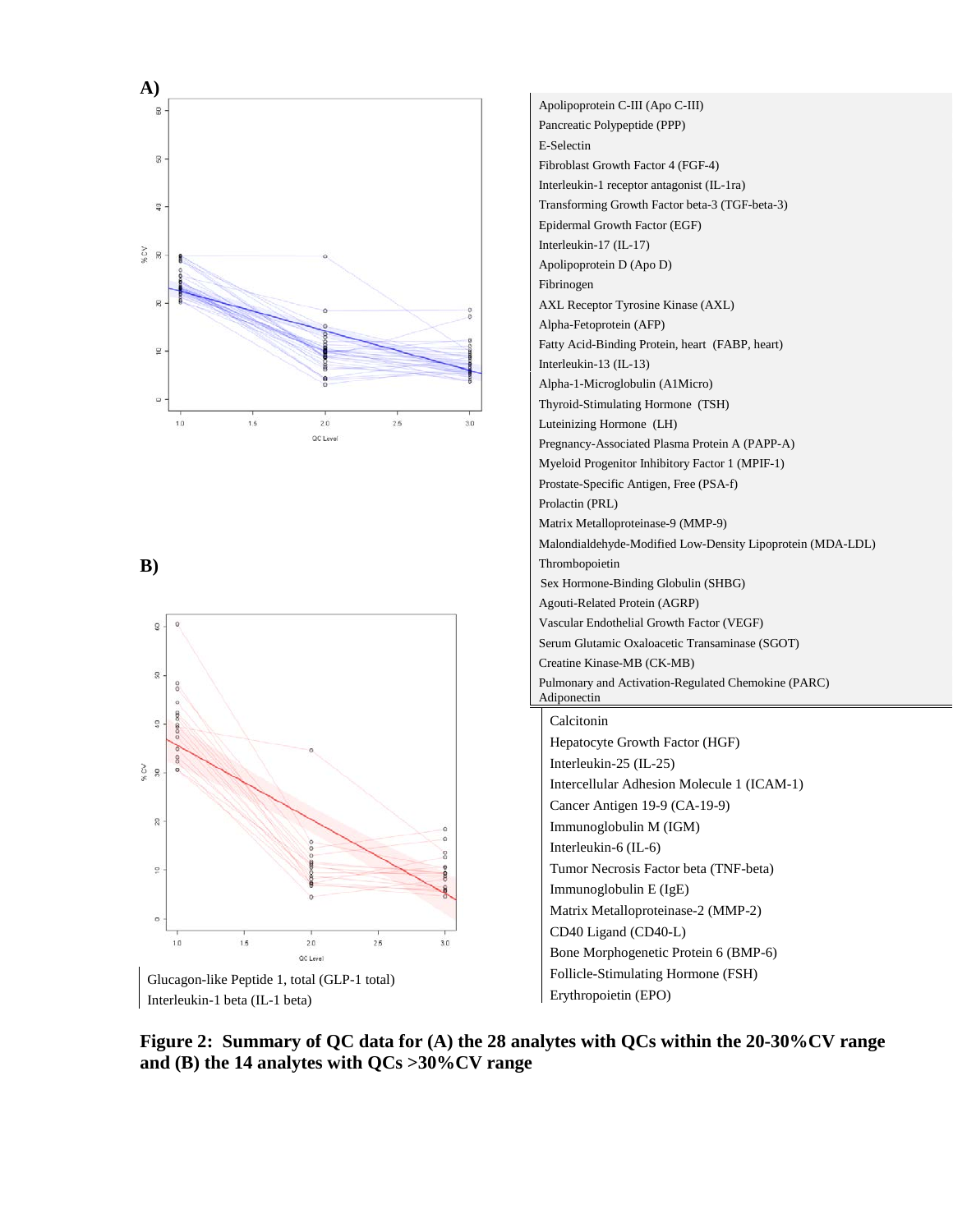**Table 1. Test/retest results for the 16 randomly selected CSF samples.**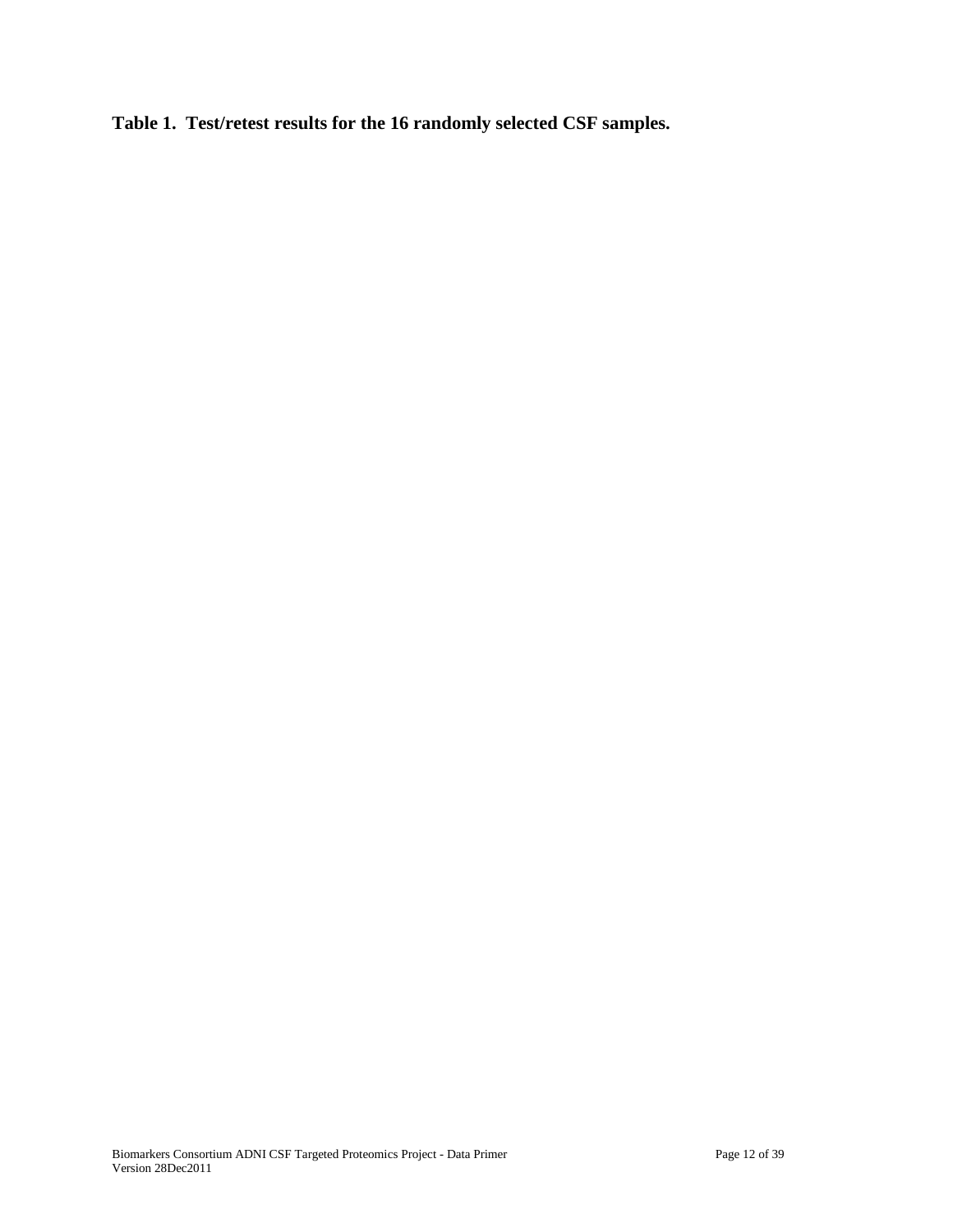| Analyte<br>No. | <b>Analytes</b>                               | Units | Number of<br>samples<br>with non-<br>missing<br>data for<br>test and<br>retest | Mean<br>response | <b>Mean diff</b><br>between test<br>and retest | Mean pct diff<br>(diff/mean<br>response) | p-value for<br>test that<br>mean diff $=$<br>$\mathbf{0}$ | Mean<br>absolute diff<br>between test<br>and retest | Mean pct<br>absolute diff<br>(absolute<br>diff/mean<br>response) | Intercept for<br><b>Bland-</b><br>Altman | p-value for<br>Bland-<br>Altman<br>intercept=0 | Slope for<br>Bland-<br>Altman | p-value for<br>Bland-<br>Altman<br>slope=0 |
|----------------|-----------------------------------------------|-------|--------------------------------------------------------------------------------|------------------|------------------------------------------------|------------------------------------------|-----------------------------------------------------------|-----------------------------------------------------|------------------------------------------------------------------|------------------------------------------|------------------------------------------------|-------------------------------|--------------------------------------------|
| X.1            | Alpha-1-Microglobulin (A1Micro)               | ug/ml | 16                                                                             | 0.0530           | $-0.0073$                                      | $-10.6$                                  | 0.050                                                     | 0.0112                                              | 19.8                                                             | 0.0004                                   | 0.949                                          | $-0.1458$                     | 0.167                                      |
| X.2            | Alpha-2-Macroglobulin (A2Macro)               | mg/mL | 16                                                                             | 0.0036           | 0.0012                                         | 31.5                                     | 0.000                                                     | 0.0013                                              | 32.6                                                             | $-0.0007$                                | 0.039                                          | 0.5391                        | 0.000                                      |
| X.3            | Alpha-1-Antitrypsin (AAT)                     | mg/mL | 16                                                                             | 0.0047           | $-0.0007$                                      | $-15.8$                                  | 0.005                                                     | 0.0009                                              | 19.2                                                             | $-0.0003$                                | 0.662                                          | $-0.0790$                     | 0.598                                      |
| X.4            | Angiotensin-Converting Enzyme (ACE)           | ng/ml | 16                                                                             | 2.1651           | $-0.1623$                                      | $-6.3$                                   | 0.047                                                     | 0.2361                                              | 10.4                                                             | 0.1600                                   | 0.451                                          | $-0.1489$                     | 0.119                                      |
| X.5            | Adiponectin                                   | ug/mL | 16                                                                             | 0.0046           | $-0.0003$                                      | $-7.8$                                   | 0.293                                                     | 0.0011                                              | 27.0                                                             | 0.0000                                   | 0.989                                          | $-0.0754$                     | 0.697                                      |
| X.6            | Alpha-Fetoprotein (AFP)                       | ng/mL | $\overline{7}$                                                                 | 0.0465           | $-0.0042$                                      | $-20.5$                                  | 0.785                                                     | 0.0322                                              | 68.7                                                             | $-0.0626$                                | 0.200                                          | 1.2572                        | 0.207                                      |
| X.7            | Agouti-Related Protein (AGRP)                 | pg/mL | 16                                                                             | 52.7500          | 2.6000                                         | $-0.8$                                   | 0.715                                                     | 20.0375                                             | 40.5                                                             | $-26.5985$                               | 0.201                                          | 0.5535                        | 0.140                                      |
| X.8            | Angiopoietin-2 (ANG-2)                        | ng/mL | 16                                                                             | 1.2611           | $-0.1944$                                      | $-19.5$                                  | 0.010                                                     | 0.2582                                              | 23.6                                                             | $-0.3593$                                | 0.067                                          | 0.1307                        | 0.344                                      |
| X.9            | Apolipoprotein A-I (Apo A-I)                  | mg/mL | 16                                                                             | 0.0008           | 0.0000                                         | $-6.5$                                   | 0.317                                                     | 0.0001                                              | 13.9                                                             | 0.0000                                   | 0.677                                          | $-0.1133$                     | 0.322                                      |
| X.10           | Apolipoprotein C-III (Apo C-III)              | ug/mL | 16                                                                             | 0.0579           | 0.0077                                         | 12.4                                     | 0.082                                                     | 0.0135                                              | 23.2                                                             | $-0.0008$                                | 0.917                                          | 0.1484                        | 0.234                                      |
| X.11           | Apolipoprotein D (Apo D)                      | ug/ml | 16                                                                             | 5.3613           | 1.6738                                         | 28.7                                     | 0.006                                                     | 1.9588                                              | 34.6                                                             | $-0.8075$                                | 0.413                                          | 0.4628                        | 0.012                                      |
| X.12           | Apolipoprotein E (Apo E)                      | ug/ml | 16                                                                             | 7.0056           | 1.2925                                         | 18.2                                     | 0.009                                                     | 1.6738                                              | 24.0                                                             | $-0.1139$                                | 0.927                                          | 0.2008                        | 0.237                                      |
| X.13           | Apolipoprotein H (Apo H)                      | ug/mL | 16                                                                             | 0.8421           | 0.0241                                         | 3.6                                      | 0.631                                                     | 0.1226                                              | 12.6                                                             | 0.1026                                   | 0.279                                          | $-0.0932$                     | 0.324                                      |
| X.14           | Amphiregulin (AR)                             | pg/mL | $\mathbf{1}$                                                                   | 119.0500         | -53.9000                                       | $-45.3$                                  |                                                           | 53.9000                                             | 45.3                                                             | $-53.9000$                               |                                                | 0.0000                        |                                            |
| X.15           | AXL Receptor Tyrosine Kinase (AXL)            | ng/mL | 16                                                                             | 4.2318           | $-0.5151$                                      | $-14.5$                                  | 0.005                                                     | 0.6514                                              | 16.5                                                             | $-0.6040$                                | 0.189                                          | 0.0210                        | 0.830                                      |
| X.16           | Beta-2-Microglobulin (B2M)                    | ug/mL | 16                                                                             | 1.5184           | 0.0529                                         | 3.4                                      | 0.454                                                     | 0.2137                                              | 13.8                                                             | 0.0365                                   | 0.832                                          | 0.0108                        | 0.916                                      |
| X.17           | Brain-Derived Neurotrophic Factor (BDNF)      | ng/mL | $\pmb{0}$                                                                      |                  |                                                |                                          |                                                           |                                                     |                                                                  |                                          |                                                |                               |                                            |
| X.18           | B Lymphocyte Chemoattractant (BLC)            | pg/ml | $\overline{2}$                                                                 | 5.0850           | $-1.0300$                                      | $-34.8$                                  | 0.754                                                     | 2.5300                                              | 58.4                                                             | $-11.2000$                               |                                                | 2.0000                        |                                            |
| X.19           | Bone Morphogenetic Protein 6 (BMP-6)          | ng/mL | 6                                                                              | 0.1076           | $-0.0288$                                      | $-32.3$                                  | 0.293                                                     | 0.0491                                              | 47.5                                                             | $-0.0571$                                | 0.506                                          | 0.2632                        | 0.720                                      |
| X.20           | Betacellulin (BTC)                            | pg/mL | $\overline{7}$                                                                 | 40.5857          | 3.2286                                         | $-0.5$                                   | 0.782                                                     | 22.8857                                             | 55.0                                                             | $-34.0077$                               | 0.365                                          | 0.9175                        | 0.302                                      |
| X.21           | Complement C3 (C3)                            | mg/mL | 16                                                                             | 0.0027           | 0.0001                                         | 1.2                                      | 0.473                                                     | 0.0004                                              | 13.9                                                             | 0.0001                                   | 0.797                                          | 0.0078                        | 0.927                                      |
| X.22           | Cancer Antigen 125 (CA-125)                   | U/mL  | $\mathbf 0$                                                                    |                  |                                                |                                          |                                                           |                                                     |                                                                  |                                          |                                                |                               |                                            |
| X.23           | Cancer Antigen 19-9 (CA-19-9)                 | U/mL  | 15                                                                             | 1.0853           | $-0.0957$                                      | $-5.5$                                   | 0.493                                                     | 0.3904                                              | 36.2                                                             | 0.3918                                   | 0.383                                          | $-0.4492$                     | 0.258                                      |
| X.24           | Calcitonin                                    | pg/mL | 14                                                                             | 10.6450          | 0.9714                                         | 10.6                                     | 0.121                                                     | 2.0100                                              | 23.5                                                             | $-0.2317$                                | 0.834                                          | 0.1130                        | 0.213                                      |
| X.25           | CD 40 antigen (CD40)                          | ng/mL | 16                                                                             | 0.2272           | $-0.0029$                                      | $-1.9$                                   | 0.709                                                     | 0.0243                                              | 10.8                                                             | $-0.0211$                                | 0.532                                          | 0.0798                        | 0.579                                      |
| X.26           | CD40 Ligand (CD40-L)                          | ng/mL | 6                                                                              | 0.0101           | $-0.0052$                                      | $-47.3$                                  | 0.046                                                     | 0.0063                                              | 65.8                                                             | $-0.0001$                                | 0.972                                          | $-0.4951$                     | 0.225                                      |
| X.27           | Carcinoembryonic Antigen (CEA)                | ng/mL | $\overline{a}$                                                                 | 0.0429           | $-0.0127$                                      | $-11.0$                                  | 0.555                                                     | 0.0237                                              | 44.0                                                             | 0.0630                                   | 0.167                                          | $-1.7647$                     | 0.111                                      |
| X.28           | Chromogranin-A (CgA)                          | ng/mL | 16                                                                             | 271.8000         | 6.8500                                         | 1.6                                      | 0.132                                                     | 15.7750                                             | 6.2                                                              | $-30.1198$                               | 0.131                                          | 0.1360                        | 0.064                                      |
| X.29           | Creatine Kinase-MB (CK-MB)                    | ng/mL | $\pmb{0}$                                                                      |                  |                                                |                                          |                                                           |                                                     |                                                                  |                                          |                                                |                               |                                            |
| X.30           | Clusterin (CLU)                               | ug/ml | 16                                                                             | 30.3844          | 9.0063                                         | 27.3                                     | 0.001                                                     | 10.7188                                             | 34.5                                                             | $-2.0664$                                | 0.686                                          | 0.3644                        | 0.031                                      |
| X.31           | Ciliary Neurotrophic Factor (CNTF)            | pg/mL | 12                                                                             | 9.6921           | $-3.0825$                                      | $-26.3$                                  | 0.149                                                     | 5.2142                                              | 49.9                                                             | 8.1642                                   | 0.192                                          | $-1.1604$                     | 0.071                                      |
| X.32           | Cortisol (Cortisol)                           | ng/ml | 16                                                                             | 19.6028          | $-0.1531$                                      | $-1.0$                                   | 0.796                                                     | 1.8406                                              | 9.5                                                              | $-0.2364$                                | 0.908                                          | 0.0042                        | 0.966                                      |
| X.33           | C-Reactive Protein (CRP)                      | ug/mL | 16                                                                             | 0.0028           | 0.0008                                         | 12.6                                     | 0.140                                                     | 0.0009                                              | 23.9                                                             | $-0.0001$                                | 0.831                                          | 0.3283                        | 0.011                                      |
| X.34           | Cystatin-C                                    | ng/ml | 16                                                                             | 2.9297           | $-0.1594$                                      | $-7.4$                                   | 0.149                                                     | 0.3794                                              | 13.1                                                             | $-0.7774$                                | 0.028                                          | 0.2110                        | 0.061                                      |
| X.35           | Epidermal Growth Factor (EGF)                 | pg/mL | $\mathbf{1}$<br>15                                                             | 1.6550<br>0.0122 | $-0.9100$<br>$-0.0005$                         | $-55.0$<br>$-7.6$                        | 0.643                                                     | 0.9100<br>0.0031                                    | 55.0<br>28.2                                                     | $-0.9100$<br>$-0.0024$                   | 0.098                                          | 0.0000                        | 0.076                                      |
| X.36           | Epithelial-Derived Neutrophil-Activating Prot | ng/mL |                                                                                | 0.2856           | 0.0456                                         |                                          | 0.182                                                     | 0.0577                                              | 41.4                                                             | 0.0105                                   | 0.637                                          | 0.1592<br>0.1229              | 0.033                                      |
| X.37<br>X.38   | <b>EN-RAGE</b>                                | ng/mL | 6<br>6                                                                         | 11.4300          | $-3.9200$                                      | 31.1<br>$-32.3$                          | 0.219                                                     | 6.0033                                              | 52.0                                                             | $-2.2477$                                | 0.869                                          | $-0.1463$                     | 0.899                                      |
|                | Eotaxin-1                                     | pg/mL | $\overline{3}$                                                                 |                  |                                                |                                          |                                                           |                                                     |                                                                  |                                          |                                                |                               |                                            |
| X.39           | Eotaxin-3                                     | pg/mL |                                                                                | 141.4667         | 29.6000                                        | 8.9                                      | 0.424                                                     | 29.7333                                             | 9.2                                                              | $-15.5700$                               | 0.000                                          | 0.3193                        | 0.000                                      |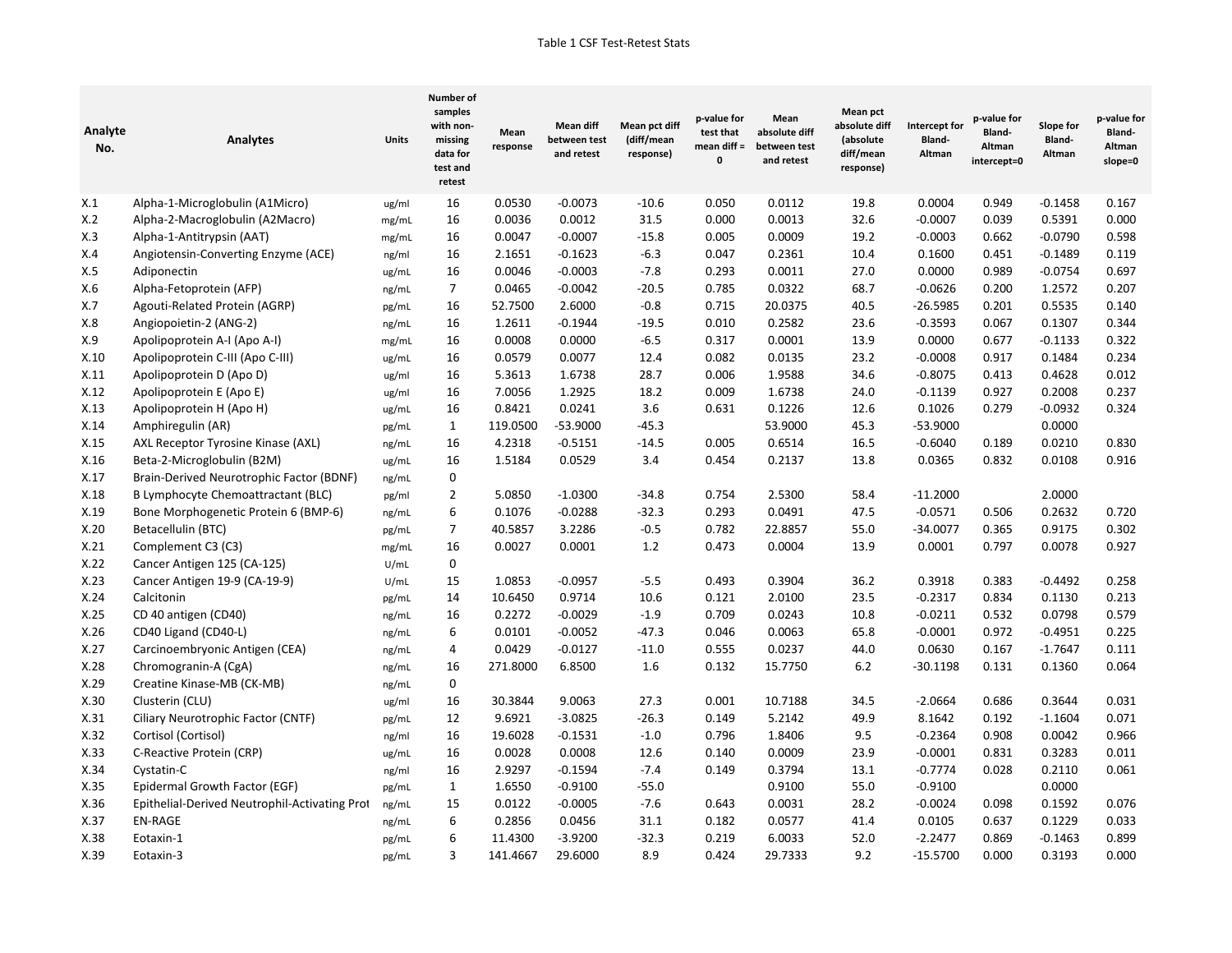| Analyte<br>No. | <b>Analytes</b>                              | Units  | Number of<br>samples<br>with non-<br>missing<br>data for<br>test and<br>retest | Mean<br>response | <b>Mean diff</b><br>between test<br>and retest | Mean pct diff<br>(diff/mean<br>response) | p-value for<br>test that<br>mean diff =<br>0 | Mean<br>absolute diff<br>between test<br>and retest | Mean pct<br>absolute diff<br>(absolute<br>diff/mean<br>response) | Intercept for<br>Bland-<br>Altman | p-value for<br>Bland-<br>Altman<br>intercept=0 | Slope for<br>Bland-<br>Altman | p-value for<br>Bland-<br>Altman<br>slope=0 |
|----------------|----------------------------------------------|--------|--------------------------------------------------------------------------------|------------------|------------------------------------------------|------------------------------------------|----------------------------------------------|-----------------------------------------------------|------------------------------------------------------------------|-----------------------------------|------------------------------------------------|-------------------------------|--------------------------------------------|
| X.40           | Erythropoietin (EPO)                         | pg/mL  | 7                                                                              | 7.4000           | $-0.2543$                                      | $-5.0$                                   | 0.909                                        | 3.7400                                              | 48.0                                                             | 1.0466                            | 0.924                                          | $-0.1758$                     | 0.903                                      |
| X.41           | Epiregulin (EPR)                             | pg/mL  | 0                                                                              |                  |                                                |                                          |                                              |                                                     |                                                                  |                                   |                                                |                               |                                            |
| X.42           | E-Selectin                                   | ng/mL  | 8                                                                              | 0.1469           | $-0.0253$                                      | $-15.0$                                  | 0.532                                        | 0.0628                                              | 36.8                                                             | 0.0536                            | 0.771                                          | $-0.5370$                     | 0.661                                      |
| X.43           | Endothelin-1 (ET-1)                          | pg/mL  | 16                                                                             | 13.3606          | 0.8125                                         | 2.8                                      | 0.522                                        | 3.9313                                              | 29.1                                                             | $-7.4047$                         | 0.121                                          | 0.6150                        | 0.079                                      |
| X.44           | Fatty Acid-Binding Protein, heart (FABP, hea | ng/mL  | 16                                                                             | 3.3781           | $-0.0888$                                      | $-3.6$                                   | 0.620                                        | 0.4638                                              | 13.4                                                             | $-0.2371$                         | 0.591                                          | 0.0439                        | 0.710                                      |
| X.45           | <b>Factor VII</b>                            | ng/mL  | 0                                                                              |                  |                                                |                                          |                                              |                                                     |                                                                  |                                   |                                                |                               |                                            |
| X.46           | <b>FASLG Receptor (FAS)</b>                  | ng/mL  | 12                                                                             | 1.5177           | $-0.4293$                                      | $-18.8$                                  | 0.065                                        | 0.6599                                              | 43.8                                                             | 0.7449                            | 0.148                                          | $-0.7736$                     | 0.024                                      |
| X.47           | Fas Ligand (FasL)                            | pg/mL  | 16                                                                             | 12.9272          | $-1.0181$                                      | 0.0                                      | 0.524                                        | 4.2444                                              | 36.3                                                             | 3.7687                            | 0.096                                          | $-0.3703$                     | 0.013                                      |
| X.48           | Fibroblast Growth Factor 4 (FGF-4)           | pg/mL  | 16                                                                             | 47.0469          | $-11.5563$                                     | $-21.8$                                  | 0.025                                        | 17.5313                                             | 40.0                                                             | 4.3272                            | 0.772                                          | $-0.3376$                     | 0.273                                      |
| X.49           | Fibroblast Growth Factor basic (FGF-basic)   | pg/mL  | 4                                                                              | 58.2125          | $-6.8750$                                      | $-4.3$                                   | 0.746                                        | 25.0250                                             | 37.6                                                             | 150.4566                          | 0.139                                          | $-2.7027$                     | 0.126                                      |
| X.50           | Fibrinogen                                   | mg/mL  | 16                                                                             | 0.0005           | 0.0001                                         | 9.4                                      | 0.047                                        | 0.0001                                              | 24.5                                                             | 0.0000                            | 0.443                                          | 0.2507                        | 0.005                                      |
| X.51           | Ferritin (FRTN)                              | ng/mL  | 16                                                                             | 5.9369           | 1.5638                                         | 25.1                                     | 0.000                                        | 1.5638                                              | 25.1                                                             | $-0.8447$                         | 0.424                                          | 0.4057                        | 0.028                                      |
| X.52           | Follicle-Stimulating Hormone (FSH)           | mIU/mL | 14                                                                             | 1.2601           | $-0.1761$                                      | $-9.3$                                   | 0.142                                        | 0.2974                                              | 30.4                                                             | 0.1244                            | 0.439                                          | $-0.2385$                     | 0.030                                      |
| X.53           | Granulocyte Colony-Stimulating Factor (G-CS  | pg/mL  | 5                                                                              | 1.6460           | $-0.0400$                                      | $-0.7$                                   | 0.923                                        | 0.6000                                              | 32.7                                                             | 1.6171                            | 0.596                                          | $-1.0067$                     | 0.583                                      |
| X.54           | Growth Hormone (GH)                          | ng/mL  | 5                                                                              | 0.0342           | $-0.0177$                                      | $-42.7$                                  | 0.115                                        | 0.0179                                              | 43.7                                                             | 0.0187                            | 0.459                                          | $-1.0662$                     | 0.179                                      |
| X.55           | Glucagon-like Peptide 1, total (GLP-1 total) | pg/ml  | $\mathbf{1}$                                                                   | 0.6370           | $-0.1920$                                      | $-30.1$                                  |                                              | 0.1920                                              | 30.1                                                             | $-0.1920$                         |                                                | 0.0000                        |                                            |
| X.56           | Granulocyte-Macrophage Colony-Stimulating    | pg/mL  | 3                                                                              | 5.9933           | 0.4400                                         | 10.3                                     | 0.682                                        | 1.3800                                              | 24.9                                                             | 0.9684                            | 0.872                                          | $-0.0882$                     | 0.926                                      |
| X.57           | Growth-Regulated alpha protein (GRO-alpha    | pg/mL  | 11                                                                             | 34.1227          | $-4.8636$                                      | $-8.5$                                   | 0.168                                        | 9.0455                                              | 31.7                                                             | 1.3116                            | 0.666                                          | $-0.1810$                     | 0.008                                      |
| X.58           | Haptoglobin                                  | mg/mL  | 10                                                                             | 0.0006           | 0.0000                                         | 2.3                                      | 0.912                                        | 0.0000                                              | 6.6                                                              | 0.0000                            | 0.201                                          | $-0.0537$                     | 0.096                                      |
| X.59           | Heparin-Binding EGF-Like Growth Factor (HB   | pg/mL  | 16                                                                             | 259.4063         | -40.0625                                       | $-14.1$                                  | 0.001                                        | 45.3125                                             | 16.9                                                             | 41.9676                           | 0.234                                          | $-0.3162$                     | 0.025                                      |
| X.60           | Chemokine CC-4 (HCC-4)                       | ng/mL  | 16                                                                             | 0.0480           | $-0.0044$                                      | $-12.2$                                  | 0.002                                        | 0.0053                                              | 14.0                                                             | $-0.0026$                         | 0.197                                          | $-0.0382$                     | 0.255                                      |
| X.61           | Hepatocyte Growth Factor (HGF)               | ng/mL  | 16                                                                             | 3.3003           | $-0.3844$                                      | $-12.7$                                  | 0.086                                        | 0.7031                                              | 23.2                                                             | $-0.8909$                         | 0.434                                          | 0.1535                        | 0.648                                      |
| X.62           | T Lymphocyte-Secreted Protein I-309 (I-309)  | pg/mL  | 15                                                                             | 25.2730          | $-12.7340$                                     | $-28.9$                                  | 0.216                                        | 15.5607                                             | 41.2                                                             | 34.1312                           | 0.000                                          | $-1.8544$                     | 0.000                                      |
| X.63           | Intercellular Adhesion Molecule 1 (ICAM-1)   | ng/mL  | 15                                                                             | 1.1018           | 0.1290                                         | 5.9                                      | 0.199                                        | 0.3207                                              | 32.3                                                             | $-0.1212$                         | 0.517                                          | 0.2271                        | 0.137                                      |
| X.64           | Interferon gamma (IFN-gamma)                 | pg/mL  | $\mathbf{1}$                                                                   | 0.5785           | $-0.1990$                                      | $-34.4$                                  |                                              | 0.1990                                              | 34.4                                                             | $-0.1990$                         |                                                | 0.0000                        |                                            |
| X.65           | Immunoglobulin A (IgA)                       | mg/mL  | 16                                                                             | 0.0028           | 0.0002                                         | 5.9                                      | 0.279                                        | 0.0004                                              | 12.2                                                             | 0.0000                            | 0.935                                          | 0.0504                        | 0.569                                      |
| X.66           | Immunoglobulin E (IgE)                       | U/mL   | $\pmb{0}$                                                                      |                  |                                                |                                          |                                              |                                                     |                                                                  |                                   |                                                |                               |                                            |
| X.67           | Insulin-like Growth Factor-Binding Protein 2 | ng/mL  | 16                                                                             | 108.3281         | 3.4313                                         | 2.4                                      | 0.354                                        | 11.1063                                             | 9.9                                                              | $-22.6718$                        | 0.250                                          | 0.2410                        | 0.181                                      |
| X.68           | Immunoglobulin M (IGM)                       | mg/mL  | 8                                                                              | 0.0003           | 0.0000                                         | $-4.3$                                   | 0.821                                        | 0.0001                                              | 37.6                                                             | 0.0000                            | 0.724                                          | 0.1271                        | 0.572                                      |
| X.69           | Interleukin-1 alpha (IL-1 alpha)             | ng/mL  | $\mathbf{1}$                                                                   | 0.0005           | $-0.0001$                                      | $-23.8$                                  |                                              | 0.0001                                              | 23.8                                                             | $-0.0001$                         |                                                | 0.0000                        |                                            |
| X.70           | Interleukin-1 beta (IL-1 beta)               | pg/mL  | $\mathbf{1}$                                                                   | 0.2530           | $-0.1400$                                      | $-55.3$                                  |                                              | 0.1400                                              | 55.3                                                             | $-0.1400$                         |                                                | 0.0000                        |                                            |
| X.71           | Interleukin-10 (IL-10)                       | pg/mL  | $\overline{2}$                                                                 | 20.3450          | 3.2900                                         | 10.5                                     | 0.492                                        | 3.2900                                              | 10.5                                                             | $-0.2392$                         |                                                | 0.1735                        |                                            |
| X.72           | Interleukin-12 Subunit p40 (IL-12p40)        | ng/mL  | $\mathbf 1$                                                                    | 0.4965           | 0.0370                                         | 7.5                                      |                                              | 0.0370                                              | 7.5                                                              | 0.0370                            |                                                | 0.0000                        |                                            |
| X.73           | Interleukin-12 Subunit p70 (IL-12p70)        | pg/mL  | 3                                                                              | 46.0100          | 1.7800                                         | 0.6                                      | 0.451                                        | 2.8667                                              | 19.2                                                             | $-0.1233$                         | 0.958                                          | 0.0414                        | 0.356                                      |
| X.74           | Interleukin-13 (IL-13)                       | pg/mL  | 9                                                                              | 3.4072           | $-0.2300$                                      | $-17.5$                                  | 0.702                                        | 1.2811                                              | 47.4                                                             | $-0.9343$                         | 0.409                                          | 0.2067                        | 0.452                                      |
| X.75           | Interleukin-15 (IL-15)                       | ng/mL  | 11                                                                             | 0.0561           | $-0.0277$                                      | $-41.4$                                  | 0.092                                        | 0.0412                                              | 65.3                                                             | 0.0188                            | 0.499                                          | $-0.8286$                     | 0.077                                      |
| X.76           | Interleukin-16 (IL-16)                       | pg/mL  | 15                                                                             | 13.8443          | 0.2380                                         | $-3.8$                                   | 0.794                                        | 2.6073                                              | 23.5                                                             | $-1.8274$                         | 0.102                                          | 0.1492                        | 0.015                                      |
| X.77           | Interleukin-17 (IL-17)                       | pg/mL  | 10                                                                             | 1.1477           | 0.0159                                         | 3.9                                      | 0.938                                        | 0.5069                                              | 46.4                                                             | 0.3240                            | 0.626                                          | $-0.2685$                     | 0.624                                      |
| X.78           | Interleukin-18 (IL-18)                       | pg/mL  | $\overline{7}$                                                                 | 5.8214           | $-1.3343$                                      | $-21.2$                                  | 0.122                                        | 1.8886                                              | 32.9                                                             | 1.9271                            | 0.514                                          | $-0.5602$                     | 0.274                                      |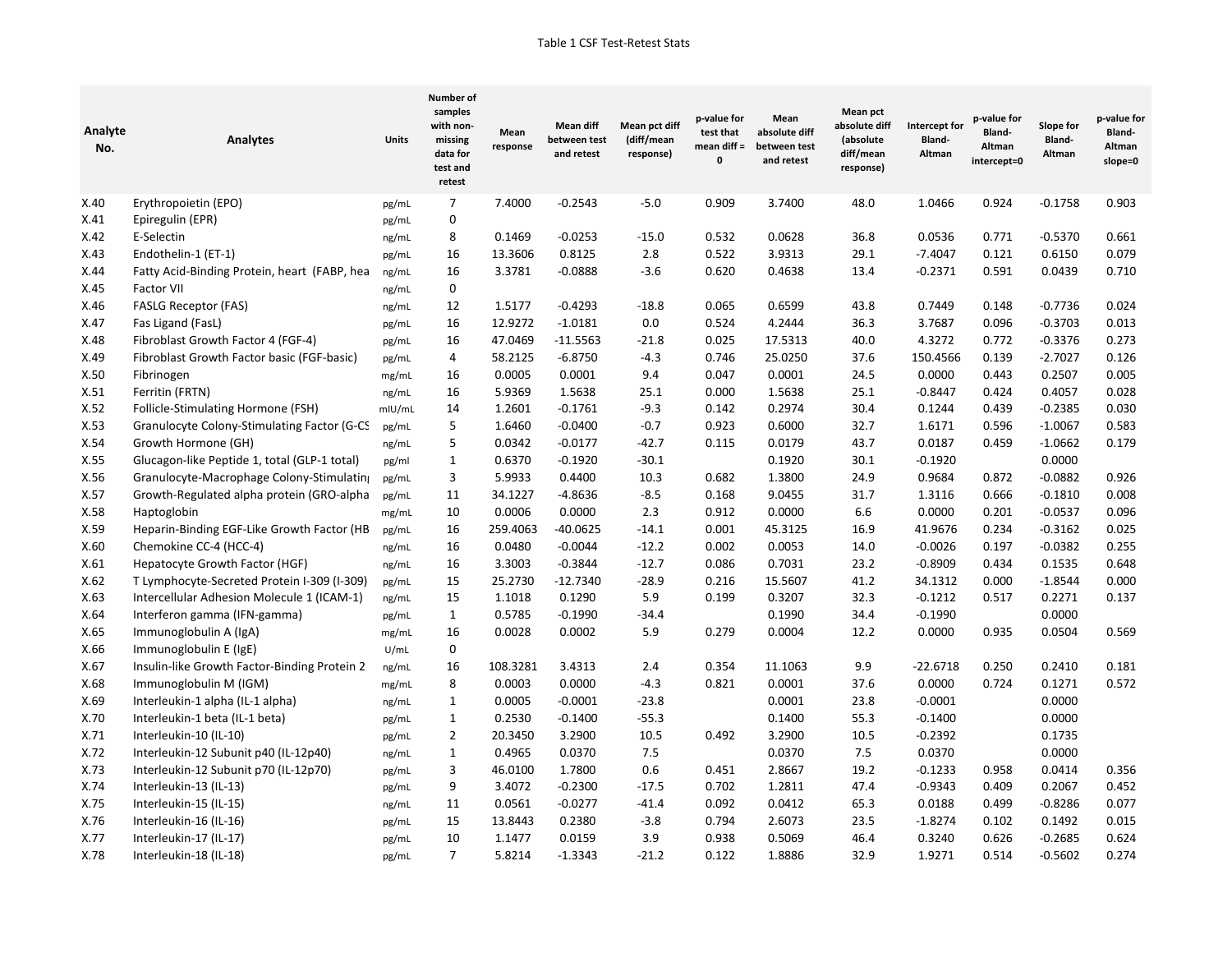| Analyte<br>No. | <b>Analytes</b>                              | <b>Units</b> | Number of<br>samples<br>with non-<br>missing<br>data for<br>test and<br>retest | Mean<br>response | Mean diff<br>between test<br>and retest | Mean pct diff<br>(diff/mean<br>response) | p-value for<br>test that<br>mean diff $=$<br>0 | Mean<br>absolute diff<br>between test<br>and retest | Mean pct<br>absolute diff<br>(absolute<br>diff/mean<br>response) | Intercept for<br>Bland-<br>Altman | p-value for<br>Bland-<br>Altman<br>intercept=0 | Slope for<br>Bland-<br>Altman | p-value for<br>Bland-<br>Altman<br>slope=0 |
|----------------|----------------------------------------------|--------------|--------------------------------------------------------------------------------|------------------|-----------------------------------------|------------------------------------------|------------------------------------------------|-----------------------------------------------------|------------------------------------------------------------------|-----------------------------------|------------------------------------------------|-------------------------------|--------------------------------------------|
| X.79           | Interleukin-1 receptor antagonist (IL-1ra)   | pg/mL        | 7                                                                              | 13.0993          | $-4.0643$                               | $-25.3$                                  | 0.280                                          | 6.8986                                              | 49.5                                                             | 16.8708                           | 0.214                                          | $-1.5982$                     | 0.128                                      |
| X.80           | Interleukin-2 (IL-2)                         | pg/mL        | 0                                                                              |                  |                                         |                                          |                                                |                                                     |                                                                  |                                   |                                                |                               |                                            |
| X.81           | Interleukin-23 (IL-23)                       | ng/mL        | 3                                                                              | 0.3383           | $-0.0547$                               | $-11.2$                                  | 0.540                                          | 0.0813                                              | 20.4                                                             | 0.4375                            | 0.241                                          | $-1.4545$                     | 0.212                                      |
| X.82           | Interleukin-25 (IL-25)                       | pg/mL        | 15                                                                             | 10.8567          | $-1.0547$                               | $-7.8$                                   | 0.310                                          | 3.3880                                              | 35.5                                                             | 2.2635                            | 0.600                                          | $-0.3056$                     | 0.432                                      |
| X.83           | Interleukin-3 (IL-3)                         | ng/mL        | 16                                                                             | 0.0096           | $-0.0006$                               | $-11.6$                                  | 0.296                                          | 0.0018                                              | 36.5                                                             | 0.0001                            | 0.859                                          | $-0.0803$                     | 0.193                                      |
| X.84           | Interleukin-4 (IL-4)                         | pg/mL        | 9                                                                              | 8.8683           | $-3.6944$                               | $-48.1$                                  | 0.028                                          | 4.1700                                              | 52.4                                                             | $-6.8975$                         | 0.195                                          | 0.3612                        | 0.509                                      |
| X.85           | Interleukin-5 (IL-5)                         | pg/mL        | 12                                                                             | 1.3869           | 0.1213                                  | 7.7                                      | 0.664                                          | 0.8183                                              | 63.6                                                             | 0.2865                            | 0.641                                          | $-0.1191$                     | 0.759                                      |
| X.86           | Interleukin-6 (IL-6)                         | pg/mL        | 13                                                                             | 3.4208           | $-0.0285$                               | $-13.2$                                  | 0.908                                          | 0.6472                                              | 29.0                                                             | $-0.3859$                         | 0.120                                          | 0.1045                        | 0.016                                      |
| X.87           | Interleukin-6 receptor (IL-6r)               | ng/mL        | 16                                                                             | 1.0565           | $-0.0521$                               | $-3.3$                                   | 0.152                                          | 0.1101                                              | 10.5                                                             | 0.0609                            | 0.534                                          | $-0.1070$                     | 0.227                                      |
| X.88           | Interleukin-7 (IL-7)                         | pg/mL        | 5                                                                              | 15.9810          | $-3.7260$                               | $-21.0$                                  | 0.043                                          | 4.0740                                              | 25.0                                                             | 0.7778                            | 0.803                                          | $-0.2818$                     | 0.189                                      |
| X.89           | Interleukin-8 (IL-8)                         | pg/mL        | 16                                                                             | 64.9125          | 5.2375                                  | 6.2                                      | 0.122                                          | 9.6250                                              | 16.5                                                             | $-3.0176$                         | 0.300                                          | 0.1272                        | 0.001                                      |
| X.90           | Insulin                                      | uIU/mL       | $\overline{2}$                                                                 | 0.0499           | $-0.0067$                               | 0.3                                      | 0.674                                          | 0.0119                                              | 23.9                                                             | 0.0142                            |                                                | $-0.4176$                     |                                            |
| X.91           | Interferon gamma Induced Protein 10 (IP-10)  | pg/ml        | 16                                                                             | 760.7688         | -97.0875                                | $-15.6$                                  | 0.003                                          | 113.0875                                            | 19.0                                                             | $-33.5154$                        | 0.270                                          | $-0.0836$                     | 0.006                                      |
| X.92           | Leptin                                       | ng/mL        | 16                                                                             | 0.1201           | 0.0113                                  | 11.6                                     | 0.126                                          | 0.0232                                              | 22.2                                                             | $-0.0082$                         | 0.586                                          | 0.1628                        | 0.160                                      |
| X.93           | Luteinizing Hormone (LH)                     | mIU/mL       | 13                                                                             | 0.4311           | $-0.2035$                               | $-41.8$                                  | 0.001                                          | 0.2205                                              | 50.3                                                             | 0.0690                            | 0.572                                          | $-0.6321$                     | 0.033                                      |
| X.94           | Lectin-Like Oxidized LDL Receptor 1 (LOX-1)  | ng/mL        | 16                                                                             | 6.6303           | $-0.4969$                               | $-8.2$                                   | 0.060                                          | 0.8769                                              | 13.5                                                             | $-0.2127$                         | 0.753                                          | $-0.0429$                     | 0.650                                      |
| X.95           | Apolipoprotein(a) (Lp(a))                    | ug/mL        | 16                                                                             | 0.0200           | 0.0027                                  | 12.2                                     | 0.042                                          | 0.0035                                              | 19.2                                                             | $-0.0004$                         | 0.807                                          | 0.1561                        | 0.016                                      |
| X.96           | Lymphotactin                                 | ng/mL        | 0                                                                              |                  |                                         |                                          |                                                |                                                     |                                                                  |                                   |                                                |                               |                                            |
| X.97           | Monocyte Chemotactic Protein 1 (MCP-1)       | pg/mL        | 16                                                                             | 530.2813         | 19.6875                                 | 4.3                                      | 0.301                                          | 62.5625                                             | 12.0                                                             | 45.0174                           | 0.489                                          | $-0.0478$                     | 0.682                                      |
| X.98           | Monocyte Chemotactic Protein 2 (MCP-2)       | pg/ml        | 14                                                                             | 9.4850           | 0.4700                                  | 24.4                                     | 0.435                                          | 1.5871                                              | 33.7                                                             | 1.2598                            | 0.007                                          | -0.0833                       | 0.000                                      |
| X.99           | Monocyte Chemotactic Protein 3 (MCP-3)       | pg/mL        | 1                                                                              | 0.7175           | $-0.0130$                               | $-1.8$                                   |                                                | 0.0130                                              | 1.8                                                              | $-0.0130$                         |                                                | 0.0000                        |                                            |
| X.100          | Monocyte Chemotactic Protein 4 (MCP-4)       | pg/ml        | $\overline{2}$                                                                 | 69.4750          | 3.0500                                  | 10.7                                     | 0.764                                          | 7.8500                                              | 15.6                                                             | 22.4412                           |                                                | $-0.2791$                     |                                            |
| X.101          | Macrophage Colony-Stimulating Factor 1 (M    | ng/mL        | 16                                                                             | 0.5839           | $-0.0496$                               | $-7.9$                                   | 0.013                                          | 0.0691                                              | 12.2                                                             | 0.0222                            | 0.714                                          | $-0.1230$                     | 0.227                                      |
| X.102          | Malondialdehyde-Modified Low-Density Lipo    | ng/mL        | 6                                                                              | 91.0917          | 25.3833                                 | 19.2                                     | 0.253                                          | 35.0833                                             | 33.6                                                             | -156.8000                         | 0.000                                          | 2.0000                        | 0.000                                      |
| X.103          | Macrophage-Derived Chemokine (MDC)           | pg/mL        | 5                                                                              | 59.0750          | 5.8660                                  | 15.4                                     | 0.351                                          | 6.6460                                              | 40.3                                                             | 0.0540                            | 0.951                                          | 0.0984                        | 0.001                                      |
| X.104          | Macrophage Migration Inhibitory Factor (MI   | ng/mL        | 16                                                                             | 0.2821           | 0.0123                                  | 6.1                                      | 0.563                                          | 0.0611                                              | 24.4                                                             | 0.0131                            | 0.729                                          | $-0.0027$                     | 0.980                                      |
| X.105          | Monokine Induced by Gamma Interferon (M      | pg/ml        | 15                                                                             | 402.7867         | $-66.7067$                              | $-21.0$                                  | 0.000                                          | 66.7067                                             | 21.0                                                             | -59.7579                          | 0.022                                          | $-0.0173$                     | 0.695                                      |
| X.106          | Macrophage Inflammatory Protein-1 alpha (    | pg/mL        | 11                                                                             | 16.0468          | 0.2791                                  | $-2.4$                                   | 0.693                                          | 1.6300                                              | 17.3                                                             | $-0.4346$                         | 0.555                                          | 0.0445                        | 0.083                                      |
| X.107          | Macrophage Inflammatory Protein-1 beta (N    | pg/mL        | 16                                                                             | 34.1713          | 1.2800                                  | $-1.5$                                   | 0.495                                          | 4.3700                                              | 16.0                                                             | $-2.5942$                         | 0.037                                          | 0.1134                        | 0.000                                      |
| X.108          | Macrophage Inflammatory Protein-3 alpha (    | pg/ml        | 3                                                                              | 12.5033          | $-9.5933$                               | $-77.1$                                  | 0.015                                          | 9.5933                                              | 77.1                                                             | $-4.7260$                         | 0.801                                          | $-0.3893$                     | 0.795                                      |
| X.109          | Matrix Metalloproteinase-2 (MMP-2)           | ng/mL        | 16                                                                             | 11.4016          | $-5.2369$                               | $-43.4$                                  | 0.000                                          | 5.6544                                              | 48.5                                                             | 0.6815                            | 0.788                                          | $-0.5191$                     | 0.023                                      |
| X.110          | Matrix Metalloproteinase-3 (MMP-3)           | ng/mL        | 16                                                                             | 0.3441           | 0.0048                                  | $-2.1$                                   | 0.755                                          | 0.0443                                              | 12.4                                                             | $-0.0865$                         | 0.006                                          | 0.2651                        | 0.002                                      |
| X.111          | Matrix Metalloproteinase-9 (MMP-9)           | ng/mL        | 4                                                                              | 2.5450           | $-0.4200$                               | $-19.3$                                  | 0.605                                          | 1.1700                                              | 43.6                                                             | $-1.7902$                         | 0.728                                          | 0.5384                        | 0.784                                      |
| X.112          | Myeloid Progenitor Inhibitory Factor 1 (MPIF | ng/mL        | 5                                                                              | 0.0800           | $-0.0584$                               | $-87.6$                                  | 0.001                                          | 0.0584                                              | 87.6                                                             | $-0.0653$                         | 0.022                                          | 0.0859                        | 0.645                                      |
| X.113          | Myeloperoxidase (MPO)                        | ng/mL        | 3                                                                              | 39.0250          | 8.6767                                  | 2.1                                      | 0.442                                          | 9.5367                                              | 27.3                                                             | $-1.1226$                         | 0.477                                          | 0.2511                        | 0.041                                      |
| X.114          | Myoglobin                                    | ng/mL        | 16                                                                             | 0.3569           | 0.0684                                  | 19.6                                     | 0.001                                          | 0.0707                                              | 20.4                                                             | 0.0113                            | 0.729                                          | 0.1600                        | 0.060                                      |
| X.115          | Neutrophil Gelatinase-Associated Lipocalin ( | ng/ml        | 16                                                                             | 1.9938           | $-0.1848$                               | $-10.2$                                  | 0.021                                          | 0.2598                                              | 14.1                                                             | $-0.0220$                         | 0.901                                          | $-0.0816$                     | 0.322                                      |
| X.116          | Nerve Growth Factor beta (NGF-beta)          | ng/mL        | 14                                                                             | 0.0261           | -0.0077                                 | -34.1                                    | 0.071                                          | 0.0134                                              | 55.0                                                             | $-0.0119$                         | 0.378                                          | 0.1614                        | 0.739                                      |
| X.117          | Neuronal Cell Adhesion Molecule (Nr-CAM)     | ng/mL        | 5                                                                              | 80.4500          | $-5.5400$                               | $-4.2$                                   | 0.391                                          | 9.3400                                              | 9.6                                                              | 13.0047                           | 0.412                                          | $-0.2305$                     | 0.240                                      |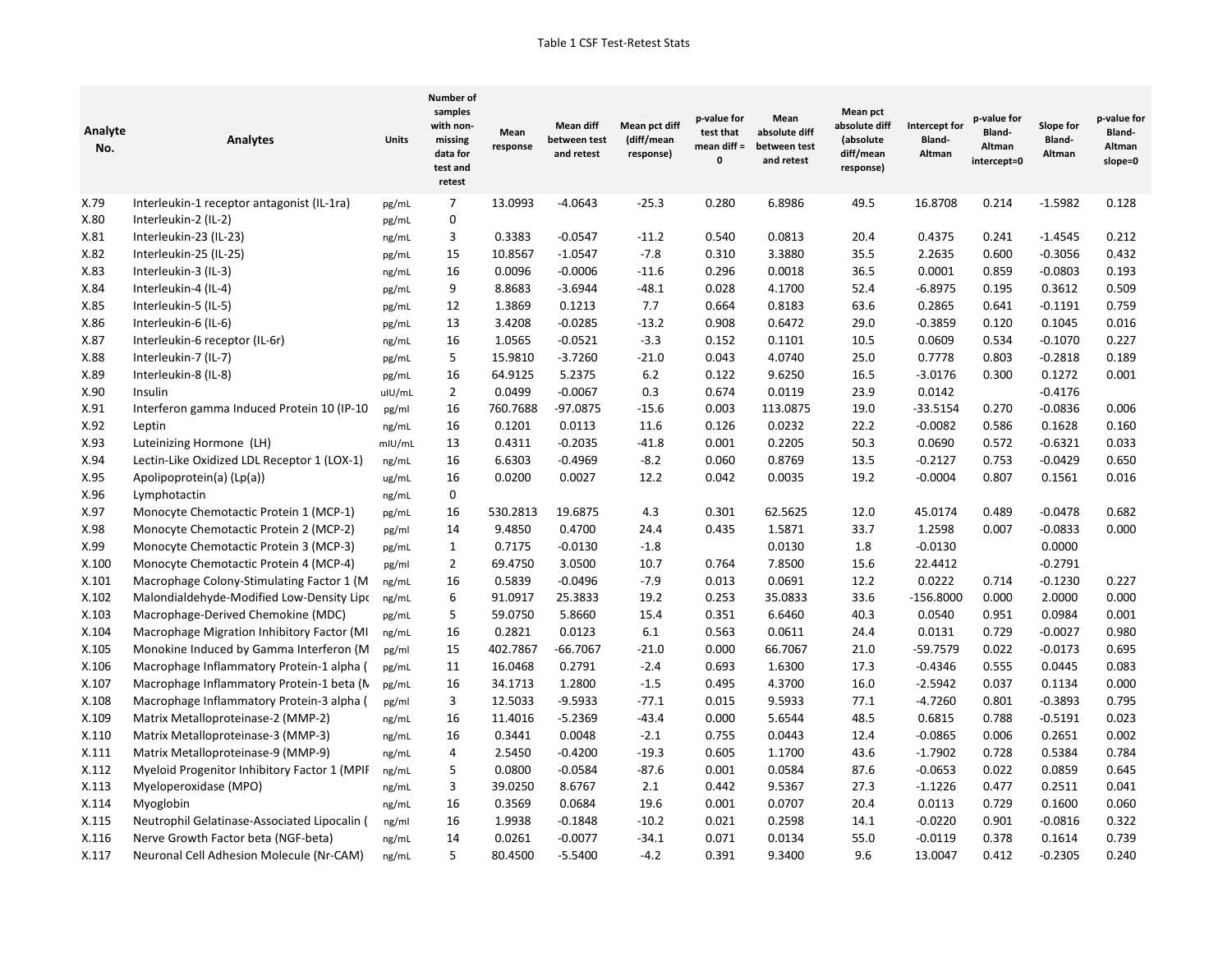| Analyte<br>No. | <b>Analytes</b>                                                                   | Units          | Number of<br>samples<br>with non-<br>missing<br>data for<br>test and<br>retest | Mean<br>response | <b>Mean diff</b><br>between test<br>and retest | Mean pct diff<br>(diff/mean<br>response) | p-value for<br>test that<br>mean diff $=$<br>$\mathbf{0}$ | Mean<br>absolute diff<br>between test<br>and retest | <b>Mean pct</b><br>absolute diff<br>(absolute<br>diff/mean<br>response) | Intercept for<br>Bland-<br>Altman | p-value for<br>Bland-<br>Altman<br>intercept=0 | Slope for<br>Bland-<br>Altman | p-value for<br>Bland-<br>Altman<br>slope=0 |
|----------------|-----------------------------------------------------------------------------------|----------------|--------------------------------------------------------------------------------|------------------|------------------------------------------------|------------------------------------------|-----------------------------------------------------------|-----------------------------------------------------|-------------------------------------------------------------------------|-----------------------------------|------------------------------------------------|-------------------------------|--------------------------------------------|
| X.118          | N-terminal prohormone of brain natriuretic                                        | pg/ml          | 16                                                                             | 170.4625         | $-27.7000$                                     | $-17.0$                                  | 0.000                                                     | 29.9500                                             | 18.5                                                                    | $-12.7169$                        | 0.555                                          | $-0.0879$                     | 0.470                                      |
| X.119          | Osteopontin                                                                       | ng/ml          | 16                                                                             | 34.3000          | 1.3875                                         | 4.4                                      | 0.141                                                     | 2.7375                                              | 10.0                                                                    | 1.4144                            | 0.628                                          | $-0.0008$                     | 0.992                                      |
| X.120          | Plasminogen Activator Inhibitor 1 (PAI-1)                                         | ng/mL          | 16                                                                             | 0.9596           | 0.1819                                         | 19.1                                     | 0.000                                                     | 0.1906                                              | 19.8                                                                    | 0.0422                            | 0.756                                          | 0.1455                        | 0.291                                      |
| X.121          | Prostatic Acid Phosphatase (PAP)                                                  | ng/mL          | 16                                                                             | 0.2279           | $-0.0205$                                      | $-18.1$                                  | 0.309                                                     | 0.0628                                              | 29.2                                                                    | $-0.0998$                         | 0.002                                          | 0.3480                        | 0.003                                      |
| X.122          | Pregnancy-Associated Plasma Protein A (PAF mIU/mL                                 |                | 16                                                                             | 0.0107           | $-0.0001$                                      | -4.5                                     | 0.946                                                     | 0.0030                                              | 27.9                                                                    | $-0.0048$                         | 0.182                                          | 0.4406                        | 0.171                                      |
| X.123          | Pulmonary and Activation-Regulated Chemo                                          | ng/mL          | $\pmb{0}$                                                                      |                  |                                                |                                          |                                                           |                                                     |                                                                         |                                   |                                                |                               |                                            |
| X.124          | Platelet-Derived Growth Factor BB (PDGF-BB                                        | pg/ml          | $\overline{2}$                                                                 | 20.0750          | $-1.0500$                                      | $-10.7$                                  | 0.897                                                     | 6.4500                                              | 33.8                                                                    | $-41.2000$                        |                                                | 2.0000                        |                                            |
| X.125          | Placenta Growth Factor (PLGF)                                                     | pg/ml          | 16                                                                             | 63.4156          | $-7.2688$                                      | $-13.0$                                  | 0.057                                                     | 12.6688                                             | 21.3                                                                    | $-2.0677$                         | 0.798                                          | $-0.0820$                     | 0.473                                      |
| X.126          | Pancreatic Polypeptide (PPP)                                                      | pg/ml          | 16                                                                             | 3.5822           | $-0.7968$                                      | $-26.9$                                  | 0.000                                                     | 0.7968                                              | 26.9                                                                    | $-0.2844$                         | 0.150                                          | $-0.1430$                     | 0.004                                      |
| X.127          | Prolactin (PRL)                                                                   | ng/ml          | 16                                                                             | 1.7340           | $-0.0482$                                      | $-4.2$                                   | 0.410                                                     | 0.1769                                              | 10.4                                                                    | $-0.3804$                         | 0.116                                          | 0.1916                        | 0.154                                      |
| X.128          | Progesterone                                                                      | ng/ml          | $\mathbf 0$                                                                    |                  |                                                |                                          |                                                           |                                                     |                                                                         |                                   |                                                |                               |                                            |
| X.129          | Prostate-Specific Antigen, Free (PSA-f)                                           | ng/mL          | 8                                                                              | 0.0084           | $-0.0013$                                      | $-26.3$                                  | 0.289                                                     | 0.0023                                              | 47.6                                                                    | $-0.0015$                         | 0.397                                          | 0.0355                        | 0.816                                      |
| X.130          | Receptor for advanced glycosylation end prc                                       | ng/mL          | $\mathbf{1}$                                                                   | 0.0559           | $-0.0183$                                      | $-32.8$                                  |                                                           | 0.0183                                              | 32.8                                                                    | $-0.0183$                         |                                                | 0.0000                        |                                            |
| X.131          | T-Cell-Specific Protein RANTES (RANTES)                                           | ng/mL          | 16                                                                             | 0.0031           | 0.0004                                         | 14.4                                     | 0.061                                                     | 0.0007                                              | 24.9                                                                    | 0.0002                            | 0.512                                          | 0.0544                        | 0.552                                      |
| X.132          | Resistin                                                                          | ng/ml          | 16                                                                             | 0.0737           | $-0.0232$                                      | $-34.6$                                  | 0.000                                                     | 0.0251                                              | 41.5                                                                    | $-0.0149$                         | 0.028                                          | -0.1127                       | 0.115                                      |
| X.133          | S100 calcium-binding protein B (S100-B)                                           | ng/mL          | 16                                                                             | 2.6475           | 0.1188                                         | 2.7                                      | 0.300                                                     | 0.3175                                              | 11.6                                                                    | $-0.4455$                         | 0.163                                          | 0.2131                        | 0.068                                      |
| X.134          | Serum Amyloid P-Component (SAP)                                                   | ug/mL          | 16                                                                             | 0.0034           | $-0.0003$                                      | -8.7                                     | 0.038                                                     | 0.0005                                              | 14.5                                                                    | 0.0001                            | 0.673                                          | $-0.1243$                     | 0.005                                      |
| X.135          | Stem Cell Factor (SCF)                                                            | pg/mL          | 16                                                                             | 51.0000          | $-16.0625$                                     | $-28.6$                                  | 0.000                                                     | 17.6250                                             | 33.5                                                                    | 20.3427                           | 0.051                                          | $-0.7138$                     | 0.001                                      |
| X.136          | Serum Glutamic Oxaloacetic Transaminase (                                         | ug/mL          | 16                                                                             | 4.5413           | 0.4463                                         | 6.5                                      | 0.266                                                     | 1.1375                                              | 23.2                                                                    | $-6.5480$                         | 0.001                                          | 1.5402                        | 0.001                                      |
| X.137          | Sex Hormone-Binding Globulin (SHBG)                                               | nmol/L         | 16                                                                             | 0.1277           | 0.0046                                         | 4.6                                      | 0.320                                                     | 0.0133                                              | 11.0                                                                    | 0.0046                            | 0.699                                          | $-0.0005$                     | 0.995                                      |
| X.138          | Superoxide Dismutase 1, Soluble (SOD-1)                                           | ng/mL          | $\overline{7}$                                                                 | 87.6000          | $-10.1143$                                     | $-11.4$                                  | 0.039                                                     | 12.6000                                             | 14.1                                                                    | 4.2962                            | 0.847                                          | $-0.1645$                     | 0.518                                      |
| X.139          | Sortilin                                                                          | ng/mL          | 16                                                                             | 6.5453           | 0.1706                                         | 1.8                                      | 0.495                                                     | 0.7731                                              | 11.7                                                                    | $-0.6047$                         | 0.533                                          | 0.1184                        | 0.411                                      |
| X.140          | Thyroxine-Binding Globulin (TBG)                                                  | ug/mL          | 16                                                                             | 0.2611           | 0.0920                                         | 29.7                                     | 0.004                                                     | 0.1034                                              | 36.7                                                                    | $-0.0401$                         | 0.187                                          | 0.5056                        | 0.000                                      |
| X.141          | Testosterone, Total                                                               | ng/ml          | 13                                                                             | 0.1248           | 0.0565                                         | 49.6                                     | 0.011                                                     | 0.0591                                              | 52.4                                                                    | $-0.0087$                         | 0.612                                          | 0.5227                        | 0.000                                      |
| X.142          | Tissue Factor (TF)                                                                | ng/mL          | 16                                                                             | 3.9103           | $-0.3032$                                      | $-6.3$                                   | 0.082                                                     | 0.4906                                              | 14.0                                                                    | 0.0244                            | 0.953                                          | $-0.0838$                     | 0.397                                      |
| X.143          | Trefoil Factor 3 (TFF3)                                                           | ug/ml          | 16                                                                             | 0.0175           | 0.0005                                         | 0.4                                      | 0.394                                                     | 0.0018                                              | 10.0                                                                    | $-0.0028$                         | 0.075                                          | 0.1865                        | 0.028                                      |
| X.144          | Transforming Growth Factor alpha (TGF-alph                                        | pg/mL          | 10                                                                             | 11.8185          | 1.6310                                         | 16.1                                     | 0.275                                                     | 3.5650                                              | 33.2                                                                    | 4.0372                            | 0.585                                          | $-0.2036$                     | 0.738                                      |
| X.145          | Transforming Growth Factor beta-3 (TGF-bet                                        | pg/mL          | 0                                                                              |                  |                                                |                                          |                                                           |                                                     |                                                                         |                                   |                                                |                               |                                            |
| X.146          | Tamm-Horsfall Urinary Glycoprotein (THP)                                          | ug/ml          | 9                                                                              | 0.0001           | 0.0000                                         | 31.1                                     | 0.017                                                     | 0.0000                                              | 31.2                                                                    | 0.0000                            | 0.908                                          | 0.3685                        | 0.292                                      |
| X.147          | Thrombospondin-1                                                                  | ng/mL          | $\mathbf{1}$                                                                   | 2.8850           | 1.5700                                         | 54.4                                     |                                                           | 1.5700                                              | 54.4                                                                    | 1.5700                            |                                                | 0.0000                        |                                            |
| X.148          | Tissue Inhibitor of Metalloproteinases 1 (TIN                                     | ng/mL          | 16                                                                             | 39.7406          | 1.7688                                         | 3.2                                      | 0.364                                                     | 5.2438                                              | 12.7                                                                    | $-3.5430$                         | 0.553                                          | 0.1337                        | 0.352                                      |
| X.149          | Thrombomodulin (TM)                                                               | ng/ml          | 16                                                                             | 0.1460           | $-0.0160$                                      | $-11.6$                                  | 0.351                                                     | 0.0461                                              | 29.8                                                                    | $-0.0117$                         | 0.815                                          | $-0.0295$                     | 0.927                                      |
| X.150<br>X.151 | Tenascin-C (TN-C)                                                                 | ng/mL          | 0<br>9                                                                         |                  | 0.2767                                         |                                          | 0.487                                                     | 0.9478                                              | 46.6                                                                    | 0.6470                            | 0.335                                          |                               | 0.473                                      |
|                | Tumor Necrosis Factor alpha (TNF-alpha)                                           | pg/mL          | 3                                                                              | 2.5517           | $-1.4433$                                      | 19.1<br>$-63.6$                          | 0.135                                                     | 1.4433                                              | 63.6                                                                    | 2.1373                            |                                                | $-0.1451$<br>$-1.6797$        | 0.372                                      |
| X.152<br>X.153 | Tumor Necrosis Factor beta (TNF-beta)<br>Tumor Necrosis Factor Receptor 2 (TNFR2) | pg/mL          | 16                                                                             | 2.1317<br>0.7806 | 0.1578                                         | 19.7                                     | 0.001                                                     | 0.1579                                              | 19.8                                                                    | 0.0449                            | 0.538<br>0.643                                 | 0.1446                        | 0.214                                      |
| X.154          | Thrombopoietin                                                                    | ng/mL          | 8                                                                              | 0.2695           | $-0.0201$                                      | $-3.6$                                   | 0.806                                                     | 0.1736                                              | 66.6                                                                    | 0.1296                            | 0.645                                          | $-0.5554$                     | 0.577                                      |
| X.155          | TNF-Related Apoptosis-Inducing Ligand Rece                                        | ng/mL<br>ng/mL | 16                                                                             | 0.7563           | -0.2176                                        | $-26.7$                                  | 0.001                                                     | 0.2436                                              | 31.0                                                                    | 0.1495                            | 0.224                                          | $-0.4854$                     | 0.005                                      |
| X.156          | Thyroid-Stimulating Hormone (TSH)                                                 | uIU/mL         | 12                                                                             | 0.0213           | $-0.0062$                                      | $-30.8$                                  | 0.003                                                     | 0.0065                                              | 31.9                                                                    | $-0.0055$                         | 0.408                                          | $-0.0345$                     | 0.907                                      |
|                |                                                                                   |                |                                                                                |                  |                                                |                                          |                                                           |                                                     |                                                                         |                                   |                                                |                               |                                            |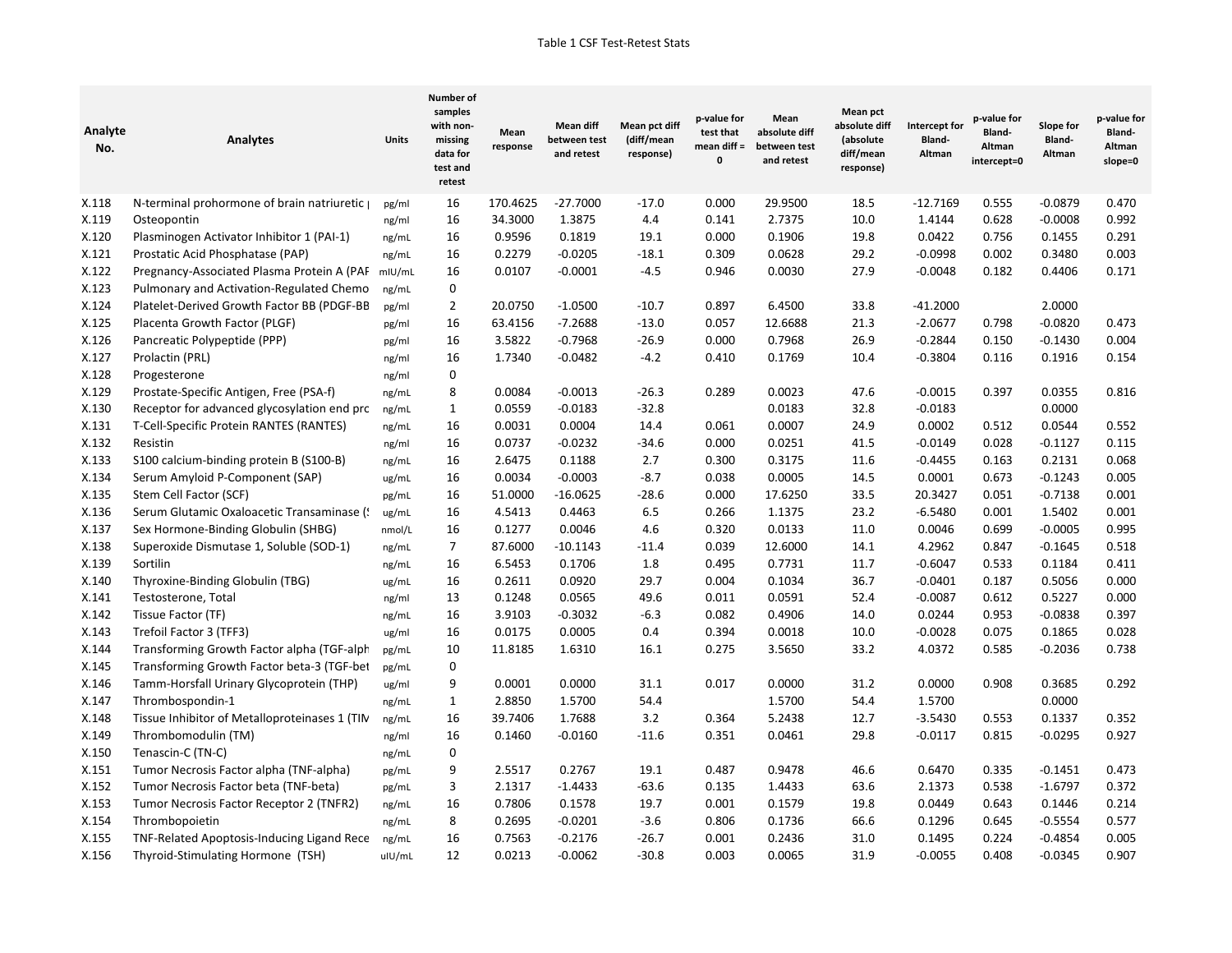| Analyte<br>No. | Analytes                                  | <b>Units</b> | Number of<br>samples<br>with non-<br>missing<br>data for<br>test and<br>retest | Mean<br>response | <b>Mean diff</b><br>between test<br>and retest | Mean pct diff<br>(diff/mean<br>response) | p-value for<br>test that<br>mean diff $=$ | Mean<br>absolute diff<br>between test<br>and retest | Mean pct<br>absolute diff<br>(absolute<br>diff/mean<br>response) | Intercept for<br>Bland-<br>Altman | p-value for<br>Bland-<br>Altman<br>intercept=0 | Slope for<br>Bland-<br>Altman | p-value for<br>Bland-<br>Altman<br>slope=0 |
|----------------|-------------------------------------------|--------------|--------------------------------------------------------------------------------|------------------|------------------------------------------------|------------------------------------------|-------------------------------------------|-----------------------------------------------------|------------------------------------------------------------------|-----------------------------------|------------------------------------------------|-------------------------------|--------------------------------------------|
| X.157          | Vascular Cell Adhesion Molecule-1 (VCAM-1 | ng/mL        | 16                                                                             | 19.7191          | 2969.ء                                         | 11.3                                     | 0.185                                     | 2.7256                                              | 14.3                                                             | 3.6986                            | 0.002                                          | $-0.1218$                     | 0.003                                      |
| X.158          | Vascular Endothelial Growth Factor (VEGF) | pg/mL        | 16                                                                             | 482.2500         | 33.2500                                        | 6.2                                      | 0.037                                     | 53.7500                                             | 11.3                                                             | $-22.2371$                        | 0.632                                          | 0.1151                        | 0.219                                      |
| X.159          | von Willebrand Factor (vWF)               | ug/mL        | 16                                                                             | 0.0349           | $-0.0018$                                      | $-4.2$                                   | 0.162                                     | 0.0039                                              | 12.4                                                             | 0.0020                            | 0.604                                          | $-0.1082$                     | 0.300                                      |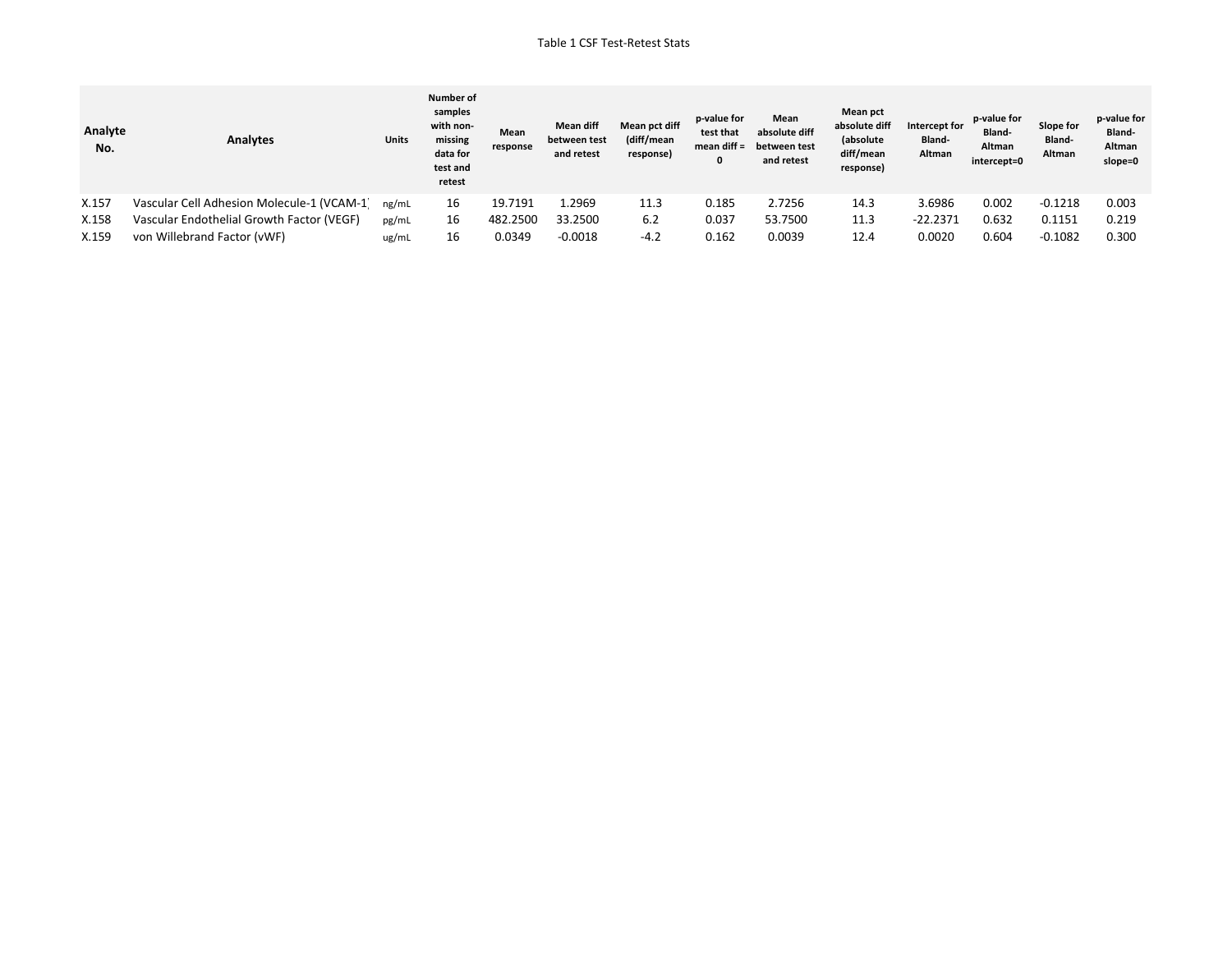**Table 2: List of analytes, units, LDD, dynamic range in the plasma of healthy volunteers and summary QC statistics for each analyte.**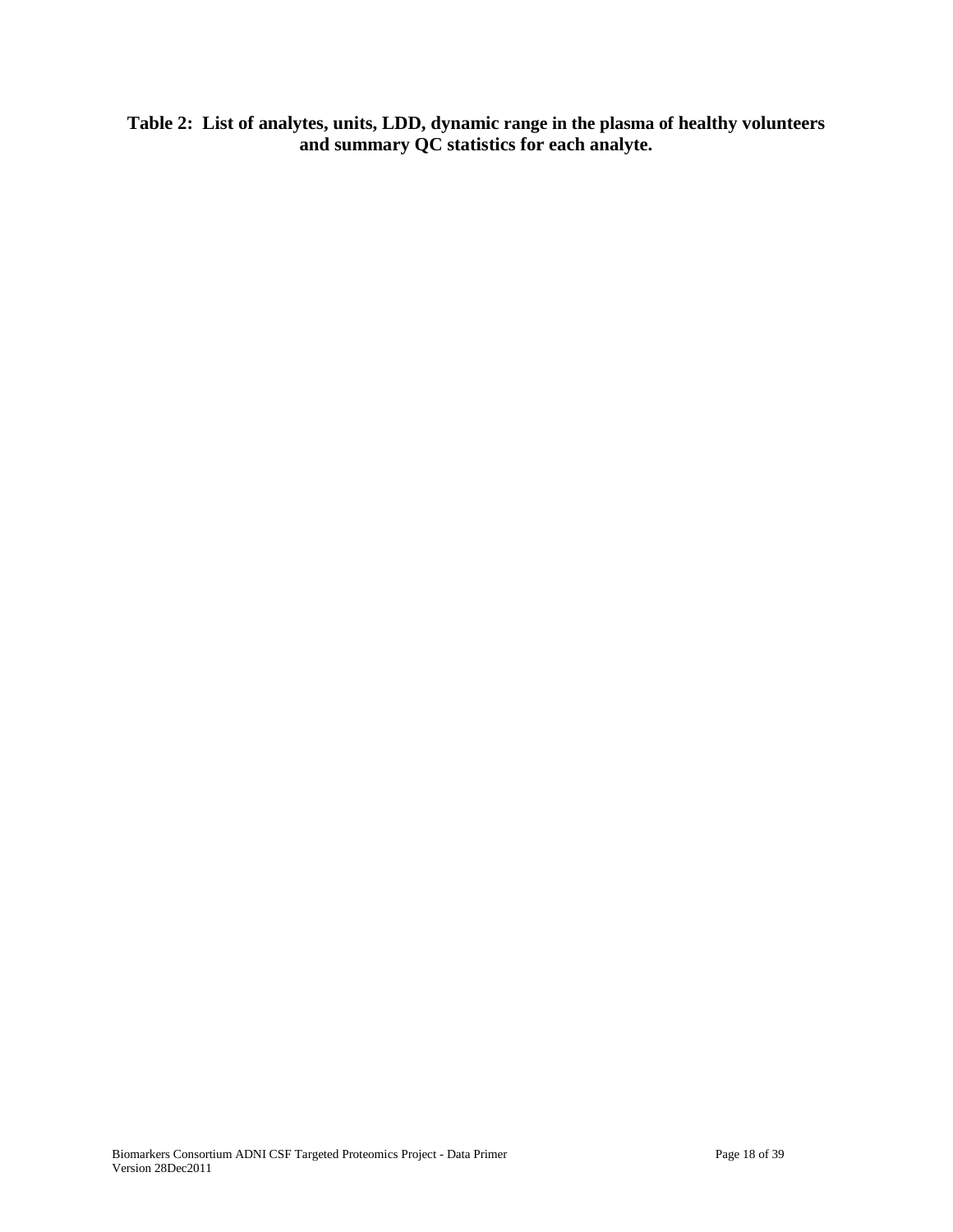#### Table 2 Plasma QC Statistics

| Analyte                                                                                |                |                                 |                             |                               |                | QC <sub>1</sub> |              |               | OC <sub>2</sub> |              |                | QC <sub>3</sub> |              |              | Summary CV   |                  | Missing data   |              |
|----------------------------------------------------------------------------------------|----------------|---------------------------------|-----------------------------|-------------------------------|----------------|-----------------|--------------|---------------|-----------------|--------------|----------------|-----------------|--------------|--------------|--------------|------------------|----------------|--------------|
| Name                                                                                   | Unit           | <b>Least Detectable</b><br>Dose | RBM Low Serum<br>Range      | <b>RBM High Serum</b><br>Rang | Mean           | SD              | ${\rm CV}$   | Mean          | SD              | CV           | Mean           | SD              | CV           | Low          | High         | Average          | LOW            | <b>HIGH</b>  |
| Insulin-like Growth Factor-Binding Protein 2 (IGFBP-2)                                 | ng/mL          | 0.464                           | 25.9                        | 247                           | 18.4           | 0.83            | 4.5          | 64.7          | 2.94            | 4.54         | 180            | 8.18            | 4.55         | 4.5          | 4.55         | 4.530            | $\overline{0}$ | $\mathbf{R}$ |
| Sortilin<br>Platelet-Derived Growth Factor BB (PDGF-BB)                                | ng/mL<br>pa/ml | 0.0728<br>55.6                  | 7.38<br>6770                | 27.1<br>27400                 | 2.92<br>1156   | 0.19<br>57      | 6.51<br>4.93 | 9.65<br>8880  | 0.52<br>482     | 5.39<br>5.43 | 21.6<br>37570  | 1.42<br>2546    | 6.56<br>6.78 | 5.39<br>4.93 | 6.56<br>6.78 | 6.153<br>5.713   | 26             |              |
| Angiotensin-Converting Enzyme (ACE)                                                    | ng/ml          | 0.08                            | 13                          | 191.1122697                   | 0.726          | 0.0494          | 6.8          | 12.7          | 0.64            | 5.04         | 101            | 6.39            | 6.31         | 5.04         | $6.8\,$      | 6.050            |                |              |
| Chemokine CC-4 (HCC-4)                                                                 | ng/mL          | 0.00968                         | 1.41                        | 7.89                          | 0.155          | 0.0112          | 7.21         | 0.61          | 0.0378          | 6.19         | 2.65           | 0.171           | 6.44         | 6.19         | 7.21         | 6.613            |                |              |
| Myoglobin                                                                              | ng/mL          | 0.0196                          | 4.47                        | 56.8                          | 3.77           | 0.242           | 6.41         | 14.5          | 1.06            | 7.29         | 48.4           | 3.45            | 7.14         | 6.41         | 7.29         | 6.947            |                |              |
| Monocyte Chemotactic Protein 2 (MCP-2)                                                 | pg/ml          | 3.368                           | 14.8                        | 92                            | 35.2           | 1.96            | 5.57         | 542           | 29.5            | 5.45         | 2730           | 207             | 7.59         | 5.45         | 7.59         | 6.203            | 22             |              |
| vstatin-C                                                                              | ng/ml          | 0.04                            | 476                         | 1250                          | 8.67           | 0.661           | 7.62         | 38.8          | 2.59            | 6.69         | 163            | 9.78            | 5.98         | 5.98         | 7.62         | 6.763            |                |              |
| Superoxide Dismutase 1, Soluble (SOD-1)<br>Nerve Growth Factor beta (NGF-beta)         | ng/mL          | 0.2632<br>0.02252               | 12.9<br><low></low>         | 115<br>Not Detected           | 6.23<br>1.14   | 0.491<br>0.0898 | 7.87<br>7.88 | 20.1<br>3.54  | 1.26<br>0.228   | 6.29<br>6.43 | 57.8<br>8.24   | 3.8<br>0.376    | 6.57<br>4.57 | 6.29<br>4.57 | 7.87<br>7.88 | 6.910<br>6.293   | $\Omega$<br>45 | 89           |
| Osteopontin                                                                            | ng/mL<br>ng/ml | 0.6                             | 0.485                       | 12.4                          | 73.3           | 5.97            | 8.14         | 543           | 19.8            | 3.65         | 3126           | 209             | 6.69         | 3.65         | 8.14         | 6.160            |                |              |
| Macrophage-Derived Chemokine (MDC)                                                     | pg/mL          | 4.6                             | 153                         | 867                           | 63             | 5.15            | 8.16         | 432           | 29.1            | 6.75         | 2162           | 109             | 5.03         | 5.03         | 8.16         | 6.647            | 21             |              |
| Cortisol (Cortisol)                                                                    | ng/ml          | 0.4                             | 51                          | 249                           | 131            | 7.85            | 5.99         | 355           | 24.3            | 6.85         | 1047           | 88.8            | 8.48         | 5.99         | 8.48         | 7.107            | 6              |              |
| Testosterone, Total                                                                    | ng/ml          | 0.034                           | 0.1                         | $8.8\,$                       | 3.22           | 0.281           | 8.73         | 10            | 0.697           | 6.97         | 36.4           | 2.87            | 7.88         | 6.97         | 8.73         | 7.860            | 86             |              |
| Thrombomodulin (TM)                                                                    | ng/ml          | 0.0404                          | 2.98                        | 8                             | 0.927          | 0.0815          | 8.79         | 4.04          | 0.262           | 6.47         | 34.3           | 1.13            | 3.3          | 3.3          | 8.79         | 6.187            | $\overline{1}$ |              |
| Interleukin-5 (IL-5)<br>Interleukin-23 (IL-23                                          | pg/mL<br>ng/mL | 1.6<br>0.3272                   | <low><br/><low></low></low> | 34.2<br>5.9                   | 30.2<br>6.52   | 2.67<br>0.585   | 8.85<br>8.98 | 212<br>24.3   | 13.7<br>1.76    | 6.45<br>7.26 | 961<br>102     | 69.3<br>4.48    | 7.21<br>4.39 | 6.45<br>4.39 | 8.85<br>8.98 | 7.503<br>6.877   | 76<br>22       |              |
| Complement C3 (C3)                                                                     | ma/ml          | 5.7875E-06                      | 0.893                       | 2.46                          | 0.107          | 0.00983         | 9.19         | 0.328         | 0.0257          | 7.84         | 0.939          | 0.0534          | 5.69         | 5.69         | 9.19         | 7.573            |                |              |
| Tumor Necrosis Factor Receptor 2 (TNFR2)                                               | ng/mL          | 0.00218                         | 3.6                         | 12                            | 5.45           | 0.511           | 9.39         | 15.1          | 1.07            | 7.05         | 42.4           | 3.14            | 7.4          | 7.05         | 9.39         | 7.947            |                |              |
| Apolipoprotein E (Apo E)                                                               | ua/ml          | 0.00128                         | 12.2                        | 94                            | 7.26           | 0.683           | 9.4          | 13.6          | 1.09            | 7.97         | 35.3           | $\mathbf{a}$    | 8.48         | 7.97         | 9.4          | 8.617            |                |              |
| Interleukin-6 receptor (IL-6r)                                                         | ng/ml          | 0.00592                         | 11.5                        | 40                            | 0.206          | 0.0194          | 9.44         | 3.88          | 0.242           | 6.23         | 18.7           | 0.78            | 4.17         | 4.17         | 9.44         | 6,613            |                |              |
| issue Inhibitor of Metalloproteinases 1 (TIMP-1)<br>Thyroxine-Binding Globulin (TBG)   | ng/mL          | 0.0405                          | 71.1<br>417                 | 322<br>115                    | 10<br>2.49     | 0.954<br>0.233  | 9.5<br>9.35  | 20.3<br>7.32  | 1.11<br>0.683   | 5.46<br>9.33 | 48.4<br>24.5   | 3.54<br>2.34    | 7.31<br>9.56 | 5.46<br>9.33 | 9.5<br>9.56  | 7.423<br>9.413   |                |              |
| Tenascin-C (TN-C)                                                                      | ug/mL<br>ng/mL | 0.0001324<br>5.66               | 246                         | 1340                          |                |                 |              | 262           | 25.4            | 9.68         | 1311           | 69.4            | 5.29         | 5.29         | 9.68         | 7.485            | 327            |              |
| Neuronal Cell Adhesion Molecule (Nr-CAM)                                               | ng/mL          | 0.026                           | 0.564                       | 3.54                          | 3.95           | 0.383           | 9.7          | 11.5          | 0.672           | 5.82         | 22.7           | 2.21            | 9.71         | 5.82         | 9.71         | 8.410            | $\mathbf 0$    | 242          |
| Progesterone                                                                           | ng/ml          | 0.248275862                     | 1.75862069                  | 31.48890614                   | 52.2           | 4.59            | $8.8\,$      | 188           | 14.7            | 7.79         | 788            | 76.9            | 9.76         | 7.79         | 9.76         | 8.783            | 293            |              |
| Interleukin-8 (IL-8)                                                                   | pg/mL          | 1.516                           | <low></low>                 | 236                           | 46.5           | 4.56            | 9.81         | 289           | $22\,$          | 7.61         | 1420           | 74.5            | 5.25         | 5.25         | 9.81         | 7.557            |                |              |
| Monocyte Chemotactic Protein 4 (MCP-4)                                                 | pg/ml          | 80.8                            | 105                         | 797                           | 753            | 73.9            | 9.81         | 4827          | 308             | 6.39         | 43490          | 1968            | 4.53         | 4.53         | 9.81         | 6.910            | 22             |              |
| Macrophage Colony-Stimulating Factor 1 (M-CSF)<br>Eotaxin-3                            | ng/ml          | 0.04<br>27.96                   | <low><br/><low></low></low> | Not Detected<br>230           | 6.67<br>4366   | 0.674<br>384    | 10.1<br>8.8  | 116<br>22690  | 5.05<br>1207    | 4.35<br>5.32 | 1179<br>104050 | 58.6<br>10831   | 4.97<br>10.4 | 4.35<br>5.32 | 10.1<br>10.4 | 6.473<br>8.173   | 212            |              |
| N-terminal prohormone of brain natriuretic peptide (NT proBNP)                         | pg/mL<br>pg/ml | 40.8                            | <low></low>                 | 411                           | 207            | 21.6            | 10.4         | 1196          | 51.5            | 4.3          | 5372           | 451             | 8.39         | 4.3          | 10.4         | 7.697            |                |              |
| Immunoglobulin A (IqA)                                                                 | mg/mL          | 0.0000535                       | 0.575                       | 5.83                          | 0.256          | 0.0264          | 10.3         | 0.696         | 0.0738          | 10.6         | 1.9            | 0.154           | 8.11         | 8.11         | 10.6         | 9.670            | $\overline{1}$ |              |
| Macrophage Inflammatory Protein-1 beta (MIP-1 beta)                                    | pg/mL          | 8.52                            | 14.8                        | 719                           | 132            | 14.1            | 10.7         | 924           | 64.1            | 6.94         | 4567           | 247             | 5.41         | 5.41         | 10.7         | 7.683            |                |              |
| Receptor for advanced glycosylation end products (RAGE)                                | ng/mL          | 0.04                            | 1.35                        | 7.76                          | $\overline{1}$ | 0.108           | 10.7         | 3.73          | 0.317           | 8.51         | 16.3           | 0.997           | 6.11         | 6.11         | 10.7         | 8,440            | 293            |              |
| Serum Amyloid P-Component (SAP)<br>Myeloperoxidase (MPO)                               | ug/mL          | 0.0000644                       | 15.3                        | 48.2                          | 1.05           | 0.112           | 10.6         | 3.24          | 0.237           | 7.31         | 9.46           | 1.02            | 10.8         | 7.31         | 10.8         | 9.570            |                |              |
| S100 calcium-binding protein B (S100-B)                                                | ng/mL<br>ng/mL | 1.296<br>0.1212                 | 67<br>$<$ LOW $>$           | 2410<br>0.314                 | 872<br>6.09    | 94.9<br>0.401   | 10.9<br>6.6  | 2311<br>24.1  | 175<br>1.19     | 7.59<br>4.96 | 5915<br>102    | 433<br>11.1     | 7.31<br>10.9 | 7.31<br>4.96 | 10.9<br>10.9 | 8.600<br>7.487   | 259            |              |
| Interleukin-10 (IL-10)                                                                 | pg/mL          | 2.528                           | <low></low>                 | 20.3                          | 15.1           | 1.66            | 11           | 213           | 15.7            | 7.41         | 994            | 47.9            | 4.82         | 4.82         | 11           | 7.743            | 81             |              |
| Interleukin-3 (IL-3)                                                                   | ng/mL          | 0.01944                         | <low></low>                 | 1.08                          | 0.0272         | 0.00299         | 11           | 0.3           | 0.0297          | 9.89         | 1.45           | 0.0645          | 4.44         | 4.44         | 11           | 8.443            | 8              |              |
| Interleukin-7 (IL-7)                                                                   | pg/ml          | 23.68                           | $d$ OWs                     | 60.3                          | 117            | 13.1            | 11.2         | 966           | 51.4            | 5.32         | 4963           | 250             | 5.04         | 5.04         | 11.2         | 7.187            | 22             |              |
| nterleukin-1 alpha (IL-1 alpha)                                                        | ng/mL          | 0.002844                        | <low></low>                 | 0.272                         | 0.00917        | 0.00104         | 11.4         | 0.219         | 0.0111          | 5.06         | 1.14           | 0.0645          | 5.68         | 5.06         | 11.4         | 7.380            | 183            |              |
| Apolipoprotein A-I (Apo A-I)<br>Apolipoprotein H (Apo H)                               | mg/mL<br>uo/ml | 0.000006875<br>0.003225         | 0.288<br>127                | 1.27<br>437                   | 0.0524<br>44.9 | 0.00603<br>4.12 | 11.5<br>9.17 | 0.184<br>77.2 | 0.0166<br>8.45  | 9.01<br>10.9 | 0.609<br>158   | 0.07<br>18.1    | 11.5<br>11.5 | 9.01<br>9.17 | 11.5<br>11.5 | 10.670<br>10.523 |                |              |
| terferon gamma Induced Protein 10 (IP-10)                                              | pg/ml          | 12.92                           | 130                         | 1350                          | 222            | 25.5            | 11.5         | 2808          | 161             | 5.72         | 22300          | 1737            | 7.79         | 5.72         | 11.5         | 8.337            |                |              |
| ancer Antigen 125 (CA-125)                                                             | U/mL           | 2.602985075                     | <low></low>                 | 12.46268657                   | 31.9           | 3.54            | 11.1         | 317           | 25.5            | 8.04         | 2423           | 284             | 11.7         | 8.04         | 11.7         | 10.280           | 298            |              |
| iterferon gamma (IFN-gamma)                                                            | pg/mL          | 1.276                           | <low></low>                 | 18                            | 19.6           | 2.35            | 11.9         | 384           | 36.2            | 9.42         | 2095           | 119             | 5.7          | 5.7          | 11.9         | 9.007            | 282            |              |
| hromogranin-A (CgA)                                                                    | ng/mL          | 4.08                            | <low></low>                 | 778                           | 61             | 7.26            | 11.9         | 264           | 20.6            | 7.82         | 779            | 93.5            | $12\,$       | 7.82         | 12           | 10.573           |                |              |
| Granulocyte-Macrophage Colony-Stimulating Factor (GM-CSF)                              | pg/mL          | 15.6                            | <low></low>                 | 38.5                          | 96.6           | 11.6            | 12           | 1211          | 83.3            | 6.88         | 5953           | 440             | 7.39         | 6.88         | 12           | 8.757            | 168            |              |
| Stem Cell Factor (SCF)<br>Epithelial-Derived Neutrophil-Activating Protein 78 (ENA-78) | pg/mL<br>ng/mL | 17.28<br>0.0132                 | <low><br/><low></low></low> | 276<br>5                      | 285<br>0.165   | 34.4<br>0.0199  | 12<br>12.1   | 1660<br>2.01  | 195<br>0.0904   | 11.8<br>4.5  | 5968<br>10.8   | 458<br>0.547    | 7.67<br>5.06 | 7.67<br>4.5  | 12<br>12.1   | 10.490<br>7.220  | 36             |              |
| Interleukin-12 Subunit p70 (IL-12p70)                                                  | pg/ml          | 10.24                           | <low></low>                 | 36.8                          | 163            | 19.7            | 12.1         | 1734          | 126             | 7.24         | 8759           | 467             | 5.33         | 5.33         | 12.1         | 8.223            | 272            |              |
| Vascular Cell Adhesion Molecule-1 (VCAM-1)                                             | ng/mL          | 0.0148                          | 386                         | 865                           | 30.9           | 2.5             | 8.1          | 101           | 5.41            | 5.34         | 296            | 36.8            | 12.4         | 5.34         | 12.4         | 8.613            |                |              |
| Brain-Derived Neurotrophic Factor (BDNF)                                               | ng/mL          | 0.0092                          | 0.266                       | 31.4                          | 0.167          | 0.0209          | 12.5         | 2.21          | 0.122           | 5.52         | 15.2           | 0.956           | 6.27         | 5.52         | 12.5         | 8.097            | 325            |              |
| Interleukin-2 (IL-2)                                                                   | pg/mL          | 7.56                            | <low></low>                 | Not Detected                  | 94.3           | 11.8            | 12.5         | 582           | 49.4            | 8.48         | 2898           | 154             | 5.33         | 5.33         | 12.5         | 8.770            | 243            |              |
| Monocyte Chemotactic Protein 3 (MCP-3)<br>T-Cell-Specific Protein RANTES (RANTES)      | pg/mL<br>ng/mL | 0.41<br>0.000327                | <low><br/>0.943</low>       | 1.71<br>63.3                  | 5.54<br>0.947  | 0.625<br>0.117  | 11.3<br>12.4 | 148<br>3.06   | 15.2<br>0.292   | 10.2<br>9.55 | 924<br>9.55    | 117<br>1.24     | 12.6<br>12.9 | 10.2<br>9.55 | 12.6<br>12.9 | 11.367<br>11.617 | 283            |              |
| Angiopoietin-2 (ANG-2)                                                                 | ng/mL          | 0.1268                          | 2.06                        | 12.8                          | 3.72           | 0.485           | 13           | 16.3          | 0.673           | 4.12         | 48             | $1.6\,$         | 3.33         | 3.33         | 13           | 6.817            |                |              |
| Growth Hormone (GH)                                                                    | ng/mL          | 0.0368                          | <low></low>                 | 7.56                          | 0.433          | 0.0562          | 13           | 2.74          | 0.194           | 7.07         | 17.7           | 1.4             | 7.87         | 7.07         | 13           | 9.313            | 167            |              |
| Interleukin-12 Subunit p40 (IL-12p40)                                                  | ng/mL          | 0.0904                          | <low></low>                 | 1.1                           | 1.27           | 0.166           | 13           | 7.03          | 0.653           | 9.28         | 34.9           | 2.84            | 8.13         | 8.13         | 13           | 10.137           | 261            |              |
| Tumor Necrosis Factor alpha (TNF-alpha)                                                | pg/mL          | 2.8                             | <low></low>                 | 34                            | 39.6           | 5.2             | 13.1         | 396           | 44.5            | 11.2         | 2472           | 176             | 7.1          | 7.1          | 13.1         | 10.467           | 115            |              |
| Alpha-1-Antitrypsin (AAT)                                                              | mg/mL          | 9.02462E-06                     | 0.863636364                 | 2.0569                        | 0.096          | 0.0127          | 13.2         | 0.296         | 0.0277          | 9.36         | 0.861          | 0.0914          | 10.6         | 9.36         | 13.2         | 11.053           |                |              |
| Beta-2-Microglobulin (B2M)<br>Clusterin (CLU)                                          | ug/mL<br>ua/ml | 0.000665<br>0.00131             | 1.29<br>70                  | 4.42<br>224                   | 0.186<br>71.7  | 0.0247<br>6.03  | 13.2<br>8.41 | 0.353<br>253  | 0.0336<br>18.4  | 9.51<br>7.29 | 0.867<br>890   | 0.0838<br>117   | 9.67<br>13.2 | 9.51<br>7.29 | 13.2<br>13.2 | 10.793<br>9.633  |                |              |
| Placenta Growth Factor (PLGF)                                                          | pg/ml          | 3.7                             | 21.4                        | 69                            | 112            | 14.7            | 13.2         | 1942          | 232             | 11.9         | 7464           | 600             | 8.03         | 8.03         | 13.2         | 11.043           |                |              |
| Monocyte Chemotactic Protein 1 (MCP-1)                                                 | pg/ml          | 16.08                           | 35.9                        | 815                           | 75.3           | 10.2            | 13.6         | 540           | 33.5            | 6.21         | 2915           | 128             | 4.39         | 4.39         | 13.6         | 8.067            |                |              |
| <b>FASLG Receptor (FAS)</b>                                                            | ng/ml          | 0.488                           | 3.52                        | 12.3                          | 8.83           | 1.21            | 13.7         | 36.6          | 2.28            | 6.21         | 77             | 7.58            | 9.85         | 6.21         | 13.7         | 9.920            |                |              |
| terleukin-4 (II -4)                                                                    | pg/mL          | 13.44                           | <low></low>                 | 32.2                          | 231            | 31 <sub>9</sub> | 138          | 1106          | 54 R            | 4.96         | 5460           | 286             | 5.23         | 4.96         | 13.8         | 7.997            | 157            |              |
| B Lymphocyte Chemoattractant (BLC)                                                     | pg/ml          | 22.04                           | 3.62<br>8.33                | 54.3<br>148                   | 477<br>7.81    | 55              | 11.5         | 708           | 77.1            | 10.9         | 2476           | 345             | 13.9         | 10.9         | 13.9         | 12.100           | 115            |              |
| Plasminogen Activator Inhibitor 1 (PAI-1)<br>Apolipoprotein(a) (Lp(a))                 | ng/mL<br>ug/mL | 0.0112<br>0.00133064            | 0 303030304                 | 2316 498316                   | 9.69           | 1.08<br>1.35    | 13.9<br>14   | 24.8<br>32R   | 2.14<br>41      | 8.64<br>125  | 77<br>105      | 10.7<br>11.4    | 13.9<br>10.9 | 8.64<br>10.9 | 13.9<br>14   | 12.147<br>12.467 |                |              |
|                                                                                        |                |                                 |                             |                               |                |                 |              |               |                 |              |                |                 |              |              |              |                  |                |              |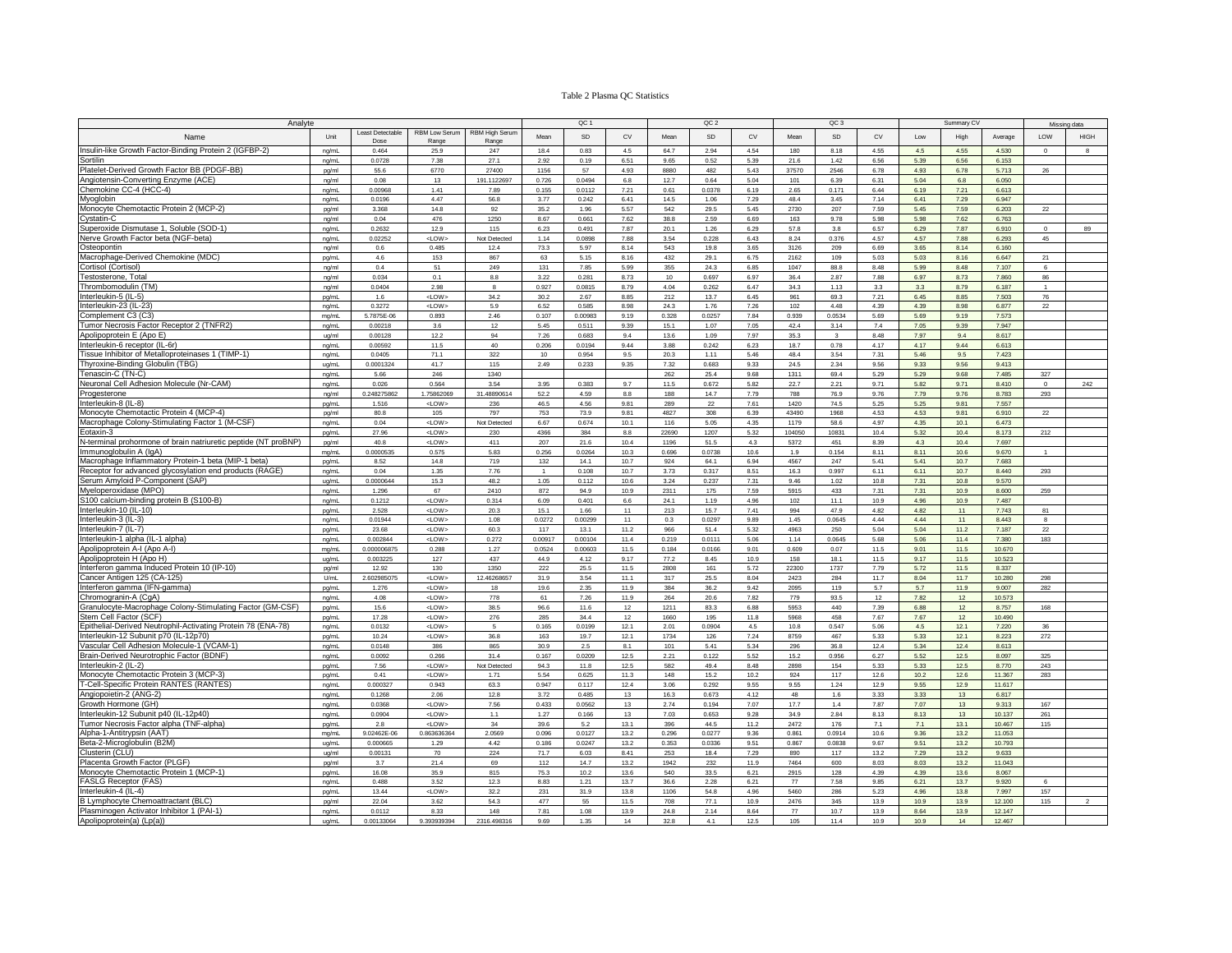#### Table 2 Plasma QC Statistics

| Analyte                                                             |                |                         |                                                                                                                                                                                                            |                         |                 | QC <sub>1</sub>   |              |               | QC <sub>2</sub> |              |                | QC <sub>3</sub> |              |              | Summary CV      |                  |                                  | Missing data |
|---------------------------------------------------------------------|----------------|-------------------------|------------------------------------------------------------------------------------------------------------------------------------------------------------------------------------------------------------|-------------------------|-----------------|-------------------|--------------|---------------|-----------------|--------------|----------------|-----------------|--------------|--------------|-----------------|------------------|----------------------------------|--------------|
| Name                                                                | Unit           | <b>Least Detectable</b> | RBM Low Serum                                                                                                                                                                                              | <b>RBM High Serum</b>   | Mean            | SD                | CV           | Mean          | SD              | CV           | Mean           | SD              | ${\rm CV}$   | Low          | High            | Average          | <b>LOW</b>                       | <b>HIGH</b>  |
| Haptoglobin                                                         | mg/mL          | Dose<br>2.43881E-05     | Range<br>0.23006993                                                                                                                                                                                        | Range<br>3.488613019    | 0.0857          | 0.0121            | 14.1         | 0.259         | 0.03            | 11.6         | 0.734          | 0.0844          | 11.5         | 11.5         | 14.1            | 12.400           | 99                               |              |
| Macrophage Migration Inhibitory Factor (MIF)                        | ng/mL          | 0.00664                 | 0.11                                                                                                                                                                                                       | 1.2                     | 0.627           | 0.0568            | 9.06         | 3.65          | 0.269           | 7.37         | 9.49           | 1.34            | 14.1         | 7.37         | 14.1            | 10.177           |                                  |              |
| Amphiregulin (AR)                                                   | pg/mL          | 67.2                    | $d$ OW                                                                                                                                                                                                     | 464                     | 2129            | 176               | 8.28         | 16060         | 1677            | 10.4         | 61740          | 8746            | 14.2         | 8.28         | 14.2            | 10.960           | 191                              |              |
| Heparin-Binding EGF-Like Growth Factor (HB-EGF)                     | pg/mL          | 5.2                     | <low:< td=""><td>104</td><td>190</td><td>27.1</td><td>14.3</td><td>1660</td><td>182</td><td>11</td><td>6218</td><td>890</td><td>14.3</td><td>11</td><td>14.3</td><td>13,200</td><td></td><td></td></low:<> | 104                     | 190             | 27.1              | 14.3         | 1660          | 182             | 11           | 6218           | 890             | 14.3         | 11           | 14.3            | 13,200           |                                  |              |
| Ciliary Neurotrophic Factor (CNTF)                                  | pg/mL          | 5.2                     | <low></low>                                                                                                                                                                                                | 12.1                    | 27.8            | 4.03              | 14.5         | 759           | 73.1            | 9.63         | 5188           | 621             | 12           | 9.63         | 14.5            | 12.043           | 67                               |              |
| Ferritin (FRTN)                                                     | ng/mL          | 0.0153                  | 8.75                                                                                                                                                                                                       | 631                     | 35.2            | 4.26              | 12.1         | 93.8          | 8.44            | $\mathbf{q}$ | 257            | 37.2            | 14.5         | $\mathbf{q}$ | 14.5            | 11.867           |                                  |              |
| Macrophage Inflammatory Protein-3 alpha (MIP-3 alpha)               | pg/ml          | 11.6                    | <low></low>                                                                                                                                                                                                | 76                      | 110             | 15.9              | 14.5         | 1890          | 87.4            | 4.63         | 8483           | 376             | 4.43         | 4.43         | 14.5            | 7.853            | 21                               |              |
| von Willebrand Factor (vWF)                                         | ug/mL          | 0.001108                | 1.84                                                                                                                                                                                                       | 42.2                    | 28.6            | 4.14              | 14.5         | 87.3          | 7.68            | 8.8          | 256            | 25.2            | 9.84         | 8.8          | 14.5            | 11.047           |                                  |              |
| Neutrophil Gelatinase-Associated Lipocalin (NGAL)<br><b>EN-RAGE</b> | ng/ml          | 0.084<br>0.0092         | 102                                                                                                                                                                                                        | 822<br>316              | 12.1            | 1.77<br>1.31      | 14.6         | 85.8<br>28.8  | 5.73<br>4.21    | 6.67<br>14.7 | 490            | 30.9<br>7.16    | 6.29         | 6.29         | 14.6<br>14.7    | 9.187<br>12.633  | 14                               |              |
| Monokine Induced by Gamma Interferon (MIG)                          | ng/mL          | 53.2                    | 13<br>877                                                                                                                                                                                                  | 9260                    | 12.8<br>918     | 135               | 10.2<br>14.7 | 8600          | 454             | 5.28         | 54.9<br>168800 | 19775           | 13<br>11.7   | 10.2<br>5.28 | 14.7            | 10.560           | 5                                |              |
| Epiregulin (EPR)                                                    | pg/ml<br>pg/mL | 6.98                    | <low></low>                                                                                                                                                                                                | 41                      | 219             | 22.7              | 10.3         | 1213          | 180             | 14.8         | 4900           | 643             | 13.1         | 10.3         | 14.8            | 12.733           | 327                              |              |
| Factor VII                                                          | ng/mL          | 0.228                   | 129                                                                                                                                                                                                        | 682                     | 8.54            | 1.29              | 15.1         | 125           | 6.65            | 5.31         | 825            | 61.1            | 7.41         | 5.31         | 15.1            | 9.273            | 313                              |              |
| TNF-Related Apoptosis-Inducing Ligand Receptor 3 (TRAIL-R3)         | ng/mL          | 0.0948                  | 3.72                                                                                                                                                                                                       | 18.4                    | 2.49            | 0.376             | 15.1         | 10.3          | 0.741           | 7.18         | 39.9           | 2.49            | 6.25         | 6.25         | 15.1            | 9.510            |                                  |              |
| Macrophage Inflammatory Protein-1 alpha (MIP-1 alpha)               | pg/mL          | 7.76                    | <low></low>                                                                                                                                                                                                | 60.75                   | 50.7            | 7.71              | 15.2         | 1082          | 70.5            | 6.52         | 6647           | 479             | 7.2          | 6.52         | 15.2            | 9.640            | 76                               |              |
| Interleukin-15 (IL-15)                                              | ng/mL          | 0.2312                  | <low></low>                                                                                                                                                                                                | 2.72                    | 0.97            | 0.149             | 15.3         | 4.29          | 0.3             | 6.99         | 25.4           | 1.09            | 4.29         | 4.29         | 15.3            | 8.860            | 78                               |              |
| -Reactive Protein (CRP)                                             | ug/ml          | 2.5844E-06              | 0.128368794                                                                                                                                                                                                | 48.93617021             | 0.201           | 0.0299            | 14.9         | 0.745         | 0.0576          | 7.73         | 2.26           | 0.349           | 15.4         | 7.73         | 15.4            | 12.677           | $\circ$                          |              |
| Matrix Metalloproteinase-3 (MMP-3)                                  | ng/ml          | 0.02632                 | 2.17                                                                                                                                                                                                       | 51                      | 0.635           | 0.0798            | 12.6         | 9.12          | 0.425           | 4.66         | 55             | 8.58            | 15.6         | 4.66         | 15.6            | 10.953           |                                  |              |
| Fas Ligand (FasL)                                                   | pg/ml          | 4.28                    | 5.88                                                                                                                                                                                                       | 34.7                    | 90.1            | 14.1              | 15.7         | 1199          | 97              | 8.09         | 10043          | 884             | 8.8          | 8.09         | 15.7            | 10.863           | $\mathbf{a}$                     |              |
| Interleukin-16 (IL-16                                               | pg/mL          | 6.56<br>5.76            | 240<br>$d$ OW:                                                                                                                                                                                             | 1580<br>5.43            | 62.6<br>45.5    | 9.96<br>7.32      | 15.9<br>16.1 | 831<br>2074   | 66.2            | 7.96<br>6.12 | 4514<br>9860   | 218<br>533      | 4.82<br>5.41 | 4.82<br>5.41 | 15.9<br>16.1    | 9,560<br>9.210   | $\overline{7}$<br>$\overline{7}$ |              |
| ndothelin-1 (ET-1)<br>Leptin                                        | pg/ml          | 0.0468                  | 0.465                                                                                                                                                                                                      | 41.8                    | 0.253           | 0.0407            | 16.1         | 9.05          | 127<br>0.563    | 6.23         | 43.4           | 2.41            | 5.56         | 5.56         | 16.1            | 9.297            | 11                               |              |
| Thrombospondin-1                                                    | ng/mL<br>ng/mL | 2.28                    | 20700                                                                                                                                                                                                      | 112000                  | 1114            | 172               | 155          | 3388          | 537             | 15.8         | 7729           | 1241            | 16.1         | 15.5         | 16.1            | 15,800           | 291                              |              |
| Tamm-Horsfall Urinary Glycoprotein (THP)                            | ug/ml          | 0.00014                 | 0.00791                                                                                                                                                                                                    | 0.0531                  | 3.21            | 0.519             | 16.2         | 13.9          | 2.01            | 14.5         | 71.9           | 3.32            | 4.62         | 4.62         | 16.2            | 11.773           | 75                               |              |
| Transforming Growth Factor alpha (TGF-alpha)                        | pg/ml          | 2.68                    |                                                                                                                                                                                                            | 31                      | 84.7            | 13.7              | 16.2         | 1837          | $147\,$         | 8.01         | 7868           | 571             | 7.25         | 7.25         | 16.2            | 10.487           | 15                               |              |
| T Lymphocyte-Secreted Protein I-309 (I-309)                         | pg/mL          | 17.2                    | <low></low>                                                                                                                                                                                                | 2200                    | 261             | 42.9              | 16.4         | 2872          | 409             | 14.2         | 13810          | 2041            | 14.8         | 14.2         | 16.4            | 15.133           | $\overline{7}$                   |              |
| Trefoil Factor 3 (TFF3)                                             | ug/ml          | 0.0001                  | 0.0205                                                                                                                                                                                                     | 0.173                   | 0.367           | 0.0502            | 13.7         | 2.05          | 0.338           | 16.5         | 11.3           | 1.2             | 10.6         | 10.6         | 16.5            | 13.600           |                                  |              |
| Betacellulin (BTC)                                                  | pg/mL          | 58.4                    | <low></low>                                                                                                                                                                                                | 446                     | 229             | 39                | 17           | 2721          | 225             | 8.28         | 17170          | 1721            | 10           | 8.28         | 17              | 11.760           | 177                              |              |
| Carcinoembryonic Antigen (CEA)                                      | ng/ml          | 0.0756                  | <low></low>                                                                                                                                                                                                | 5.72                    | 0.88            | 0.149             | 17           | 25.5          | 1.48            | 5.8          | 176            | 6.85            | 3.88         | 3.88         | 17 <sup>2</sup> | 8.893            | 216                              |              |
| Growth-Regulated alpha protein (GRO-alpha)                          | pg/mL          | 17.24                   | 272                                                                                                                                                                                                        | 1560                    | 74.1            | 12.6              | 17.1         | 804           | 86              | 10.7         | 5046           | 616             | 12.2         | 10.7         | 17.1            | 13.333           | 6                                |              |
| Alpha-2-Macroglobulin (A2Macro)                                     | mg/ml          | 0.000131<br>0.0904      | 0.404                                                                                                                                                                                                      | 7.93<br>0.127           | 0.323<br>0.647  | 0.0334<br>0.111   | 10.3<br>17.2 | 0.839<br>3.07 | 0.0532<br>0.109 | 6.35<br>3.54 | 3.46           | 0.593<br>0.886  | 17.2<br>5.92 | 6.35<br>3.54 | 17.2<br>17.2    | 11.283<br>8,887  |                                  |              |
| Lymphotactin<br><b>Tissue Factor (TF)</b>                           | ng/mL          | 0.1256                  | <low><br/><low></low></low>                                                                                                                                                                                | 4.68                    | 3.71            | 0.636             | 17.2         | 31.2          | 2.55            | 8.17         | 15<br>261      | 21.4            | 8.21         | 8.17         | 17.2            | 11.193           | 322                              |              |
| Granulocyte Colony-Stimulating Factor (G-CSF)                       | ng/mL<br>pg/mL | 1.36                    | 0.72                                                                                                                                                                                                       | 121                     | 9.04            | 1.57              | 17.3         | 500           | 44.2            | 8.85         | 2995           | 207             | 6.91         | 6.91         | 17.3            | 11.020           | 162                              |              |
| Lectin-Like Oxidized LDL Receptor 1 (LOX-1)                         | ng/mL          | 0.3292                  | $<$ LOW $>$                                                                                                                                                                                                | $\overline{\mathbf{3}}$ | 8.21            | 1.43              | 17.4         | 35.2          | 4.44            | 12.6         | 146            | 13.2            | 9.07         | 9.07         | 17.4            | 13.023           |                                  |              |
| Resistin                                                            | ng/ml          | 0.012                   | 0.059                                                                                                                                                                                                      | $3.6\,$                 | 0.203           | 0.0354            | 17.4         | 1.81          | 0.179           | 9.89         | 8.53           | 0.808           | 9.47         | 9.47         | 17.4            | 12.253           | $\overline{4}$                   |              |
| CD 40 antigen (CD40)                                                | ng/mL          | 0.00872                 | 0.17                                                                                                                                                                                                       | 6.1                     | 0.0421          | 0.00752           | 17.9         | 2.11          | 0.169           | 8            | 10             | 0.861           | 8.59         | 8            | 17.9            | 11.497           |                                  |              |
| Insulin                                                             | ulU/mL         | 0.2648                  | <low></low>                                                                                                                                                                                                | 49.3                    | 0.251           | 0.0453            | 18.1         | 3.65          | 0.28            | 7.68         | 22.1           | 1.07            | 4.84         | 4.84         | 18.1            | 10.207           | 39                               |              |
| Fibroblast Growth Factor basic (FGF-basic)                          | pg/mL          | 99.6                    | <low></low>                                                                                                                                                                                                | 264                     | 396             | 72.2              | 18.2         | 21000         | 1355            | 6.45         | 128600         | 2914            | 2.27         | 2.27         | 18.2            | 8.973            | 152                              |              |
| Interleukin-18 (IL-18)                                              | pg/mL          | 10.12                   | 106                                                                                                                                                                                                        | 651                     | 77.8            | 14.6              | 18.7         | 1649          | 96.2            | 5.83         | 7964           | 389             | 4.89         | 4.89         | 18.7            | 9.807            | 116                              |              |
| Prostatic Acid Phosphatase (PAP)<br>Eotaxin-1                       | ng/mL          | 0.008461539<br>7.52     | 0.099038462                                                                                                                                                                                                | 2.019230769             | 0.426           | 0.0798<br>10.1    | 18.7         | 9.53          | 0.678           | 7.11<br>14.5 | 50.4           | 6.63            | 13.2<br>11.6 | 7.11<br>11.6 | 18.7            | 13.003<br>15.100 | 12                               |              |
| Apolipoprotein C-III (Apo C-III)                                    | pg/mL<br>ug/ml | 0.0040625               | <low><br/>35.1</low>                                                                                                                                                                                       | 218<br>253              | 52.5<br>15.1    | 3.05              | 19.2<br>20.2 | 623<br>43.2   | 90.5<br>4.92    | 11.4         | 4428<br>118    | 512<br>12.2     | 10.3         | 10.3         | 19.2<br>20.2    | 13,967           |                                  |              |
| Pancreatic Polypeptide (PPP)                                        | pg/ml          |                         | 2.67                                                                                                                                                                                                       | 337.6                   | 4.47            | 0.916             | 20.5         | 76.5          | 6.74            | 8.82         | 616            | 35              | 5.69         | 5.69         | 20.5            | 11.670           |                                  |              |
| -Selectin                                                           | ng/ml          | 0.2052                  | 4a                                                                                                                                                                                                         | 21                      | 0.867           | 0.179             | 20.6         | 18.1          | 0.554           | 3.07         | 84.1           | 5.67            | 6.75         | 3.07         | 20.6            | 10.140           | 126                              |              |
| Fibroblast Growth Factor 4 (FGF-4)                                  | pg/mL          | 36.08                   | <low></low>                                                                                                                                                                                                | 104                     | 123             | 26.2              | 21.2         | 1813          | 182             | 10.1         | 8085           | 750             | 9.27         | 9.27         | 21.2            | 13.523           |                                  |              |
| Interleukin-1 receptor antagonist (IL-1ra)                          | pg/ml          | 17.52                   | 6.1                                                                                                                                                                                                        | 1310                    | 96              | 20.9              | 21.8         | 4032          | 368             | 9.12         | 21230          | 1572            | 7.4          | 7.4          | 21.8            | 12.773           | 17                               |              |
| Transforming Growth Factor beta-3 (TGF-beta-3)                      | pg/mL          | 6.72                    | <low></low>                                                                                                                                                                                                | 12.4                    | 86.2            | 19                | 22           | 1642          | 178             | 10.9         | 14420          | 1389            | 9.63         | 9.63         | 22              | 14.177           | 292                              |              |
| Epidermal Growth Factor (EGF)                                       | pg/ml          | 1.196                   | <low></low>                                                                                                                                                                                                | 493                     | 5.85            | 1.31              | 22.3         | 546           | 54.1            | 9.9          | 2641           | 153             | 5.8          | 5.8          | 22.3            | 12.667           | 262                              |              |
| Interleukin-17 (IL-17)                                              | pg/mL          | 2.632                   | <low></low>                                                                                                                                                                                                | 24.3                    | 12.7            | 2.85              | 22.5         | 43.9          | 4.32            | 9.84         | 136            | 16.8            | 12.4         | 9.84         | 22.5            | 14.913           | 123                              |              |
| Apolipoprotein D (Apo D)<br>Fibrinogen                              | ug/ml          | 0.0258                  | 58.5                                                                                                                                                                                                       | 169                     | 50              | 11.4              | 22.9         | 132           | 13.1            | 9.95         | 397            | 44              | 11.1         | 9.95         | 22.9            | 14.650           |                                  |              |
| AXL Receptor Tyrosine Kinase (AXL)                                  | mg/ml<br>ng/mL | 0.0000175<br>0.0202     | <low><br/>4.09</low>                                                                                                                                                                                       | 0.0303<br>14.4          | 0.0736<br>0.161 | 0.0168<br>0.0371  | 22.9<br>23   | 0.241<br>1.85 | 0.025<br>0.147  | 10.4<br>7.95 | 0.701<br>17.2  | 0.0523<br>0.643 | 7.46<br>3.74 | 7.46<br>3.74 | 22.9<br>23      | 13.587<br>11.563 |                                  |              |
| Alpha-Fetoprotein (AFP)                                             | ng/mL          | 0.051908397             | 0.5                                                                                                                                                                                                        | 4.427480916             | 0.764           | 0.177             | 23.1         | 22.7          | 2.97            | 13           | 146            | 8.79            | 6.01         | 6.01         | 23.1            | 14.037           | 127                              |              |
| Fatty Acid-Binding Protein, heart (FABP, heart)                     | ng/mL          | 0.2824                  | <low></low>                                                                                                                                                                                                | 10.3                    | 2.76            | 0.641             | 23.2         | 42.7          | 1.9             | 4.44         | 281            | 24.4            | 8.69         | 4.44         | 23.2            | 12.110           |                                  |              |
| Interleukin-13 (IL-13)                                              | pg/mL          | 6.36                    | <low></low>                                                                                                                                                                                                | 100                     | 9.02            | 2.09              | 23.2         | 36.7          | 3.7             | 10.1         | 123            | 9.86            | 8.01         | 8.01         | 23.2            | 13,770           | 45                               |              |
| Alpha-1-Microglobulin (A1Micro)                                     | ug/ml          | 0.000097                | 5.7                                                                                                                                                                                                        | 17.1                    | 0.941           | 0.219             | 23.3         | 1.48          | 0.144           | 9.68         | $3.7\,$        | 0.263           | 7.12         | 7.12         | 23.3            | 13.367           |                                  |              |
| Thyroid-Stimulating Hormone (TSH)                                   | ulU/mL         | 0.0082                  | 0.444                                                                                                                                                                                                      | 5.11                    | 0.0943          | 0.0221            | 23.4         | 4.51          | 0.283           | 6.29         | 24.9           | 1.85            | $7.4\,$      | 6.29         | 23.4            | 12.363           | 66                               |              |
| Luteinizing Hormone (LH)                                            | mIU/mL         | 0.321543408             | <low></low>                                                                                                                                                                                                | 41.80064309             | 2.29            | 0.544             | 23.7         | 25.2          | 1.82            | 7.23         | 206            | 8.47            | 4.12         | 4.12         | 23.7            | 11,683           | 35                               |              |
| Pregnancy-Associated Plasma Protein A (PAPP-A)                      | mIU/mL         | 0.0044                  | 0.0131                                                                                                                                                                                                     | 0.0783                  | 0.0139          | 0.00337           | 24.3         | 0.825         | 0.0885          | 10.7         | 3.22           | 0.118           | 3.66         | 3.66         | 24.3            | 12.887           | $\mathbf{1}$                     |              |
| Myeloid Progenitor Inhibitory Factor 1 (MPIF-1)                     | ng/mL          | 0.0624                  | $\overline{1}$                                                                                                                                                                                             | $\mathbf{3}$            | 0.167           | 0.0408            | 24.4         | 3.43          | 0.14            | 4.09         | 19.2           | 1.06            | 5.53         | 4.09         | 24.4            | 11.340           | 11                               |              |
| Prostate-Specific Antigen, Free (PSA-f)<br>Prolactin (PRL)          | ng/mL          | 0.005882353<br>0.2      | <low><br/>0.103</low>                                                                                                                                                                                      | 0.572192513             | 0.0235<br>0.144 | 0.00576<br>0.0358 | 24.5<br>24.8 | 0.243<br>4.54 | 0.0223<br>0.197 | 9.18<br>4.34 | 1.05           | 0.0933<br>2.34  | 8.93         | 8.93<br>4.34 | 24.5            | 14.203           | 131                              |              |
| Matrix Metalloproteinase-9 (MMP-9)                                  | ng/ml<br>ng/mL | 4.08                    | <low></low>                                                                                                                                                                                                | 6.79962514<br>318       | 14.9            | 3.81              | 25.6         | 160           | 16              | 9.99         | 38.7<br>1922   | 104             | 6.03<br>5.39 | 5.39         | 24.8<br>25.6    | 11.723<br>13.660 | 217                              |              |
| Malondialdehyde-Modified Low-Density Lipoprotein (MDA-LDL)          | ng/ml          | 21.92                   | <low></low>                                                                                                                                                                                                | 32                      | 647             | 166               | 25.7         | 7999          | 1476            | 18.4         | 26630          | 4946            | 18.6         | 18.4         | 25.7            | 20.900           | 165                              |              |
| Thrombopoietin                                                      | ng/ml          | 1.756                   | <low></low>                                                                                                                                                                                                | 4.44                    | 0.788           | 0.212             | 26.9         | 8.86          | 0.597           | 6.73         | 58.8           | 3.02            | 5.14         | 5.14         | 26.9            | 12.923           |                                  |              |
| Sex Hormone-Binding Globulin (SHBG)                                 | nmol/l         | 0.000936                | 18                                                                                                                                                                                                         | 114                     | 2.81            | 0.808             | 28.7         | 7.32          | 1.11            | 15.2         | 25.6           | 2.18            | 8.52         | 8.52         | 28.7            | 17.473           |                                  |              |
| Agouti-Related Protein (AGRP)                                       | pg/ml          | 66                      | <low></low>                                                                                                                                                                                                | 136                     | 178             | 51.6              | 28.9         | 1250          | 109             | 8.71         | 12807          | 2201            | 17.2         | 8.71         | 28.9            | 18,270           |                                  |              |
| Vascular Endothelial Growth Factor (VEGF)                           | pg/mL          | $6.8\,$                 | 107                                                                                                                                                                                                        | 1010                    | 51.7            | 15.1              | 29.2         | 2727          | 236             | 8.65         | 14000          | 650             | 4.64         | 4.64         | 29.2            | 14.163           |                                  |              |
| Serum Glutamic Oxaloacetic Transaminase (SGOT)                      | ua/ml          | Ł.                      | $d$ OWs                                                                                                                                                                                                    | 11.3                    | 1.75            | 0.518             | 296          | 7.97          | 0.707           | <b>BRR</b>   | 382            | 2.44            | 6.39         | 6.39         | 296             | 14.950           |                                  |              |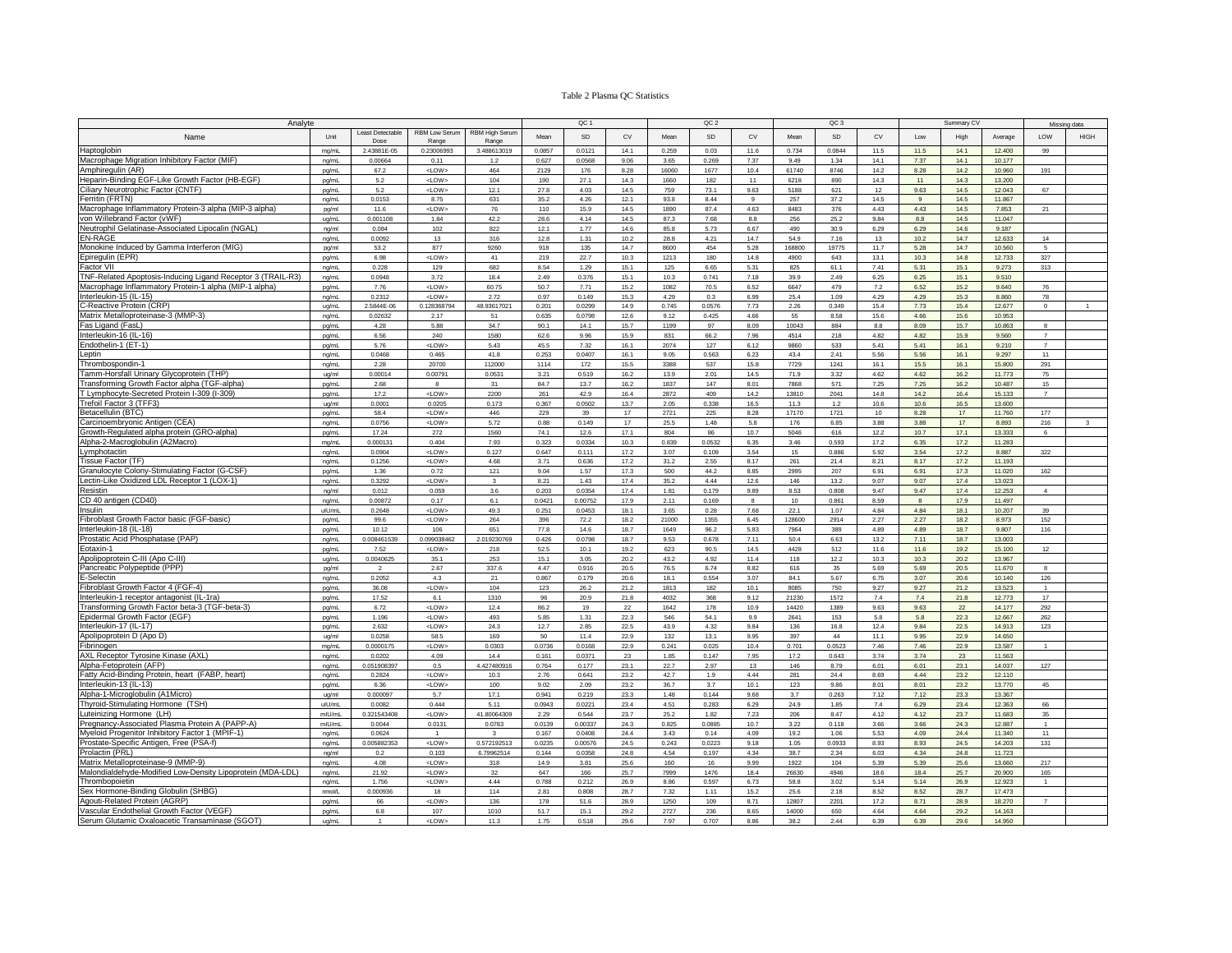#### Table 2 Plasma QC Statistics

| Analyte                                             |        |                         | QC <sub>1</sub>               |                         |        | QC <sub>2</sub> |      |        | QC <sub>3</sub> |                |       | Summary CV      |      |      | Missing data |         |                  |             |
|-----------------------------------------------------|--------|-------------------------|-------------------------------|-------------------------|--------|-----------------|------|--------|-----------------|----------------|-------|-----------------|------|------|--------------|---------|------------------|-------------|
| Name                                                | Unit   | Least Detectabl<br>Dose | <b>RBM Low Serum</b><br>Range | RBM High Serum<br>Range | Mean   | SD              | CVI  | Mean   | SD              | C <sub>V</sub> | Mear  | SD              | CV   | Low  | High         | Average | LOW              | <b>HIGH</b> |
| Creatine Kinase-MB (CK-MB)                          | ng/mL  | 0.364705882             | $<$ LOW $>$                   | 19.76470588             | 0.524  | 0.156           | 29.8 | 5.32   | 0.724           | 13.6           | 42.2  | 3.78            | 8.95 | 8.95 | 29.8         | 17.450  | 33               |             |
| Pulmonary and Activation-Regulated Chemokine (PARC) | ng/mL  | 0.028                   | 11.3                          | 42.6                    | 0.0566 | 0.0169          | 29.8 | 0.0905 | 0.0269          | 29.7           | 0.176 | 0.0175          | 9.89 | 9.89 | 29.8         | 23,130  | 327              |             |
| Adiponectin                                         | ug/mL  | 0.000282                | 1.82                          | 11.2                    | 0.197  | 0.0589          | 29.9 | 0.623  | 0.0749          | 12             | 2.04  | 0.246           | 12.1 | 12   | 29.9         | 18,000  |                  |             |
| Glucagon-like Peptide 1, total (GLP-1 total)        | pa/ml  |                         | $<$ LOW $>$                   | 131,7780685             | 6.74   | 2.06            | 30.6 |        | 13.4            | 1.4            | 810   | 76.5            | 9.45 | 9.45 | 30.6         | 17,150  | 258              |             |
| Interleukin-1 beta (IL-1 beta)                      | pg/mL  | 0.456                   | $<$ LOW $>$                   | 7.81                    | 1.78   | 0.545           | 30.6 | 90.6   | 6.78            | 7.48           | 451   | 25.5            | 5.65 | 5.65 | 30.6         | 14.577  | 262              |             |
| Calcitonin                                          | pg/mL  | 2.898203593             | $<$ LOW $>$                   | 8.443113773             | 11.4   | 3.66            | 32.3 | 181    | 8.14            | 45             | 926   | 75.7            | 8.18 | 4.5  | 32.3         | 14.993  | 12 <sup>12</sup> |             |
| Hepatocyte Growth Factor (HGF)                      | ng/mL  | 0.0812                  | 1.51                          | 2.69                    | 27     | 0.896           | 33.2 | 8.95   | 0.855           | 9.55           | 42.7  |                 | 9.36 | 9.36 | 33.2         | 17,370  |                  |             |
| Interleukin-25 (IL-25)                              | pg/mL  | 5.24                    | $<$ LOW $>$                   | 78.4                    | 26.8   | 9.34            | 34.9 | 1886   | 128             |                | 9178  | 550             | 5.99 | 5.99 | 34.9         | 15,900  |                  |             |
| Intercellular Adhesion Molecule 1 (ICAM-1)          | ng/mL  | 0.84                    | 63.8                          | 272                     | 1.54   | 0.573           | 37.3 | 40.1   | 2.93            | 7.31           | 180   | 22.8            | 12.7 | 7.31 | 37.3         | 19.103  | 15               |             |
| Cancer Antigen 19-9 (CA-19-9)                       | U/mL   | 0.648                   | $<$ LOW $>$                   | 52                      | 2.74   | 1.06            | 38.5 | 76.5   | 6.67            | 8.73           | 416   | 26.9            | 6.48 | 6.48 | 38.5         | 17,903  | 12               |             |
| Immunoglobulin M (IGM)                              | mg/mL  | 0.000100125             | 0.304                         | 3.32                    | 0.187  | 0.0737          | 39.4 | 0.573  | 0.198           | 34.6           | 1.73  | 0.236           | 13.6 | 13.6 | 39.4         | 29,200  | 54               |             |
| Interleukin-6 (IL-6)                                | pg/mL  | 0.72                    | $<$ LOW $>$                   | 42.6                    | 5.92   | 2.36            | 39.8 | 300    | 24.6            | 0 <sub>0</sub> | 1757  | 188             | 10.7 | 82   | 39.8         | 19.567  | 39               |             |
| Tumor Necrosis Factor beta (TNF-beta)               | pg/mL  | 7.32                    | $<$ LOW $>$                   | 27.5                    | 23.8   | 9.77            |      | 207    | 21.6            | 10.5           | 948   | 82.5            | 87   | 87   | A1           | 20,067  | 175              |             |
| Immunoglobulin E (IgE)                              | U/mL   | 2.54                    | $<$ LOW $>$                   | 606                     | 9.36   | 3.92            | 41.8 | 224    | 24.6            |                | 1396  | 81.3            | 5.82 | 5.82 | 41.8         | 19,540  | 277              |             |
| Matrix Metalloproteinase-2 (MMP-2)                  | ng/mL  | 5.96                    | $<$ LOW $>$                   | 151                     | 25.8   | 10.9            | 42.3 | 370    | 48.1            | $13 -$         | 2216  | 364             | 16.4 | 13   | 42.3         | 23,900  | $\sim$           |             |
| CD40 Ligand (CD40-L)                                | ng/mL  | 0.00504                 | 0.14                          | 4.9                     | 0.0208 | 0.00924         | 44.4 | 1.31   | 0.153           | 11.7           | 7.1   | 0.669           | 9.42 | 9.42 | 44.4         | 21,840  | 124              |             |
| Bone Morphogenetic Protein 6 (BMP-6)                | ng/mL  | 0.1468                  | $<$ LOW $>$                   | Not Detected            | 0.331  | 0.157           | 47.2 | 18.5   | 2.69            | 14.5           | 25.5  | 4.68            | 18.4 | 14.5 | 47.2         | 26,700  | 69               |             |
| Follicle-Stimulating Hormone (FSH)                  | mIU/mL | 1.074380166             | 0.088016529                   | 10.87130643             | 1.56   | 0.757           | 48.4 | 29.1   | 2.1             | 7.21           | 280   |                 | 4.63 | 4.63 | 48.4         | 20,080  | 19               |             |
| Erythropoietin (EPO)                                | pg/mL  | 5.6                     | $<$ LOW $>$                   | Not Detected            | 21.8   | 13.2            | 60.5 | 380    | 60.2            | 15.8           | 1839  | 10 <sub>A</sub> | 10.5 | 10.5 | 60.5         | 28,933  | 87               |             |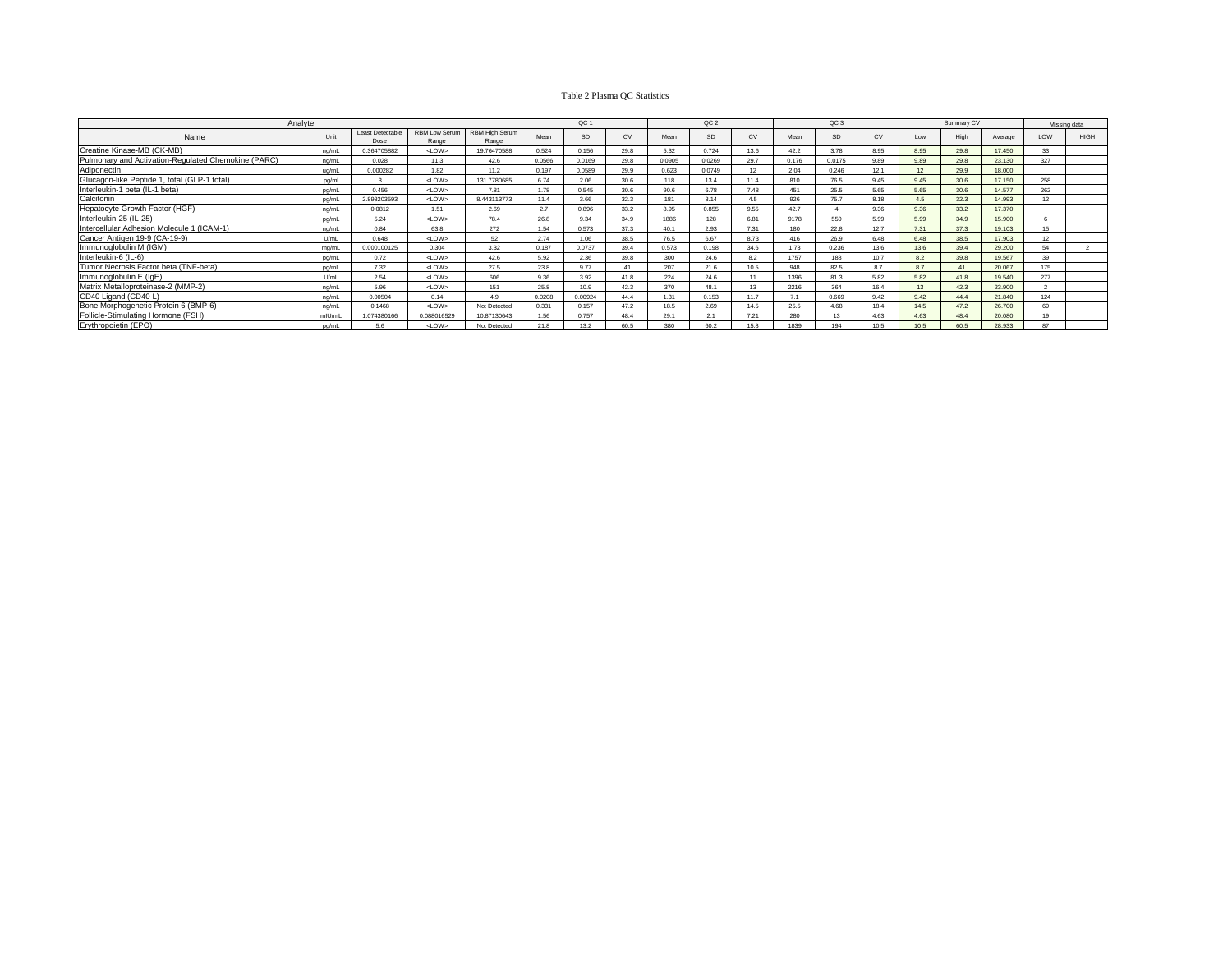### **Table 3: Demographics of the CSF MyriadRBM multiplex biomarker cohort**

|                       | Control      | MCI           | AD            |
|-----------------------|--------------|---------------|---------------|
| N baseline            | 92           | 149           | 69            |
| Age                   | $76(62-90)$  | $75(57-89)$   | 75 (56-88)    |
| Gender M/F (baseline) | 46/46        | 103/47        | 39/30         |
| ApoE4% (baseline)     | 24%          | 54%           | 71%           |
| MMSE (range)          | 29.1 (25-30) | $27.0(23-30)$ | $23.5(20-27)$ |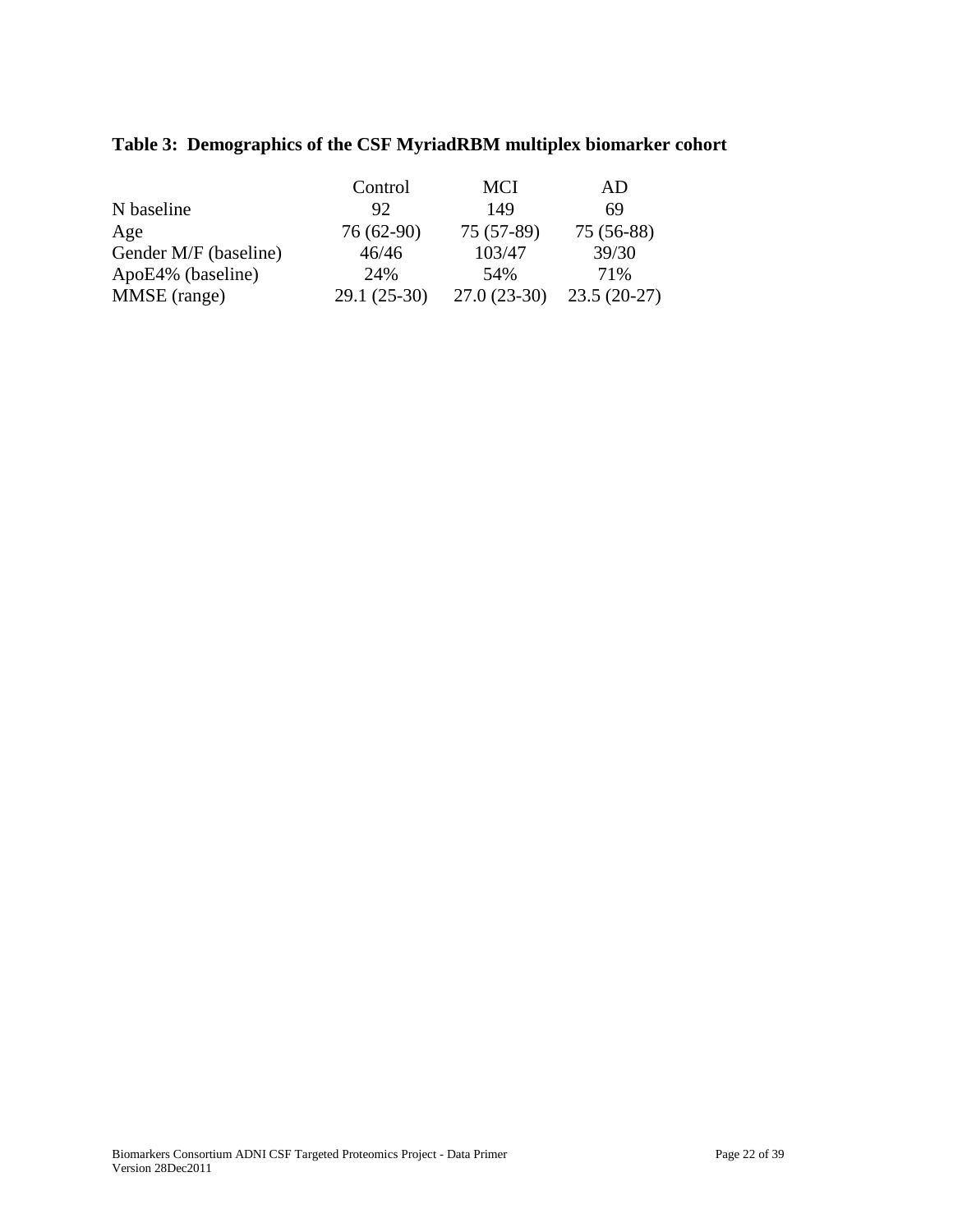**Table 4: Column header definitions in the ADNI CSF** Myriad**RBM Multiplex Raw Data**

**This dataset structure is one record per sample per analyte and contains both the raw value obtained directly from RBM and the analysis value, which may be transformed or imputed.**

| Variable Name | Description and Coding                                                                                                    |
|---------------|---------------------------------------------------------------------------------------------------------------------------|
| ID            | record ID                                                                                                                 |
| <b>RID</b>    | ADNI subject ID                                                                                                           |
| sampleID      | ID of CSF sample                                                                                                          |
| Plate         | ID of Plate used                                                                                                          |
| Visit_Code    | Visit Designator ( $bl = baseline$ )                                                                                      |
| analyte       | Name of Analyte with Units                                                                                                |
| <b>LDD</b>    | Least Detectable Dose (see above for details)                                                                             |
| avalue        | <b>Recorded Value</b>                                                                                                     |
|               | Numeric Value after possible imputation/transformation (see above and SAP                                                 |
| analval       | for details)                                                                                                              |
| belowLDD      | Is analval < LDD? Note: this flag pertains to both recorded value and imputed<br>value $(0=no; 1=yes)$                    |
| readLOW       | Is recorded value $\langle$ LOW $\rangle$ or numeric? (0=numeric; 1= $\langle$ LOW $\rangle$ - see primer<br>for details) |
| ReadHIGH      | Is recorded value HIGH $($ > limit) or actual? (0=actual value; 1=HIGH – see<br>primer for details                        |
| Logtrans      | Is analyal log transformed? $(1 = yes; 0 = no)$                                                                           |
| Outlier       | Is recorded value an outlier? ( $0=no$ ; $1=yes$ ) - outliers imputed to 5SD from<br>mean                                 |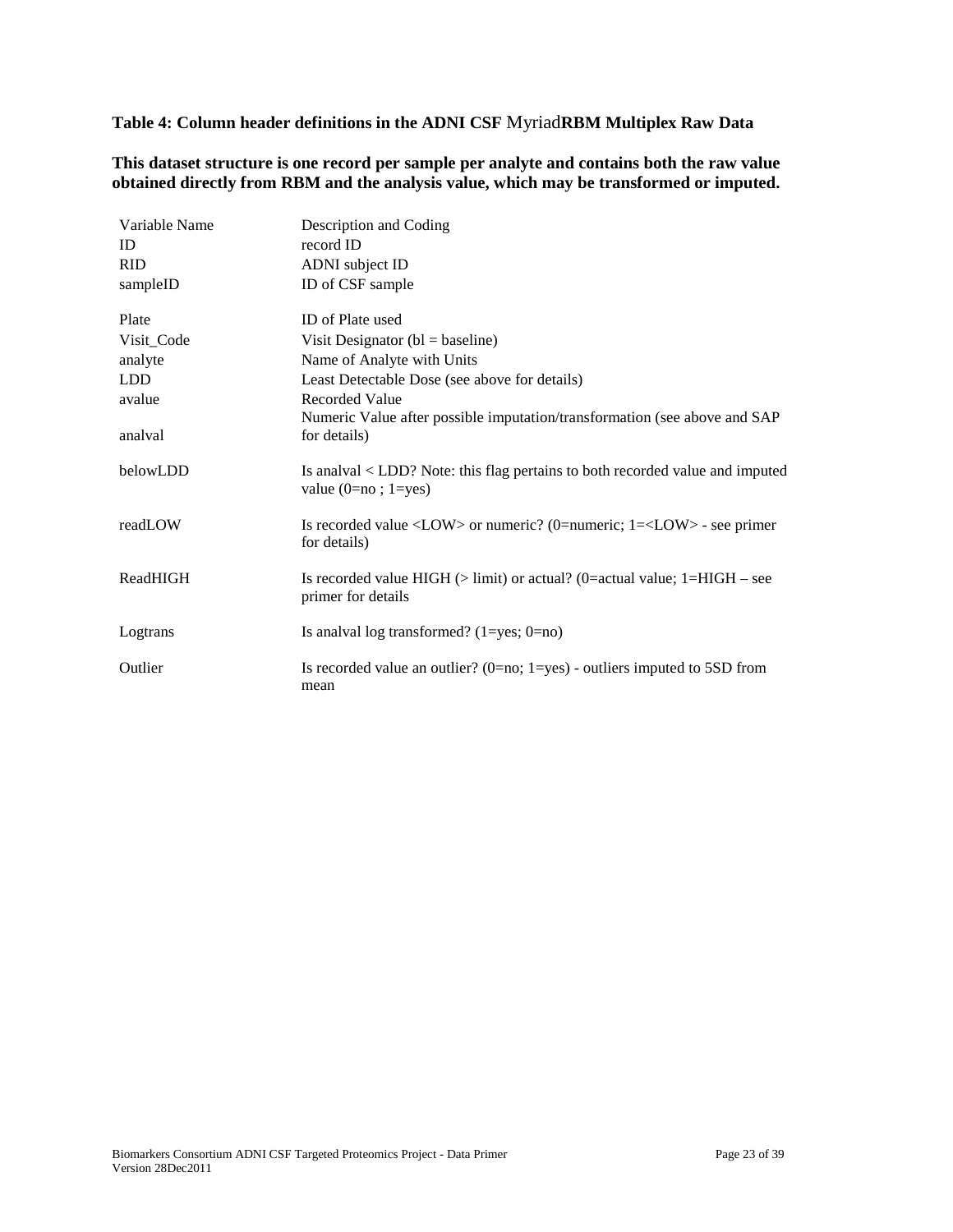#### **Table 5. Column header definitions in the ADNI CSF** Myriad**RBM QC Multiplex data**

#### **This is the value-added analysis dataset, structured as one record per sample.**

| Variable Name        | Description                          |
|----------------------|--------------------------------------|
| ID                   | record ID                            |
| <b>RID</b>           | ADNI subject ID                      |
| sampleID             | Sample ID from UPenn                 |
| Sample_Recieved_date | Date sample received at UPenn        |
| Visit Code           | Visit Designator ( $bl = baseline$ ; |

The remainder of the columns denote 159 analytes measured by RBM, populated with numeric, possibly imputed values (see above for details)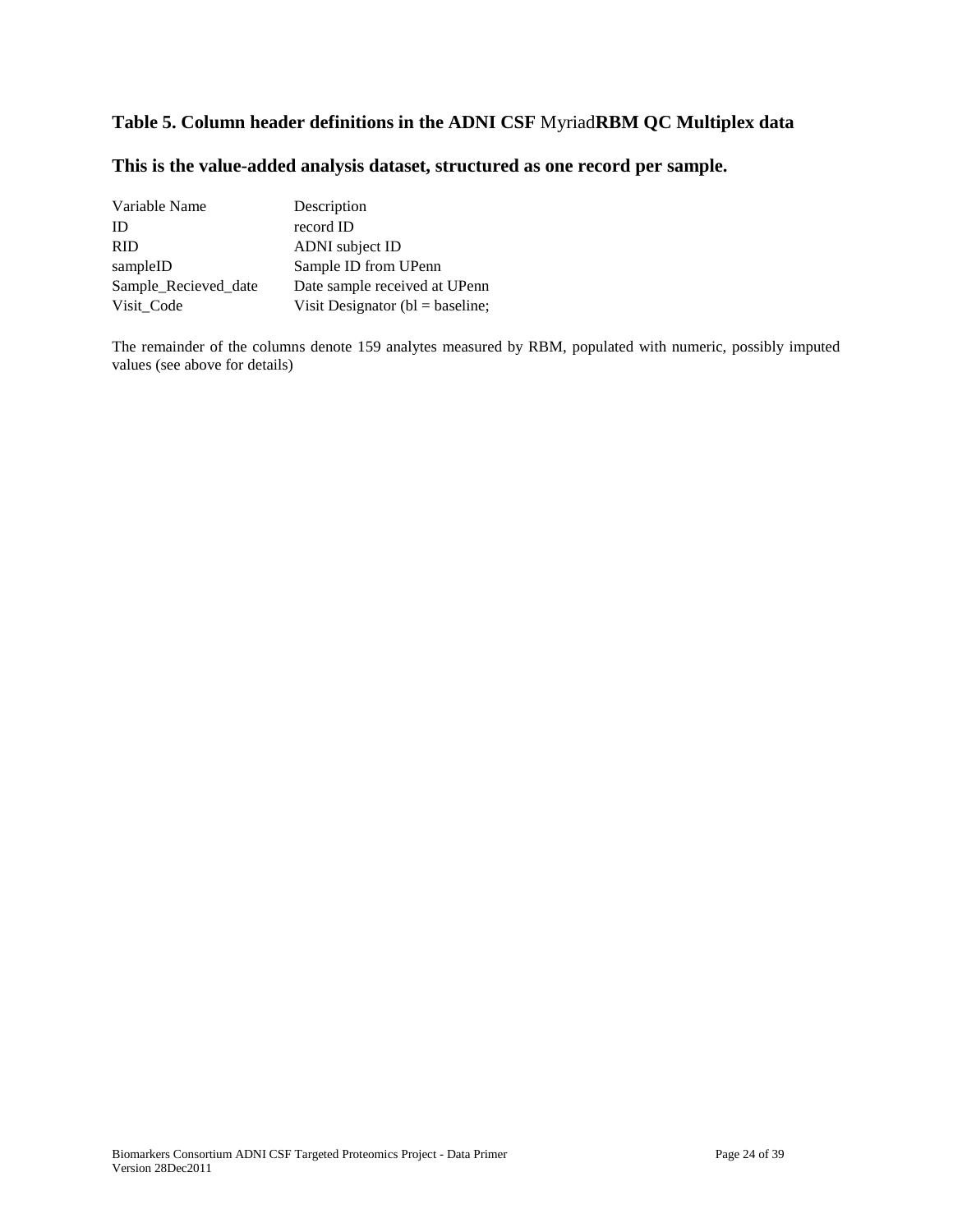### **APPENDIX III**

**Biomarkers Consortium Project Use of Targeted Multiplex Proteomic Strategies to Identify CSF-Based Biomarkers in Alzheimer's Disease Statistical Analysis Plan**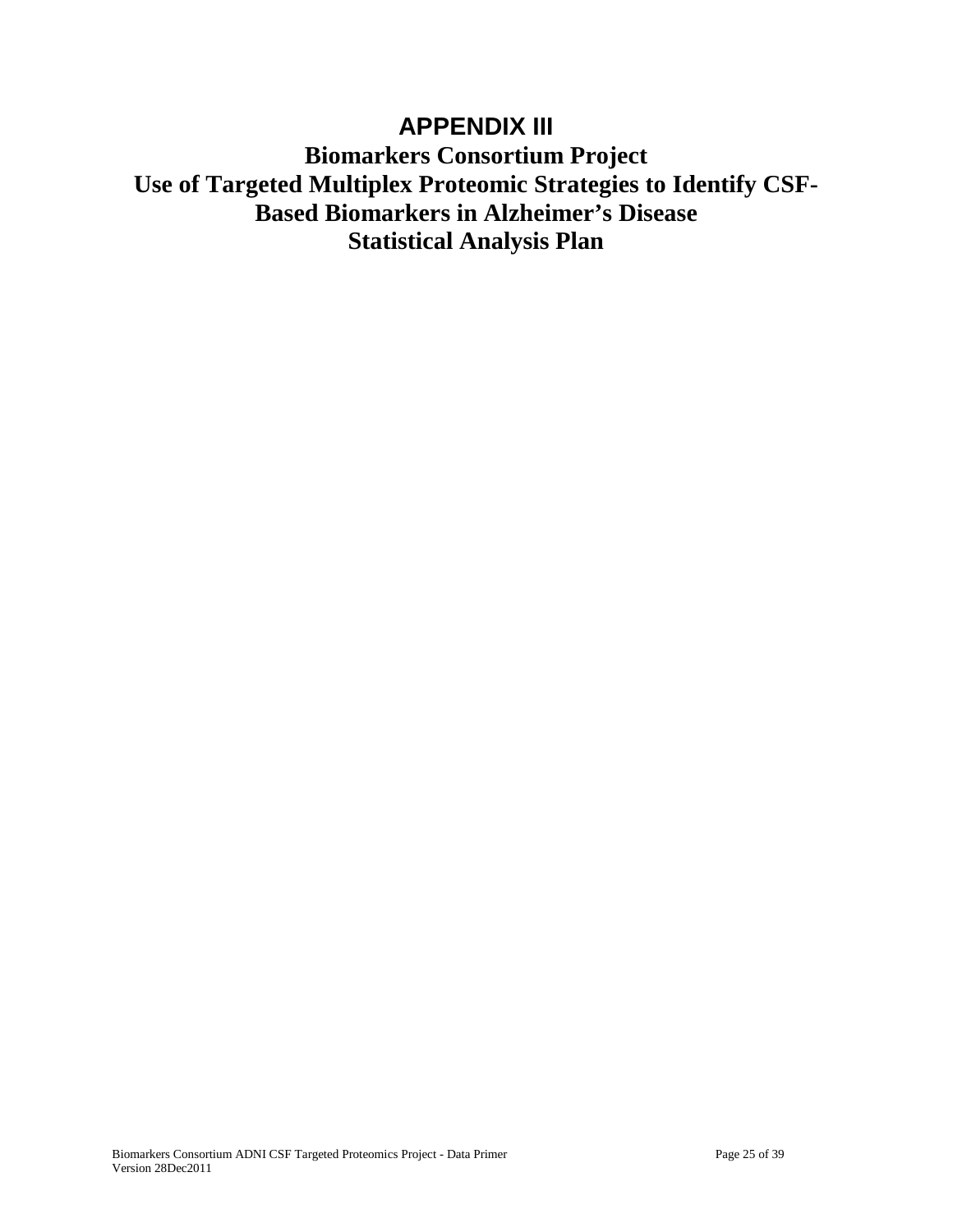

# **Use of Targeted Multiplex Proteomic Strategies to Identify CSF-Based Biomarkers in Alzheimer's Disease (AD)**

## **Statistical Analysis Plan**

| $\mathbf{1}$                      | Introduction 27                       |  |
|-----------------------------------|---------------------------------------|--|
| $\overline{2}$                    | <b>Study Design and Objectives 28</b> |  |
| 2.1                               |                                       |  |
| 2.2                               |                                       |  |
| 3                                 | Univariate Analysis 28                |  |
| 3.1                               |                                       |  |
| 3.2                               |                                       |  |
| 3.3                               |                                       |  |
| 3.4                               |                                       |  |
|                                   | 4 Pathway Analysis of Biomarkers 31   |  |
|                                   | 5 Multiple Marker Models 31           |  |
|                                   |                                       |  |
|                                   |                                       |  |
| <b>6 Power Calculations</b><br>33 |                                       |  |
| 7 References<br>34                |                                       |  |
|                                   | 9 Appendix I<br>35                    |  |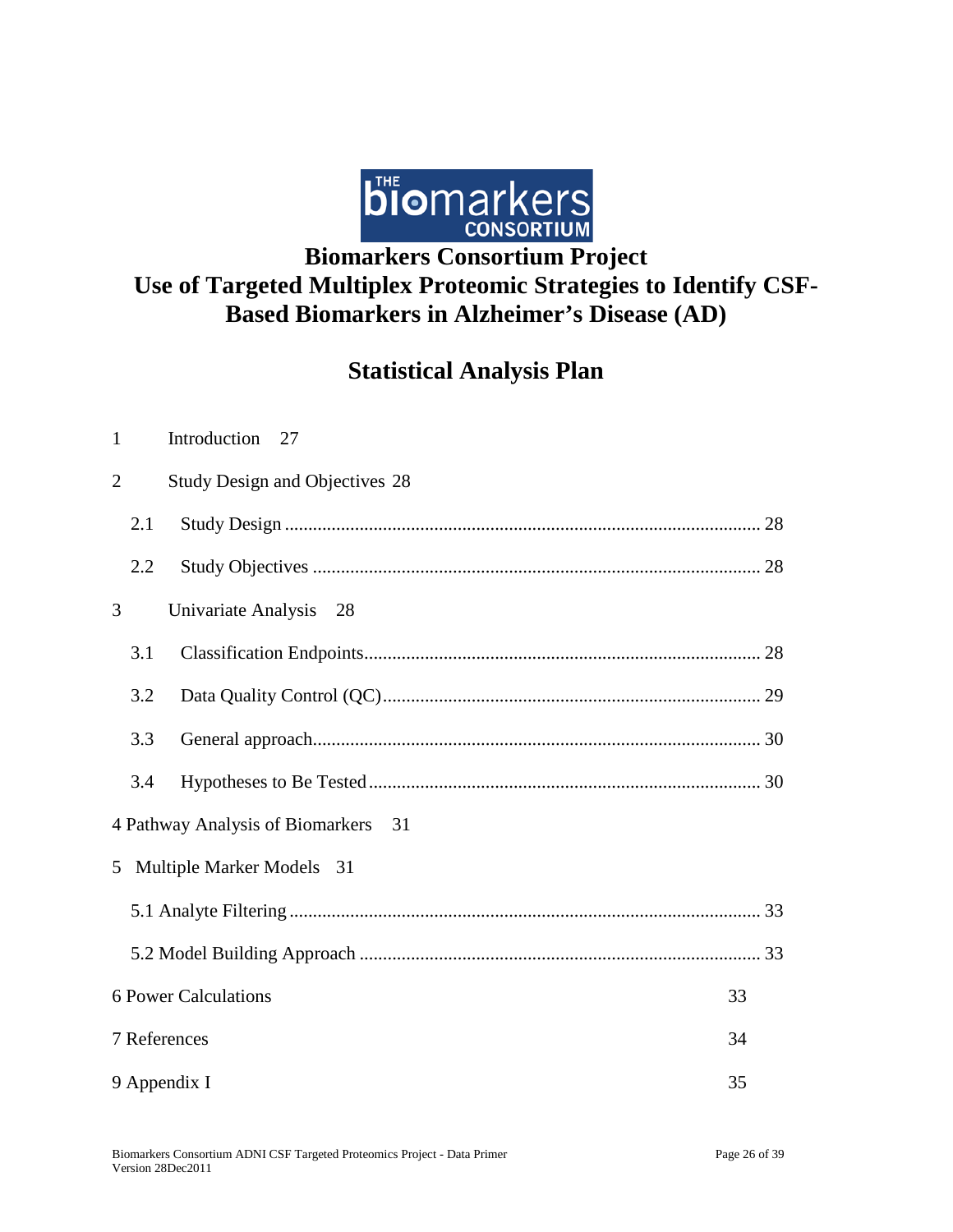### <span id="page-26-0"></span>**Introduction**

The Analysis Plan described within this document represents the work of the Biomarkers Consortium Project "**Use of Targeted Multiplex Proteomic Strategies to Identify CSF-Based Biomarkers in Alzheimer's Disease"**. This project was submitted to the Biomarkers Consortium Neuroscience Steering Committee by a subgroup of the Alzheimer's Disease Neuroimaging Initiative (ADNI) Industry Private Partner Scientific Board (PPSB) for execution and was managed by a Biomarkers Consortium Project Team that includes members from academia, government and the pharmaceutical industry. Funding for this project was provided by the Alzheimer's Drug Discovery Foundation, Eisai, Lilly, Merck, Pfizer, and Takeda. This project is the second part of a multi-phased effort seeking to utilize samples collected by ADNI to qualify multiplex panels in both plasma and cerebrospinal fluid (CSF) to diagnose patients with Alzheimer's Disease (AD) and monitor disease progression. An earlier phase of the program focused on analysis of data from ADNI plasma samples run on a multiplex panel (Soares et al, in prep, data available on the ADNI website, www.adni.loni.edu).

Biomarker tools for early diagnosis and disease progression in Alzheimer's disease (AD) remain key issues in AD drug development. Identification and validation of cost-effective methods to identify early AD and to monitor treatment effects in mild-moderate AD patients could revolutionize current clinical trial practice. Treatment prior to the onset of dementia may also ensure intervention occurs before irreversible neuropathology.

The aim of the project is to determine the ability of a multiplex CSF based immunoassay panel to discriminate among disease states and to monitor disease progression over a one year period. The multiplex panel is based upon luminex immunoassay technology and has been developed by Rules Based Medicine (RBM) to measure a range of inflammatory, metabolic, lipid and other disease relevant endpoints. Prior studies using an older version of the RBM panel (an 89 analyte version) suggested some analytes on the panel differed between AD and controls. The panel has been expanded to include analytes from a recent article describing plasma based biomarkers of AD. For this project, a 159-analyte version of the panel focused on analytes believed to be relevant to AD will be used.

The analyses described in this statistical analysis plan should be regarded as exploratory and meant for hypothesis and model generation, rather than for hypothesis confirmation and model validation. Results from this study will be compared with those from other studies on CSF proteins in AD, and findings will need to be confirmed and expanded upon in subsequent studies using other, independent data sets.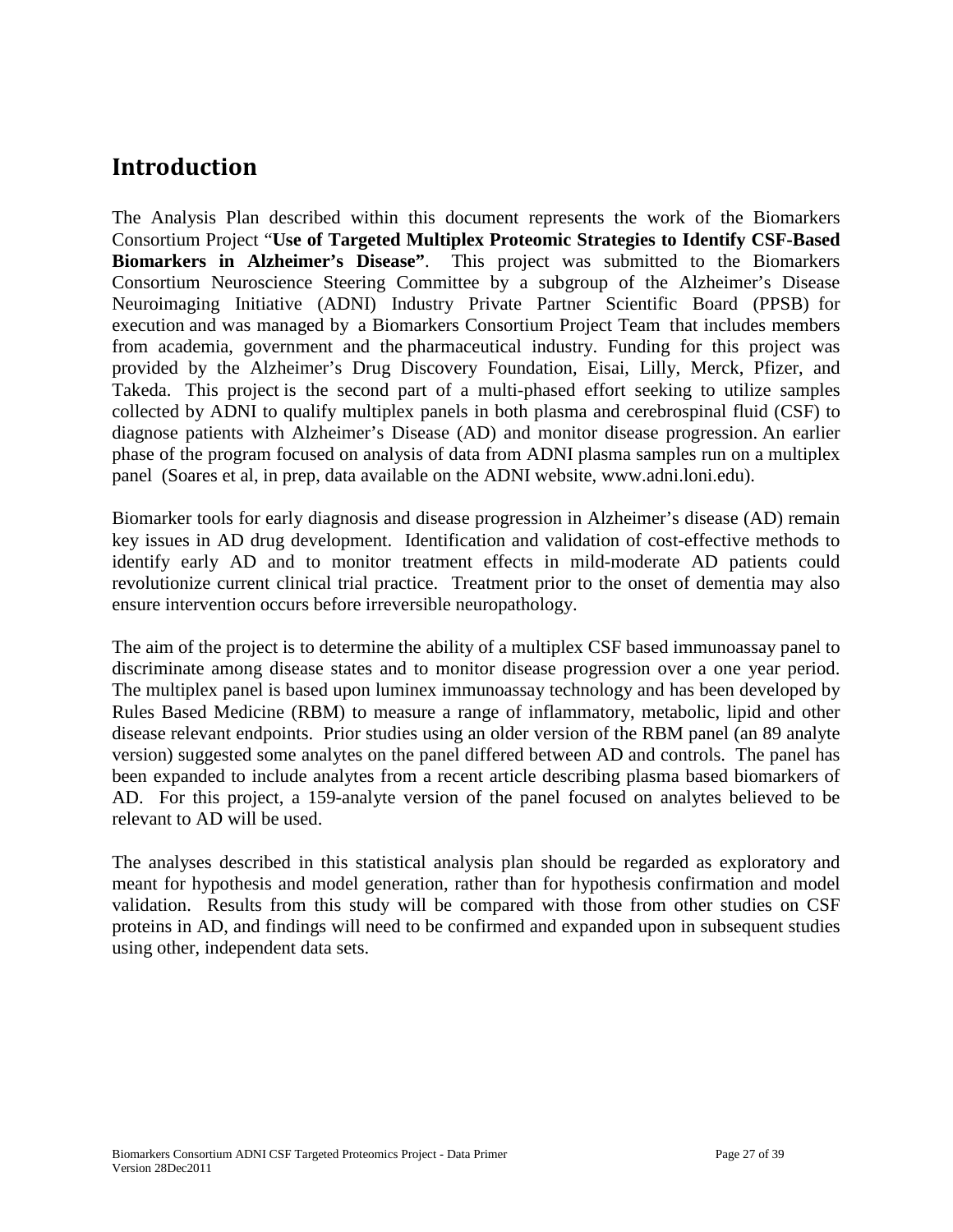### <span id="page-27-0"></span>**Study Design and Objectives**

### <span id="page-27-1"></span>*Study Design*

A total of 327 CSF samples from the baseline ADNI sample set will be assessed  $(N= 92)$ Controls, 69 AD, 149 for amnestic mild cognitive impairment (MCI) and 1 unknown diagnosis, plus 16 technical replicates). These baseline CSF samples have matching aliquots from year 1, which may be assayed at a future date. Of the 149 MCI subjects, 38 subjects had progressed to dementia as of March 2010. This statistical analysis plan addresses the analysis of data from these samples.

Previously, 1062 ADNI plasma samples were run on the RBM 190 analyte panel. Data from the plasma study have already been analyzed (Soares et al, in preparation). The 327 subjects with CSF samples are a partial subset of the subjects in the plasma study. Therefore, findings in plasma can be used in evaluating the results of the CSF study.

### <span id="page-27-2"></span>*Study Objectives*

- To determine whether baseline levels for individual analytes are associated with patient demographics (age, gender) or disease status.
- To determine whether baseline levels for a combination of analytes will provide a panel with distinctly different profiles for the ADNI normal controls (NC), MCI or AD.
- To determine whether baseline levels for a combination of analytes derived from either a biological pre-selection based method and/or from a statistically based/machine learning approach will provide a panel that discriminates pre-demented subjects who will progress to dementia in up to 4 years.
- To compare analyte associations and discrimination models in CSF with those found in plasma.

### <span id="page-27-3"></span>**Univariate Analysis**

Univariate analyses will be performed first. The results of the univariate analyses may be used to inform and select analytes to be used in the pathway analyses and multivariate predictive model-building. Results from the univariate and multivariate sets of analyses will be compared for overlap and a final panel selected based on optimal overlap.

### <span id="page-27-4"></span>*Classification Endpoints*

Clinical diagnosis at time of enrollment/collection will be used to classify AD, MCI and control groups. Clinical diagnosis of amnestic MCI followed by diagnosis of AD will be used to classify pre-demented progressors.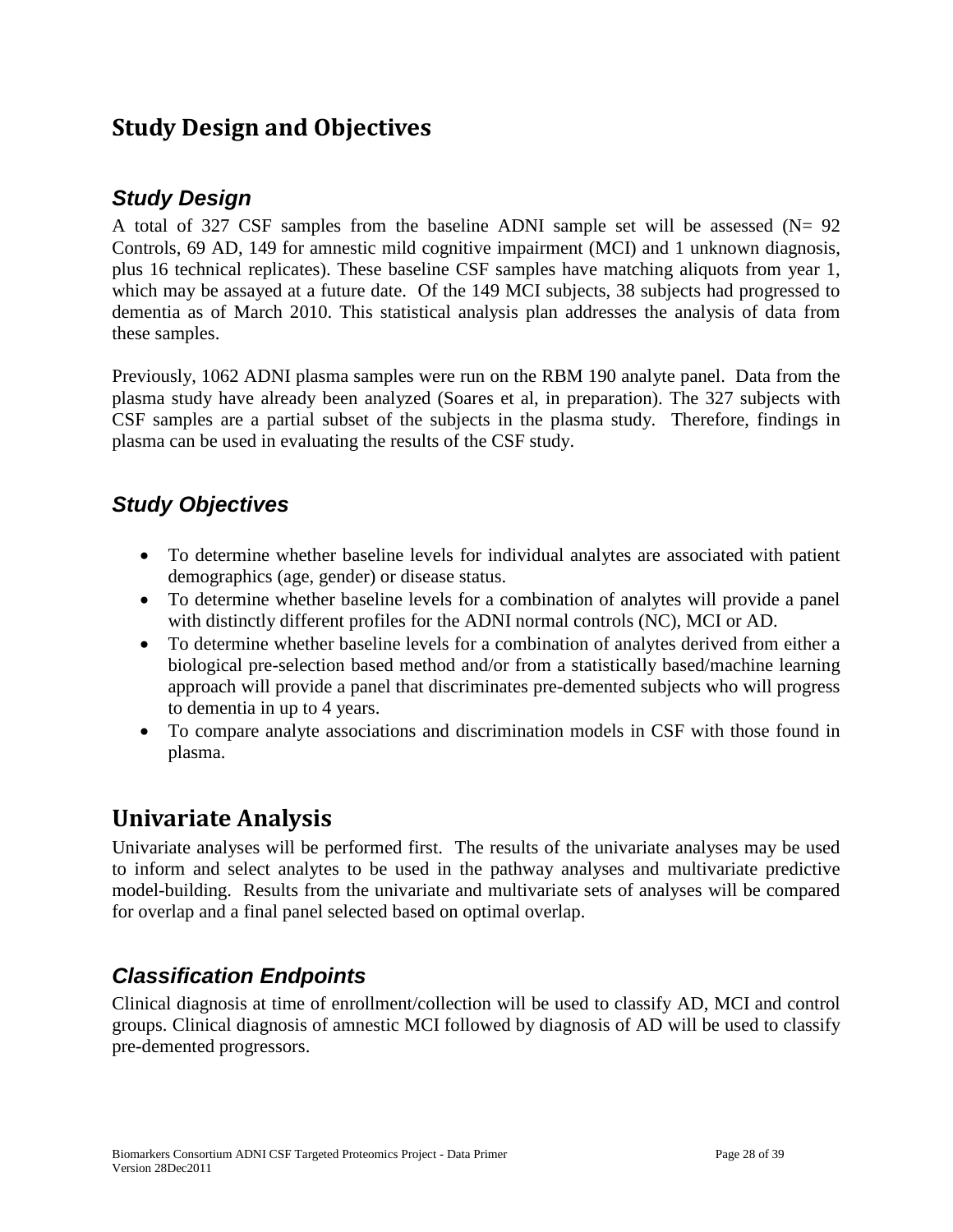### <span id="page-28-0"></span>*Data Quality Control (QC)*

Up to 159 analytes may be measured in the CSF RBM panel. CSF data will be analyzed separately and compared for each analyte dependent upon sample availability. The data will be prepared for all analysis as follows:

- Review of the ADNI CSF test/re-test QC samples data to determine the precision performance for each analyte. The specific precision parameters examined for the 16 pairs of CSF sample aliquots include: mean analyte concentration for the replicate samples; mean difference between the test CSF sample and the retested replicate CSF sample aliquot; mean % difference for the test/retest samples; *p* value for testing for difference from 0; mean of the absolute concentration values for each pair of CSF samples; mean % difference of the absolute concentration values for each of CSF samples; intercept and slope values for Bland-Altman analyses and respective *p* values for testing for difference from 0.
- Review of the quality control samples data for each run to determine the variability characteristics of the spiked plasma (or serum) QC samples. Characteristics examined for the LOW, MEDIUM and HIGH QC samples for each biomarker will include mean, standard deviation (SD) and the percent coefficient of variation (%CV) for each analyte to determine not only the variability at each concentration but whether or not there is a major change in variability across the concentration range for each analyte.
- Analytes with more than 10% missing data will not be analyzed further. Missing data are generally indicated by "QNS" (quantity not sufficient for analysis) by RBM.
- Analytes with more than 10% recorded as "LOW" or ">value" will not be included in the multivariate analysis. These analytes will be assessed to compare the proportion of measurable samples in each disease status category. If proportions differ substantially among disease status categories for some analytes, alternative approaches may be explored for incorporating such analytes in the multivariate analyses described below.
- For each analyte, the distribution of measured values within each diagnostic group will be examined. If the distributions are not normal, the team will seek appropriate transformations (e.g., Box-Cox transformations **(Box and Cox, 1964)** so the transformed markers approximate normality. All subsequent data preparation and analyses will then be conducted on the transformed values.
- Analytes with less than 10% missing/"LOW"/">value" values will have the non-numeric values imputed as follows:
	- o Values recorded as "LOW" will be imputed to LLD/2
	- o Values recorded as ">value" will be imputed to 2 times the maximum nonmissing value for that analyte.
	- o Missing values will be imputed to be the mean of the non-missing values for that analyte.
	- o Samples with imputed values for more than 25% of the analytes will be excluded from the analysis
- Multidimensional scaling and/or Mahalanobis distances will be used to detect sample outliers and misclassified subjects.
- For univariate analysis, outliers that are more than 5 STD from mean will be assigned the value of the nearest non-outlier point. For outliers apparent in multivariate reviews, outliers will be imputed using a nearest neighbor or other appropriate algorithm.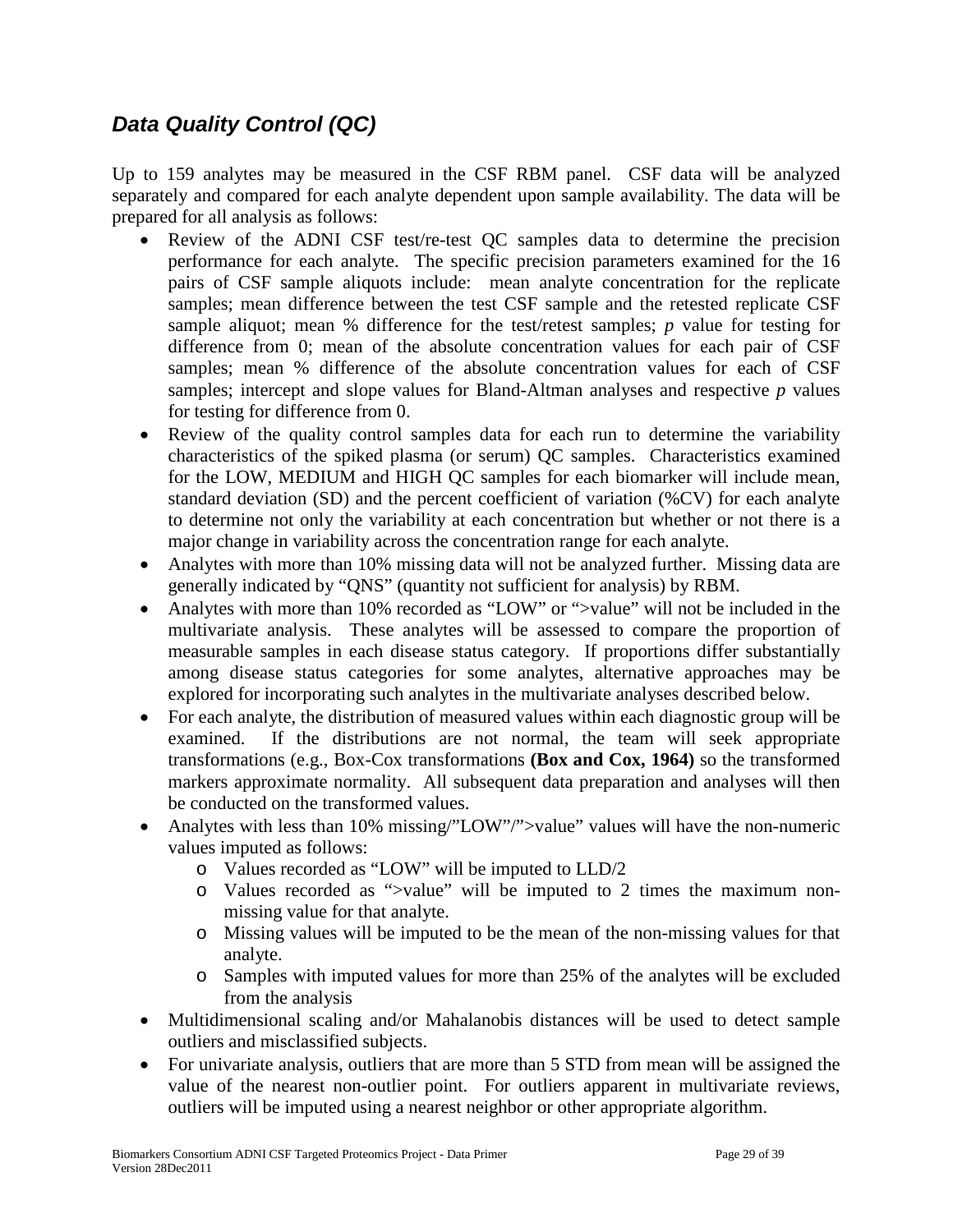The imputation and outlier definition strategy defined above is only one of many possible strategies that could be used. If resources permit a limited number of alternative strategies may be used to assess the robustness of the analytical conclusions obtained using the strategy defined above.

As part of data QC, patient, visit, and sample identifiers will be checked for uniqueness and logical consistency. Graphical displays will be used to check for systematic patterns related to batch, run date, sample quality measures, and QC sample characteristics.

Cleaning, outlier detection, and distribution displays of all samples will be performed prior to merging phenotype data with the biomarker data. Misclassification assessment will be performed prior to statistical analysis.

For each sample with technical replicates, one replicate will be selected at random for use in any analysis that includes samples that did not have technical replicates.

### <span id="page-29-0"></span>*General approach*

Analysis of variance (ANOVA) and analysis of covariance (ANCOVA) models will be used to compare mean analyte levels among groups of interest. These ANOVA/ANCOVA models will include the diagnosis/disease status group and other covariates including age, gender and apoE4 genotype/status, as well as possible interactions among these factors. The interactive effect between group and other covariates will be tested. Depending on the outcome of these tests, the differences between groups will be tested either by the main effect of diagnosis or the effect of diagnosis at a fixed level of other covariates (i.e., apoE4 status) or through the adjusted least square means.

A major analytic concern in these tests is the control of overall type I error rate due to the relatively large number of CSF proteins tested in this project. The team will address this concern using false discovery rate (FDR) methodology.

### <span id="page-29-1"></span>*Hypotheses to Be Tested*

The following univariate hypotheses will be addressed for each analyte:

- HO1i: Analyte i is not associated with age [age treated as a continuous variable]
- HO2i: Analyte i is not associated with gender
- HO3i: Analyte i is not associated with ApoE status

HO4i: Analyte i is not associated with disease status or change in disease status (adjusted for age, gender, and/or ApoE status as necessary)

An initial set of analyses will look at whether the mean baseline level of each individual marker differs among disease groups (normal, MCI, AD) via an ANOVA or ANCOVA and t-test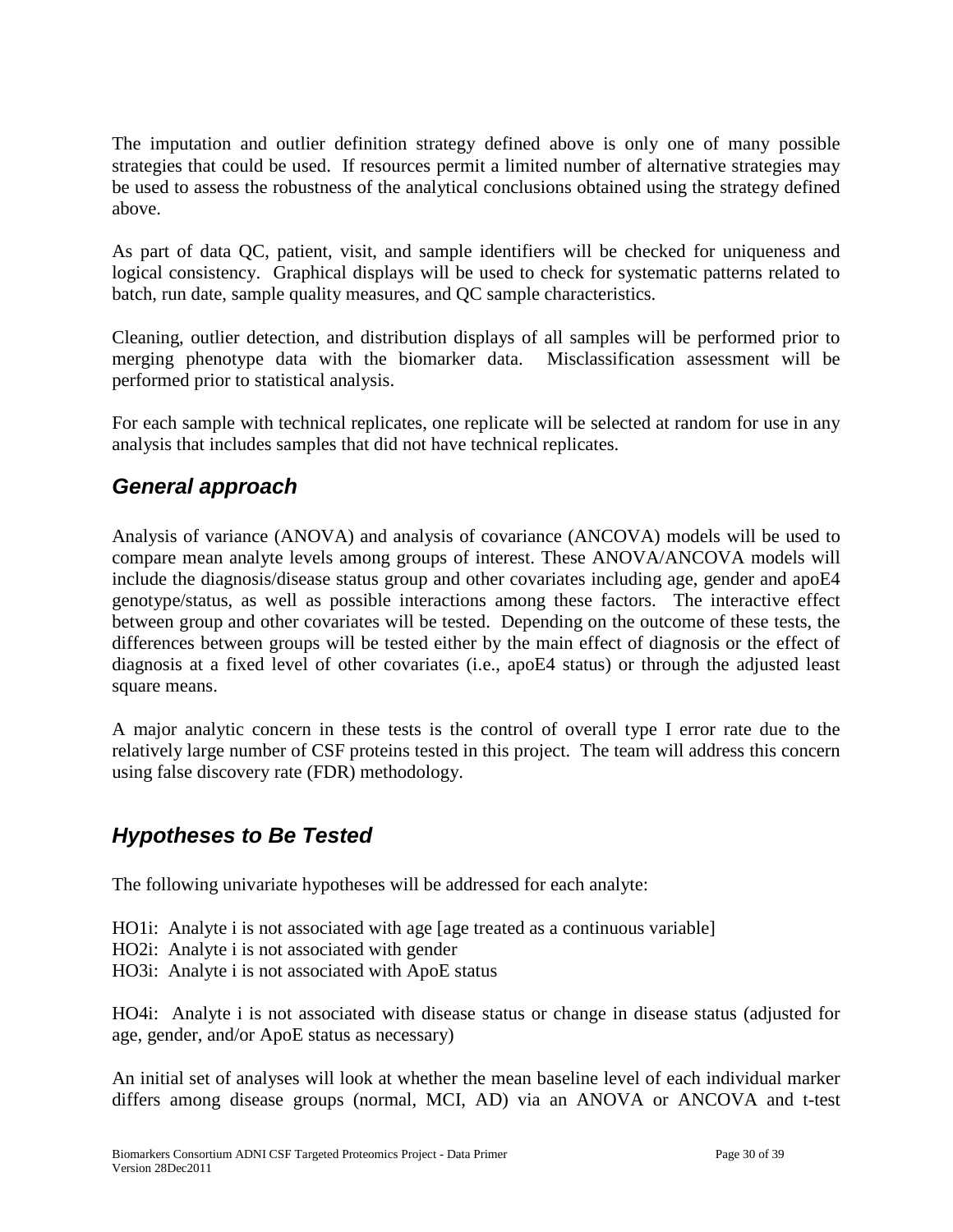analysis. "Disease status" will be based on the clinical calls recorded at baseline in the ADNI database. Additional analyses may be conducted using disease status defined using one or more alternative definitions based on cognitive and/or functional tests. Change in disease status will be based on the same data cut used for the plasma data (March 2010). A second status change analysis using an updated current status may also be performed.

Positive false discovery (pFDR) corrections (Storey, 2003) will be applied to p-values and will be reported along with raw p-values.

A second set of analyses will be performed using data only from MCI subjects. ANOVA/ANCOVAs similar to the above will be run to assess whether mean baseline levels of the analytes differ among MCI non-converters and converters.

A third set of analyses will be run to determine whether any of the analytes correlate with significant changes in Clinical Dementia Rating Scale-Sum of the Boxes (CDR-SB) or Auditory-Verbal Learning Test (AVLT).

A fourth set of analyses will determine whether levels of any of the analytes are associated with low CSF abeta/high tau, high amyloid brain burden and significant brain atrophy.

Analyses to examine relationships between analyte levels and use of acetyl cholinesterase inhibitors or other medications by subjects may also be performed.

## <span id="page-30-0"></span>**4 Pathway Analysis of Biomarkers**

Although statistical machine learning-based approaches can generate a short list of discriminatory proteins, such analyses reveal little about biological relevance. In addition to machine learning approaches, the current proposal will use a systems biology approach to better understand pathway relationships between identified proteins. The Project Team will use pathway mining tools, such as those offered by Ingenuity and Pathway studio, to find the functional connections between the markers from plasma samples. This will provide direct evidence to support key hypotheses. To further increase the biological relevance of the protein markers in the predictive models, biomarkers will be selected based on their presence in distinct biological pathways.

In addition empirical characterizations of marker data such as pair-wise correlations or higherorder relations (e.g. principal components analysis (PCA)) will be used. This analysis will derive an initial short list that will then be analyzed using multivariate and machine learning language approaches.

## <span id="page-30-1"></span>**5 Multiple Marker Models**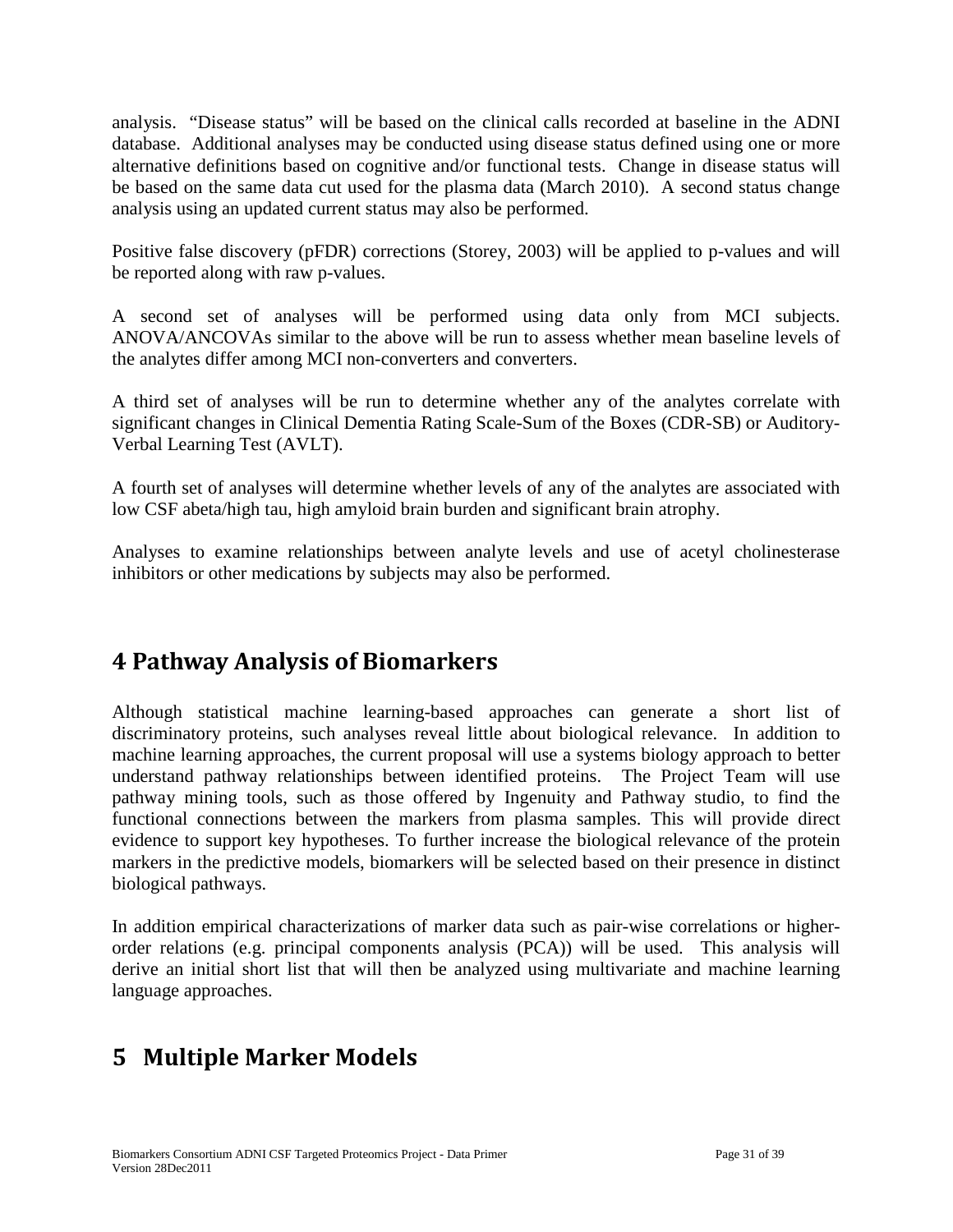Multivariate statistical methods and multiple machine learning approaches will be used to identify optimal combinations of groups of proteins for two different prediction problems:

- 1) To discriminate among diagnosis groups at baseline
- 2) To discriminate between MCI progressors and non-progressors.

The problem of classification and prediction has received a great deal of attention in mining " omics" data. In the case of this project, the task will be to classify and predict the diagnostic category or progressor/non-progressor status of a sample on the basis of protein quantitative profiles. The main type of statistical problem is the identification of "marker" genes that characterize the difference between groups (e.g. AD, MCI) – the so called "variable/feature selection" problem. One challenge is to find the optimal combination of uncorrelated proteins. This factor not only is very important to improve prediction accuracy but also contributes to the merits of a good classifier: the simplicity and insight gained into the predictive structure of the data.

In all multivariate model building, feature selection will be done using data only from the training set. Feature selection based on a completely independent data set is not feasible for this project due to sample size and the fact that this is the first CSF study to use this version of the RBM panel.

Multiple marker analysis will be used to build relationships to the disease groups. The candidate models include: logistic regression, linear discriminant analysis, nearest shrunken centroid, random forests, support vector machines and partial least squares. The technique of **Xiong et al. (2004)** may be applied to search for the linear combination of informative proteins that optimally discriminates between the diagnostic groups. Models generated by the various methods will be compared and the "best" model will be chosen based on model fit, robustness, and parsimony considerations.

Models will be fit with two sets of covariates, 1) assay results only and 2) assays results plus additional patient information including gender, age, and ApoE4 allele status. Other biomarkers such as amyloid PIB load, hippocampal atrophy, baseline mini-mental state examination (MMSE), and/or baseline Alzheimer's Disease Assessment Scale-Cognitive Subscale 11 (ADAScog 11), and tau and Abeta levels determined by luminex assays may also be used. For a specific model, differences in performance between models fit using the two classes of predictors variables should be characterized to understand the predictive ability of the assays beyond that of routine clinical information on the patients. If possible, formal inference should be made regarding the statistical significance of including the assay variables above and beyond that of the clinical data. Analysis will focus on the following:

- good characterizations of error rates; poor fitting models should not be interpreted.
- any feature selection routines should be extensively cross-validated **(see Ambroise and McLachlan, 2002)**
- measures of marker importance should be biased towards those that use uncertainty (e.g. logistic regression slope tests) as opposed to those that do not (e.g. random forest variable importance, etc).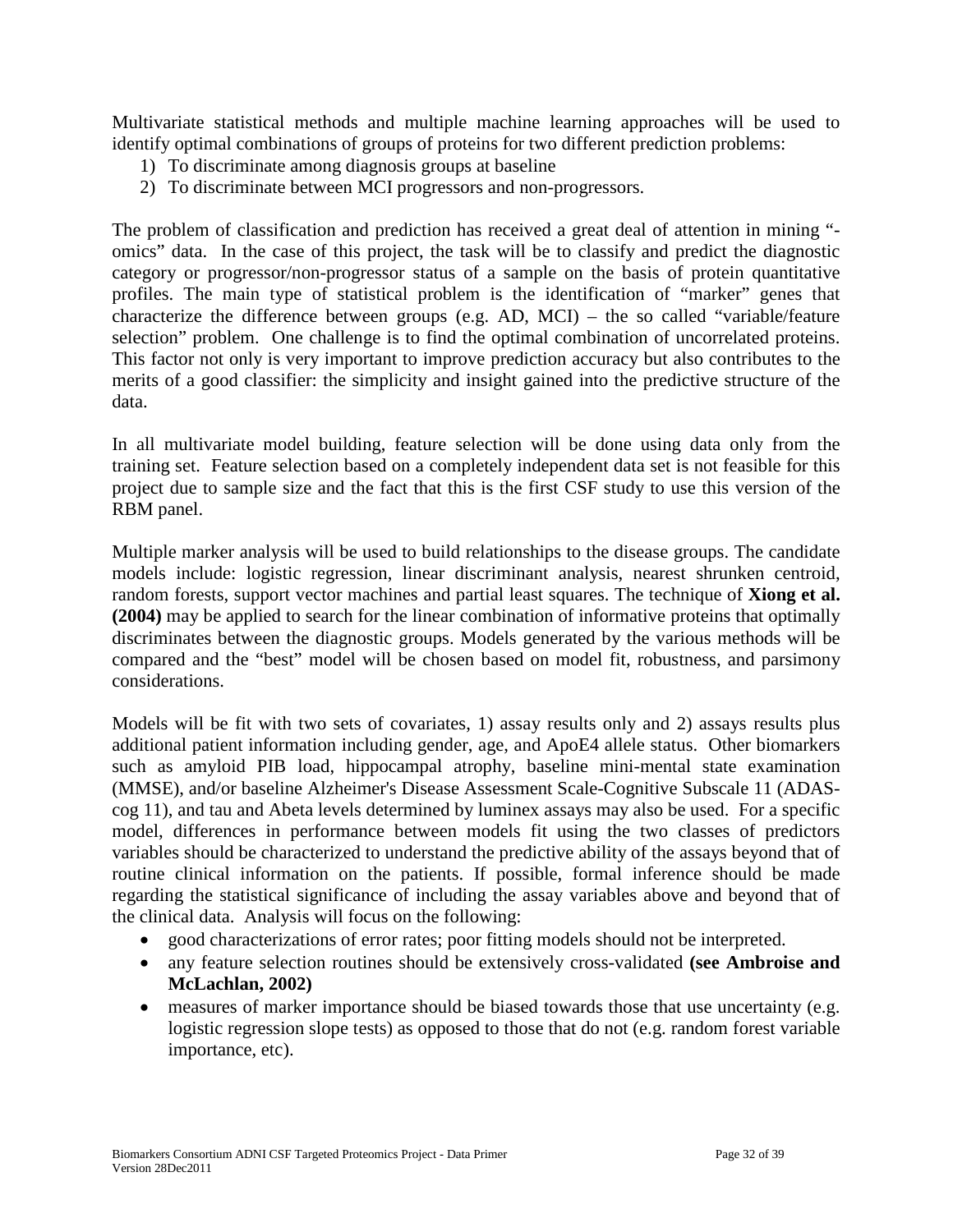The multivariate results will be compared to the single marker analysis and (especially) biological relevance.

### <span id="page-32-0"></span>*5.1 Analyte Filtering*

Several approaches to filtering and feature selection may be examined. Results of the univariate analyses described above may be used to define a starting set of markers for the analysis. Results of the pathway analysis may also be used to define a starting set. In addition, prefiltering of markers in an unsupervised fashion prior to building models based on empirical measures may also be applied.

### <span id="page-32-1"></span>*5.2 Model Building Approach*

For each type of model, predictive model building will be based on an iterative resampling approach.

For each of the K resampling iterations, the steps will include:

- Splitting the data into training and test sets
- Applying an unsupervised filter on the predictors based on data in the training set only.
- Building and tuning the predictive model on the current training set
- Predicting the current test set
- Calculating and saving the performance (classification accuracy, Kappa)
- End resampling iteration
- Assess performance of the model over the K sets of performance metrics

In the above algorithm, the resampling schemes can include cross-validation, the bootstrap and repeated training/test set splits. Methods for unsupervised feature selection can include filters on variance of individual predictors, high pair-wise predictor correlations, etc.

### <span id="page-32-2"></span>**6 Power Calculations**

The sample size for this project and resulting analyses are based upon and limited by the availability of ADNI samples. Additional post-hoc analysis will be completed based upon variability characteristics of the current study to understand power requirements for subsequent analysis of future datasets, in discussion with the Project Team.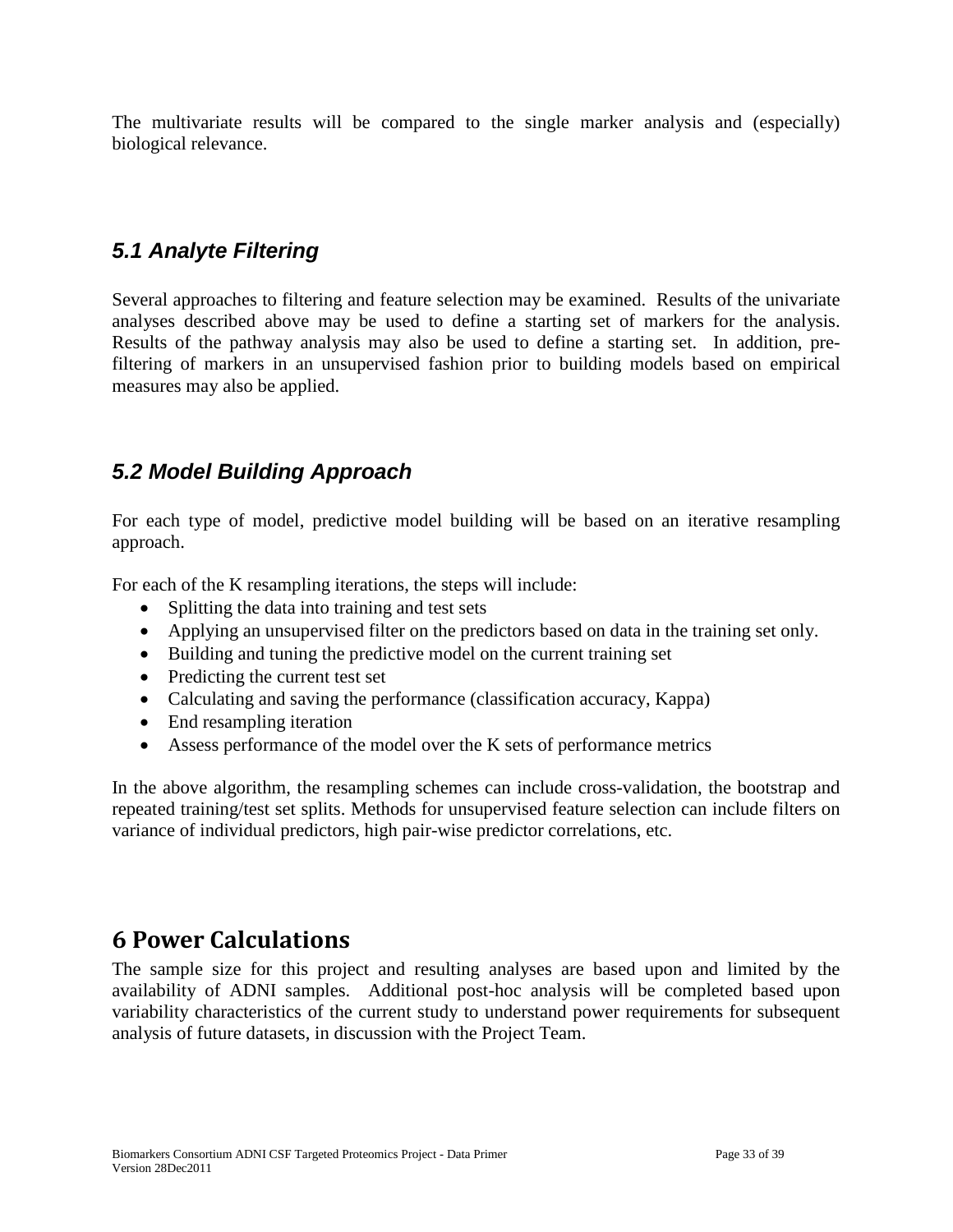### <span id="page-33-0"></span>**7 References**

- Ambroise C. and McLachlan G.J. (2002), 2002, Selection bias in gene extraction on the basis of microarray gene-expression data. Proc. Natl. Acad. Sci. U.S.A., 99, 6562-6. Epub 2002 Apr 30.
- Box, G.E.P. and Cox, D.R. (1964). An analysis of transformations. J. Royal Stat. Soc. B26, 211- 246.
- Storey, J. (2003). The positive false discovery rate: a bayesian interpretation and the q-value. Annals of Stat 31, 2013-2035.
- Xiong, C., McKeel, D.W., Jr., Miller, J.P. and Morris, J.C. (2004). Combining correlated diagnostic tests: application to neuropathologic diagnosis of Alzheimer's disease. Med. Decis. Making 24, 659-69.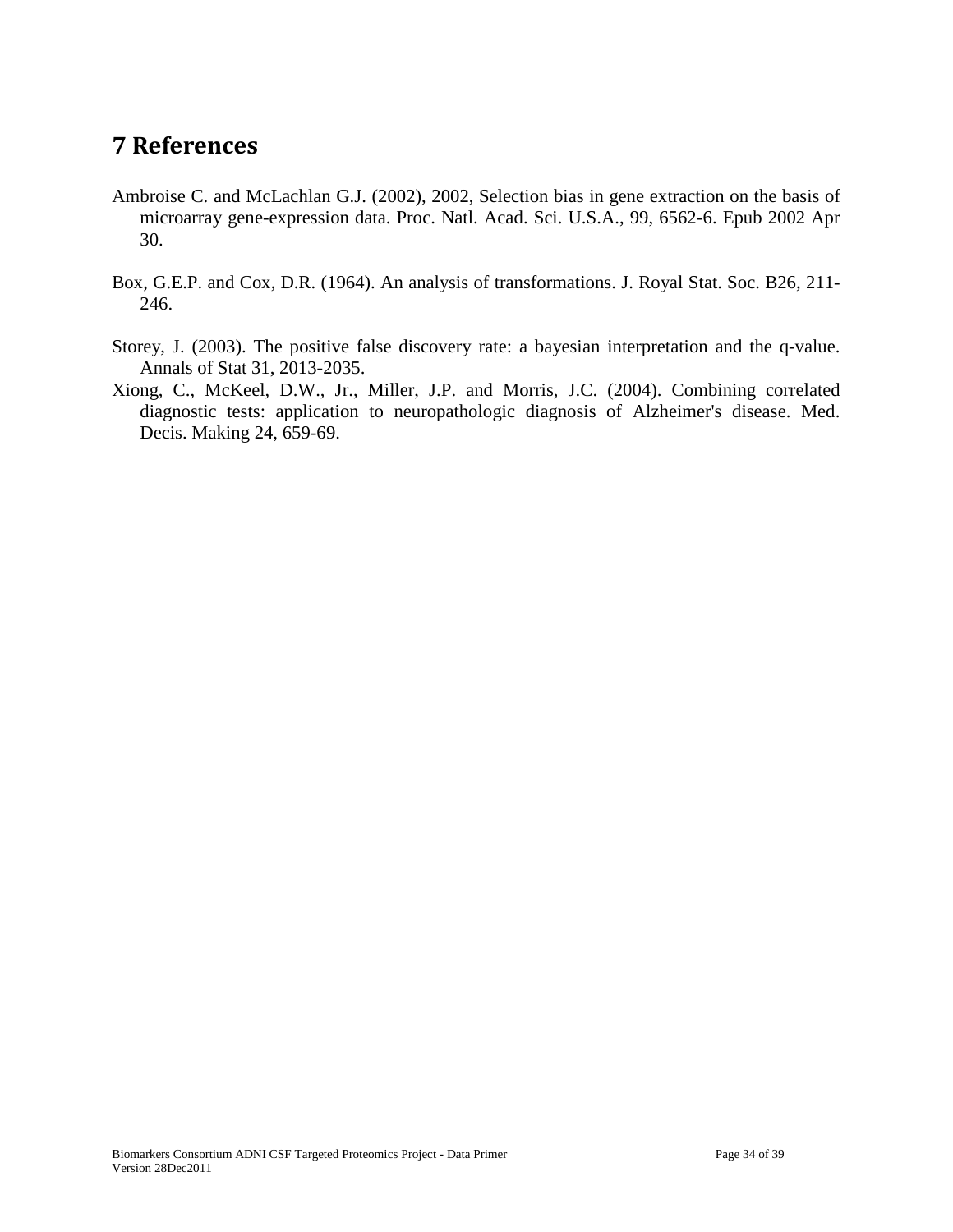## <span id="page-34-0"></span>**8 Appendix I**

### **RBM 159 Analyte Panel for CSF Proteomics Project**

- Alpha-1-Microglobulin (A1Micro)
- Alpha-2-Macroglobulin (A2Macro)
- Alpha-1-Antitrypsin (AAT)
- Angiotensin-Converting Enzyme (ACE)
- Adiponectin
- Alpha-Fetoprotein (AFP)
- Agouti-Related Protein (AGRP)
- Angiopoietin-2 (ANG-2)
- Apolipoprotein A-I (Apo A-I)
- Apolipoprotein C-III (Apo C-III)
- Apolipoprotein D (Apo D)
- Apolipoprotein E (Apo E)
- Apolipoprotein H (Apo H)
- Amphiregulin (AR)
- AXL Receptor Tyrosine Kinase (AXL)
- Beta-2-Microglobulin (B2M)
- Brain-Derived Neurotrophic Factor (BDNF)
- B Lymphocyte Chemoattractant (BLC)
- Bone Morphogenetic Protein 6 (BMP-6)
- Betacellulin (BTC)
- Complement C3 (C3)
- Cancer Antigen 125 (CA-125)
- Cancer Antigen 19-9 (CA-19-9)
- Calcitonin
- CD 40 antigen (CD40)
- CD40 Ligand (CD40-L)
- Carcinoembryonic Antigen (CEA)
- Chromogranin-A (CgA)
- Creatine Kinase-MB (CK-MB)
- Clusterin (CLU)
- Ciliary Neurotrophic Factor (CNTF)
- Cortisol (Cortisol)
- C-Reactive Protein (CRP)
- Cystatin-C
- Epidermal Growth Factor (EGF)
- Epithelial-Derived Neutrophil-Activating Protein 78
- (ENA-78)
- EN-RAGE
- Eotaxin-1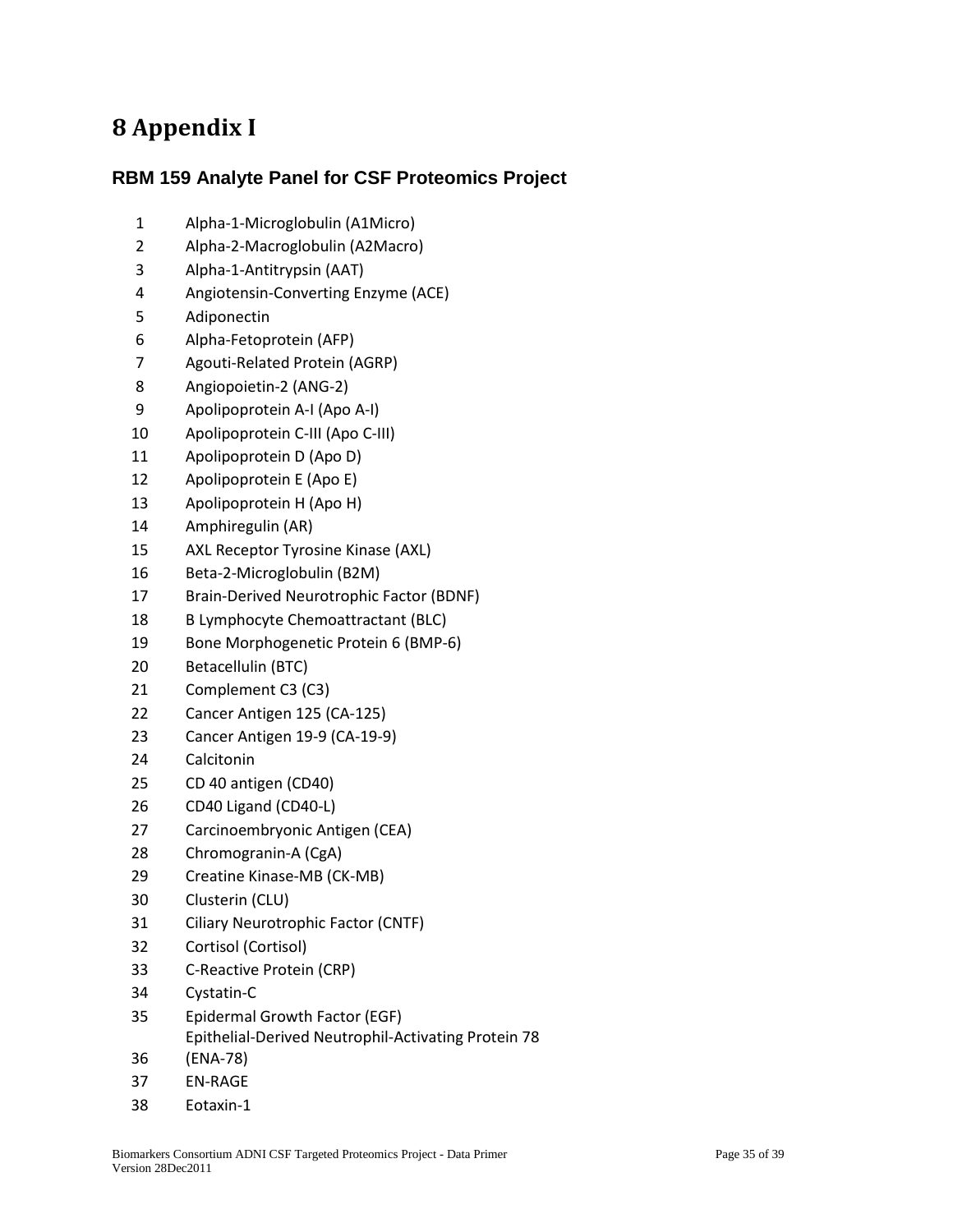- Eotaxin-3
- Erythropoietin (EPO)
- Epiregulin (EPR)
- E-Selectin
- Endothelin-1 (ET-1)
- Fatty Acid-Binding Protein, heart (FABP, heart)
- Factor VII
- FASLG Receptor (FAS)
- Fas Ligand (FasL)
- Fibroblast Growth Factor 4 (FGF-4)
- Fibroblast Growth Factor basic (FGF-basic)
- Fibrinogen
- Ferritin (FRTN)
- Follicle-Stimulating Hormone (FSH)
- Granulocyte Colony-Stimulating Factor (G-CSF)
- Growth Hormone (GH)
- Glucagon-like Peptide 1, total (GLP-1 total) Granulocyte-Macrophage Colony-Stimulating Factor
- (GM-CSF)
- Growth-Regulated alpha protein (GRO-alpha)
- Haptoglobin
- Heparin-Binding EGF-Like Growth Factor (HB-EGF)
- Chemokine CC-4 (HCC-4)
- Hepatocyte Growth Factor (HGF)
- T Lymphocyte-Secreted Protein I-309 (I-309)
- Intercellular Adhesion Molecule 1 (ICAM-1)
- Interferon gamma (IFN-gamma)
- Immunoglobulin A (IgA)
- Immunoglobulin E (IgE)
- Insulin-like Growth Factor-Binding Protein 2 (IGFBP-2)
- Immunoglobulin M (IGM)
- Interleukin-1 alpha (IL-1 alpha)
- Interleukin-1 beta (IL-1 beta)
- 71 Interleukin-10 (IL-10)
- Interleukin-12 Subunit p40 (IL-12p40)
- Interleukin-12 Subunit p70 (IL-12p70)
- Interleukin-13 (IL-13)
- Interleukin-15 (IL-15)
- Interleukin-16 (IL-16)
- Interleukin-17 (IL-17)
- Interleukin-18 (IL-18)
- Interleukin-1 receptor antagonist (IL-1ra)
- Interleukin-2 (IL-2)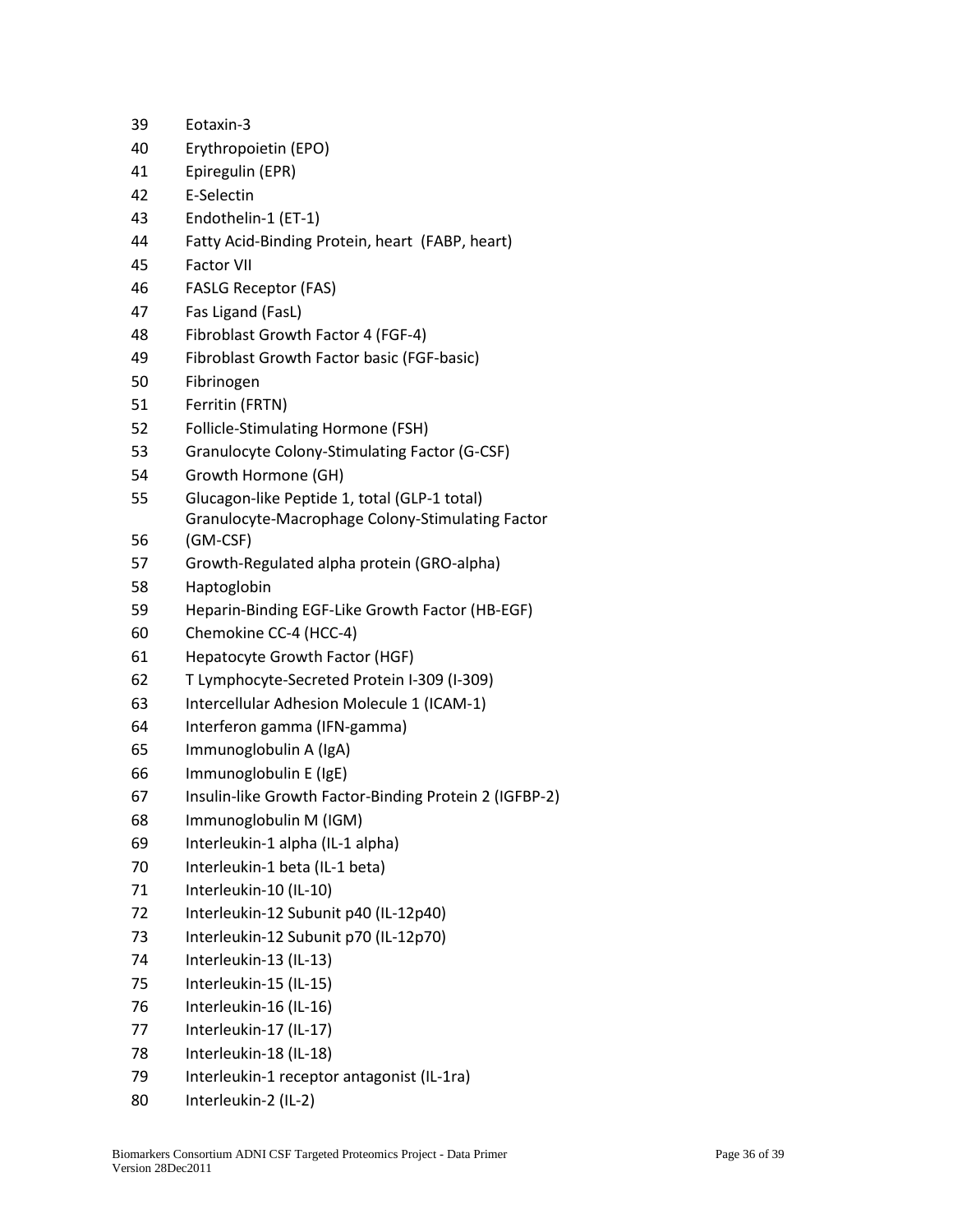| 81  | Interleukin-23 (IL-23)                                 |
|-----|--------------------------------------------------------|
| 82  | Interleukin-25 (IL-25)                                 |
| 83  | Interleukin-3 (IL-3)                                   |
| 84  | Interleukin-4 (IL-4)                                   |
| 85  | Interleukin-5 (IL-5)                                   |
| 86  | Interleukin-6 (IL-6)                                   |
| 87  | Interleukin-6 receptor (IL-6r)                         |
| 88  | Interleukin-7 (IL-7)                                   |
| 89  | Interleukin-8 (IL-8)                                   |
| 90  | Insulin                                                |
| 91  | Interferon gamma Induced Protein 10 (IP-10)            |
| 92  | Leptin                                                 |
| 93  | Luteinizing Hormone (LH)                               |
| 94  | Lectin-Like Oxidized LDL Receptor 1 (LOX-1)            |
| 95  | Apolipoprotein(a) (Lp(a))                              |
| 96  | Lymphotactin                                           |
| 97  | Monocyte Chemotactic Protein 1 (MCP-1)                 |
| 98  | Monocyte Chemotactic Protein 2 (MCP-2)                 |
| 99  | Monocyte Chemotactic Protein 3 (MCP-3)                 |
| 100 | Monocyte Chemotactic Protein 4 (MCP-4)                 |
| 101 | Macrophage Colony-Stimulating Factor 1 (M-CSF)         |
|     | Malondialdehyde-Modified Low-Density Lipoprotein       |
| 102 | (MDA-LDL)                                              |
| 103 | Macrophage-Derived Chemokine (MDC)                     |
| 104 | Macrophage Migration Inhibitory Factor (MIF)           |
| 105 | Monokine Induced by Gamma Interferon (MIG)             |
|     | Macrophage Inflammatory Protein-1 alpha (MIP-1         |
| 106 | alpha)                                                 |
| 107 | Macrophage Inflammatory Protein-1 beta (MIP-1<br>beta) |
|     | Macrophage Inflammatory Protein-3 alpha (MIP-3         |
| 108 | alpha)                                                 |
| 109 | Matrix Metalloproteinase-2 (MMP-2)                     |
| 110 | Matrix Metalloproteinase-3 (MMP-3)                     |
| 111 | Matrix Metalloproteinase-9 (MMP-9)                     |
| 112 | Myeloid Progenitor Inhibitory Factor 1 (MPIF-1)        |
| 113 | Myeloperoxidase (MPO)                                  |
| 114 | Myoglobin                                              |
| 115 | Neutrophil Gelatinase-Associated Lipocalin (NGAL)      |
| 116 | Nerve Growth Factor beta (NGF-beta)                    |
| 117 | Neuronal Cell Adhesion Molecule (Nr-CAM)               |
|     | N-terminal prohormone of brain natriuretic peptide     |
| 118 | (NT proBNP)                                            |
| 119 | Osteopontin                                            |
|     |                                                        |